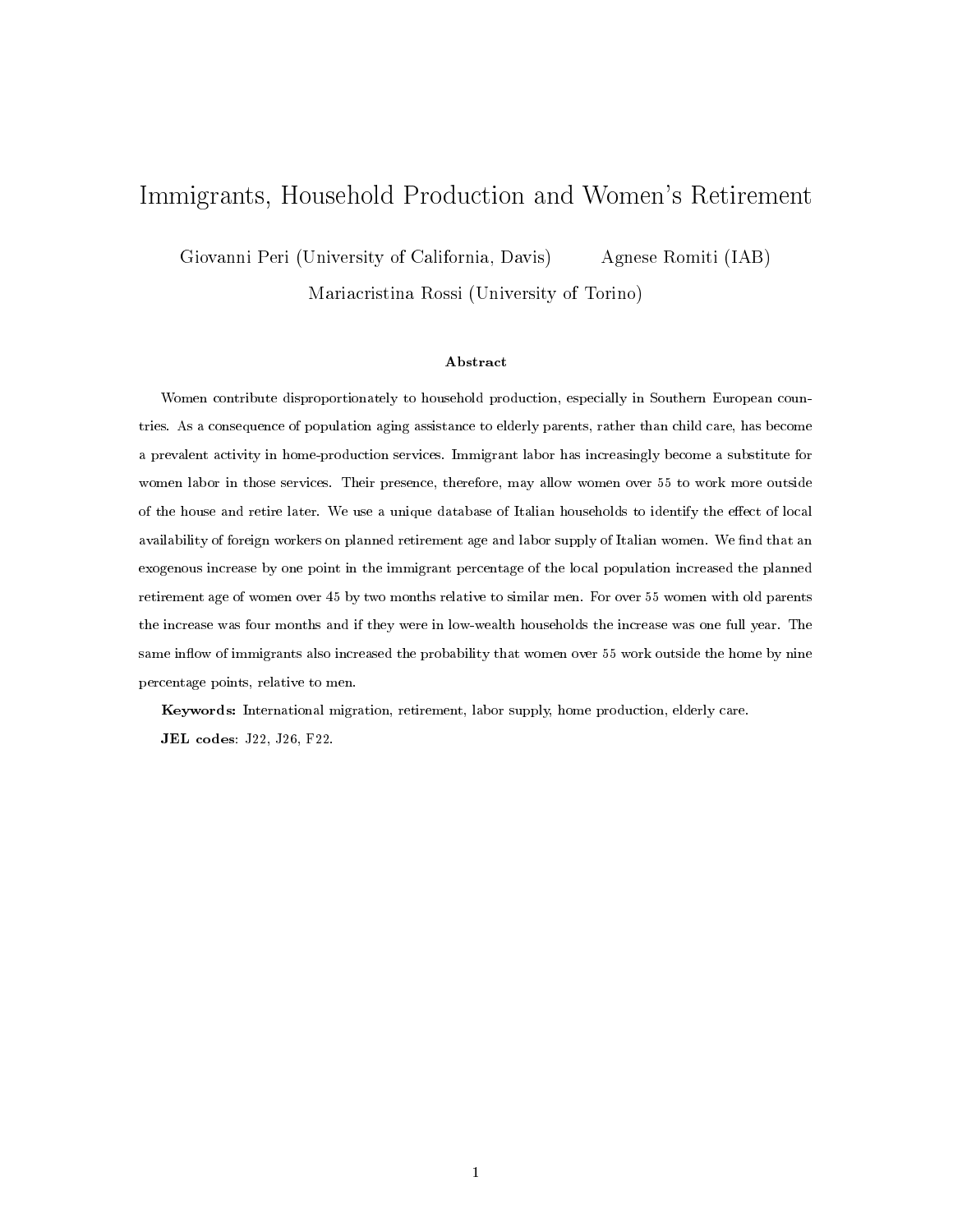## 1 Introduction

In this paper we analyze how changes in the local presence of immigrants affected the labor supply and retirement decision of women over 45 in Italy during the period 2000-2008. As argued in several papers (e.g. Burda et al., 2008) most of the house work in Italy (as in several other countries) is performed by women whether they work in the labor market or not. In the recent years immigrants have provided a significant increase in the supply of labor for home-services especially the care of elderly people. The local availability of care at affordable cost may have affected the decision of work and retirement of women, especially if they have older parents. In this study we ask: do women, 45 and older, in regions with a large supply of immigrant labor, work more and retire later than those in regions with low supply of immigrant labor?" and "Is this effect stronger for women with older parents?".

In the existing literature the analysis of the effects of immigration on female labor supply has focused prevalently on women during child-rearing years and on the availability of immigrants as baby-sitters and nannies (e.g. Barone and Mocetti, 2011; Cortès and Tessada, 2011; Cortès and Pan, 2013; Farrè et al., 2011<sup>1</sup>). However, in countries where the house work is still predominantly done by women, and where fertility rates are low and average age is high (as in Southern European countries during the recent decades) a large share of the household responsibilities of adult women has moved from child-rearing to the care of elderly parents. Moreover in Southern European countries the strong emphasis on family ties makes arrangements such as retirement homes much less preferred than assisted living in one's own homes. As a consequence the increased availability of immigrants in local markets provided an important substitute for women's house work. The affected agegroup is that of women with old parents (hence in their 50's or 60's) rather than younger women. These women may adjust their retirement and labor supply decisions based on the local availability of immigrant labor. This study analyzes the link between local immigration, the presence of elderly parents and the labor supply and retirement decisions of women, 45 years and older, using a unique dataset relative to Italian households.

Italy represents an ideal case to test such hypothesis. First, women participation in the labor market is still low revealing a rather traditional society (female employment/population ratio was 46% in 2010, one of the lowest in Europe). Second, Italian women, even when working in the labor market, still perform the lion share of home production services (such as home care, raising children and assisting elderly or disabled family members). A first look at the aggregate statistics provide evidence supporting this imbalance. For instance, the time spent by Italian women, 45 years and older, caring for family members is on average almost twice as much as the time spent by men (13.53 vs. 7 hours per week). These figures are shown in Table 1. The gap does not disappear once we control for the employment status: working women still spend 3 hours more than men in house work

<sup>&</sup>lt;sup>1</sup>Farrè et al. (2011) is the only study looking also at the contribution of immigrants on the labor supply of 25-64 women with elderly relatives.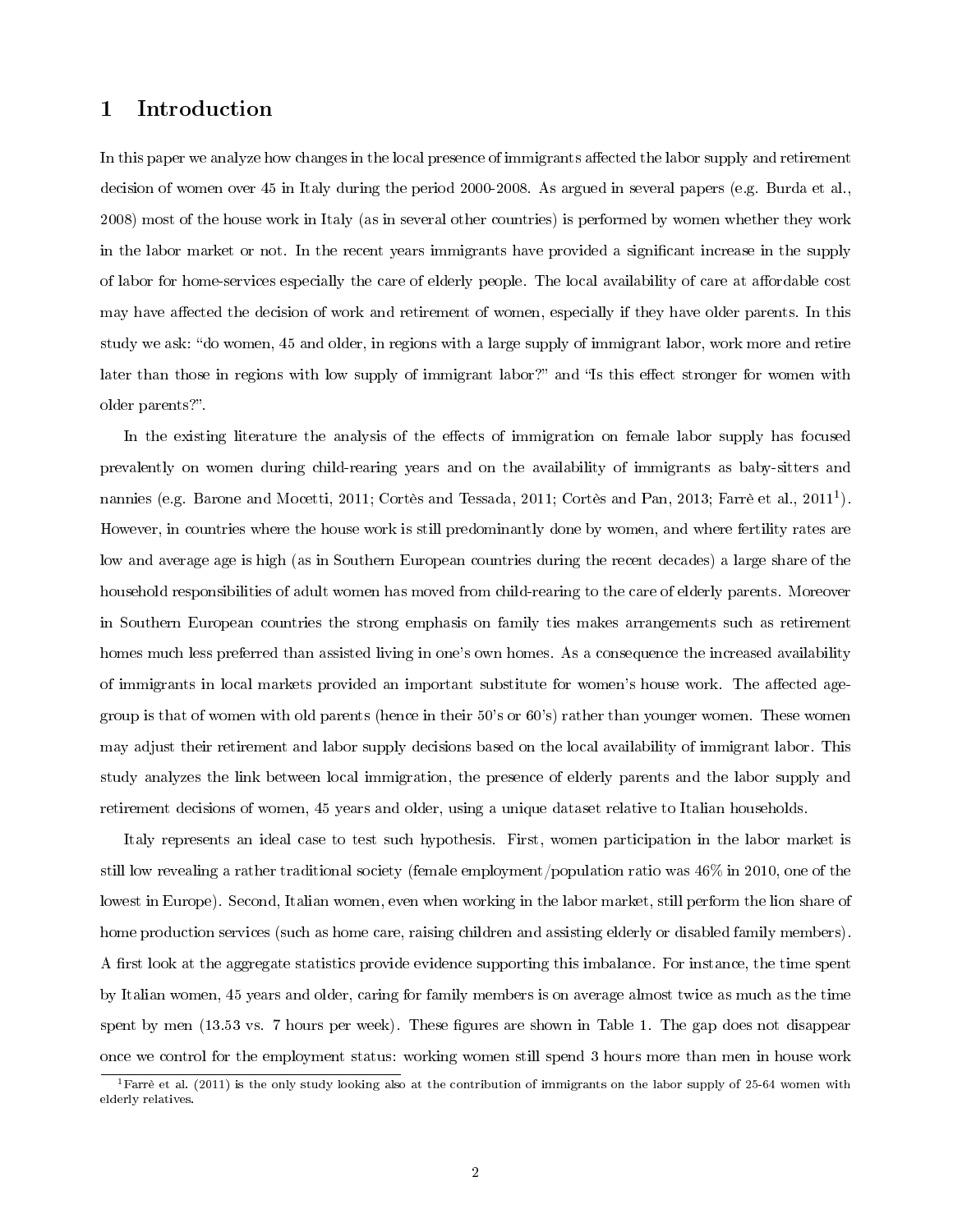(9 vs. 6 hours) whereas non-working women spent 7 hours in house work more than non-working men (16 vs. 9 hours). This gap widens further when an older (80+) parent is present in the household: women spend more than 13 hours as opposed to the 6.12 of men (and the gap widens even further for the sample of older women, 55 years and older). Women with older parents spend 17 hours per week caring for family members compared to only 7 hours spent by men. In a cross-country perspective, this evidence is also confirmed by Burda et al. (2008) who look at time-allocation data for European Households.

In Italy strong and persistent familial ties between children and their parents, accompanied by the low mobility of young people, have encouraged families to care for their elderly. Publicly provided residential care covers only 3% of those aged 65 and over (Presidi residenziali socio-assistenziali e sanitari, 2009, ISTAT). Institutions for the elderly (such as convalescent homes) care for only three out of 1000 people aged 65 and over. They are perceived as being much less desirable than caring for the elderly in their own home. As a consequence, during the last two decades the paid care for the elderly and the disabled (in Italian: "Assistenti e Badanti) has expanded dramatically. This sector has been dominated by foreign workers. Italian citizens, especially those in young cohorts, supply almost no labor to these services.

Our data, a representative survey of Italian households, contain very detailed information on family structure, employment and retirement decisions and planning. This allows us to analyze the impact of immigrant labor on the planned age of retirement of Italian women (and men), accounting for their family characteristics. In particular, we analyze whether the increased presence of immigrant labor in a region, as predicted by the presence of specific national enclaves before 2000, affected the planned retirement age of women over 45 (relative to men) and whether this effect was stronger for those with living elderly parents (relative to women with no living parents). We also analyze whether the immigrant labor has had an impact on the labor supply, particularly on that of women. Hence, this paper contributes to the literature on the impact of immigration and to that on the determinants of the retirement age.

Empirical evidence has reported that the care for parents inevitably affects working and retirement decisions (Bolin et al., 2008; Carmichael and Charles, 1998, 2003; Crespo and Mira, 2010; Kolodinsky and Shirey, 2000; Wolf and Soldo, 1994) and particularly those of women in Italy (Marenzi and Pagani, 2008), given their traditional role as care-givers (Lamura et al., 2008). Our findings indicate that in regions with a large increase in immigration women stay employed longer. In a country as Italy, where a series of reforms has increased the retirement age of individual through increasing mandatory working age, our paper proposes an interesting, if more limited, market-based mechanism to achieve an increase in retirement age: increase the supply of immigrants hence reducing the cost of the care of elderly parents, enabling women in their 50's and 60's to continue to work outside the home.

The main findings of our analysis are as follows. First, an increase in the employment share of immigrant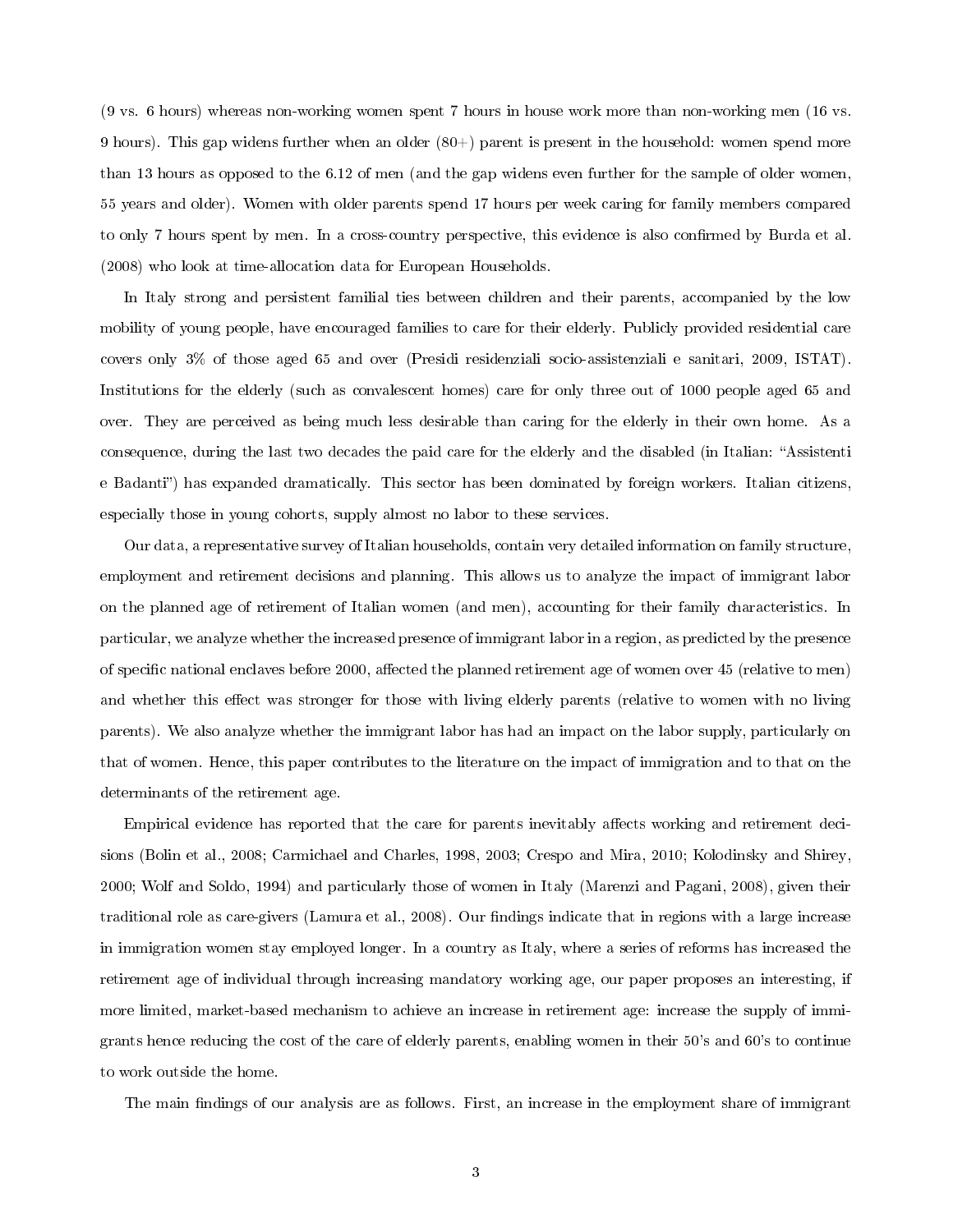workers in a region has a positive effect on the employment probability of women over 45 years of age. Second, it increases significantly their planned retirement age as compared to similar men. Despite finding a positive effect on the probability of working full time for women, we do not find significant effect on hours worked, possibly due to the rigidity of the Italian labor market system, in which changing the length of the working week can be hard for a 50 year old working woman. Third we find that those effects are stronger in households with women over 55 years of age who also have a parent aged 80 years or older. These findings are all consistent with the idea that immigrants are substitutes for women in home-production especially in providing care of their elderly parents.

The rest of the paper is organized as follows. Section 2 provides a review of the relevant literature on the impact of immigration and on the determinants of female work and retirement. Section 3 presents the empirical specification and discusses the identification strategy. Section 4 describes the data used and Section 5 discusses the results obtained. Section 6 considers the differences in the labor and retirement response of women depending on their family type. Finally, the paper is concluded with some remarks by Section 8.

## 2 Basic Facts and Literature Review

Immigration has been a steadily increasing phenomenon in Italy during the last twenty years. In 1991 immigrants represented only 0.6% of the total resident Italian population. In 2011, they reached 8% of the total population (ISTAT) corresponding to over 4 million individuals. Figure 1 shows the trend in net immigration as share of the population (yearly inflow divided by the resident population) over the period 2000-2010, by macro-area of origin. Eastern Europe, responsible for 92% of new European immigrants in 2010 was the fastest growing group. Moreover the home-service sector has become increasingly dominated by foreign workers. Considering only workers registered to the Italian National Social Security Institute (INPS), the percentage of immigrants in the household services sector increased from 51% in 2000 to 80% in 2008. Between 2002 and 2010 the employment of foreign house-service workers increased by 78% vis-a-vis an increase of natives by 26%.<sup>2</sup>

This paper is related to the literature about the impact of immigration on labor market outcomes of natives. Most of the literature has focused on the competition/complementarity effects of immigrants in affecting the labor market for native workers.<sup>3</sup> A series of papers, recently, investigated the relationship between immigration and native labor supply (Barone and Mocetti, 2011; Cortès and Tessada, 2011; Cortès and Pan, 2013; Farrè et al., 2011). Cortès and Tessada (2011) show that low-skilled immigration, by reducing the cost of household

 $2$ These percentages are likely to under-estimate the actual contribution of immigrants, as their vast majority is not registered with the INPS, since they do not have a regular contract.

<sup>3</sup>See Borjas, 2003; Borjas et al., 2008; Card, 1990, 2001, 2009a,b; D'Amuri et al., 2010; Dustmann et al., 2005; Gavosto et al., 1999; Manacorda et al., 2012; Ottaviano and Peri, 2012; Peri, 2007; Peri and Sparber, 2011; Staffolani and Valentini, 2010; Venturini and Villosio, 2006 among others.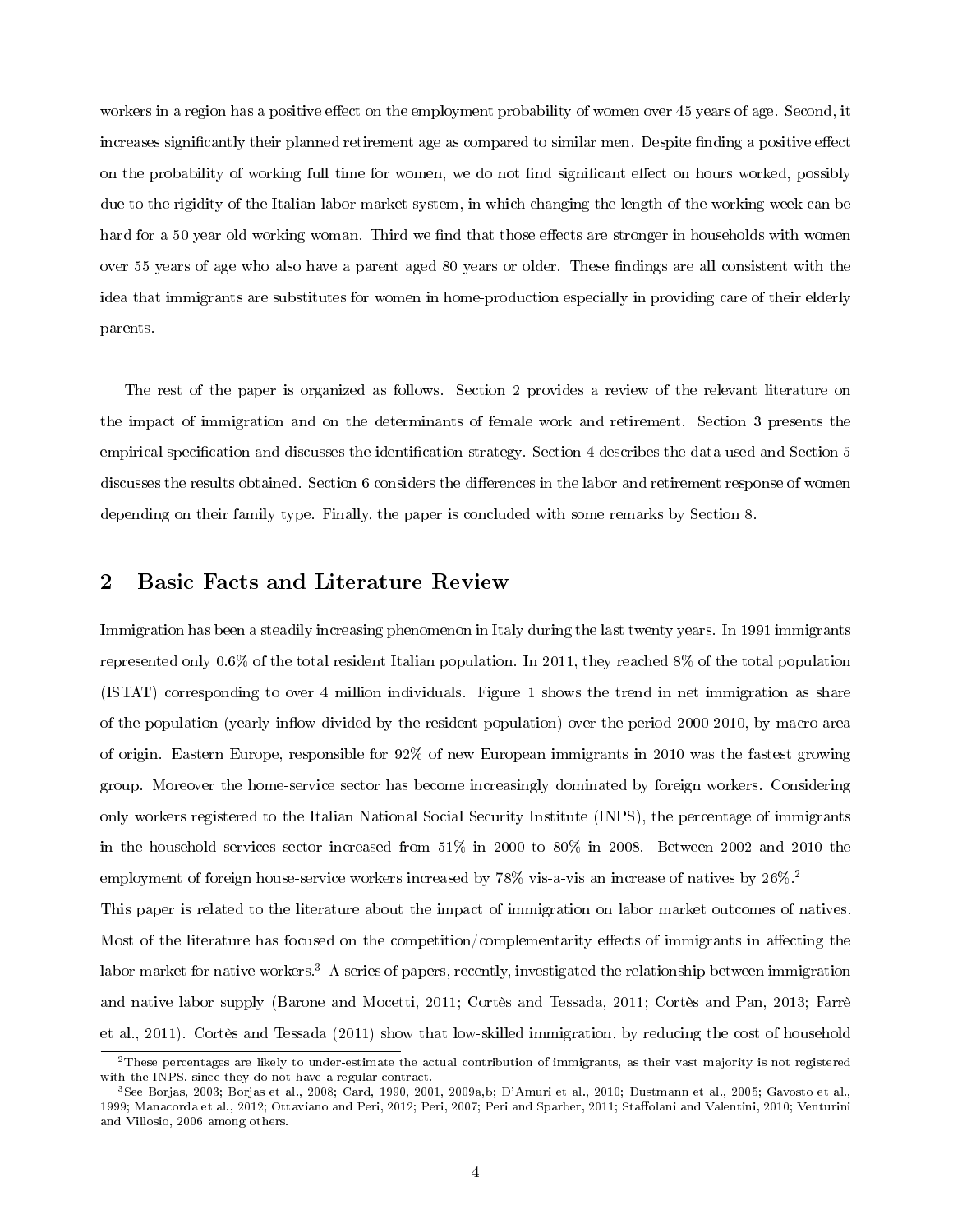services, increases the labor supply of young educated women, reducing their time spent in caring for their children and increasing their expenditure on housekeeping services. For Italy, Barone and Mocetti (2011) find similar results, showing that female immigrants who specialized in household production increase the labor supply of highly-educated Italian working age women by increasing their working hours. Also Cortès and Pan (2013) find that temporary domestic migrant workers have increased female labor force participation rates for women in Hong Kong and the effect has been particularly large for highly educated women with young children. No previous study, to the best of our knowledge, has looked at the effect of immigration on retirement decision. The closest study to ours is Farrè et al. (2011), who analyze the impact of female immigration to Spain on the labor supply of highly educated native women, with a particular focus on women with family care commitments, such as children or elderly relatives living with them. Among others, one of their findings shows that female immigration rises the probability of working for highly skilled women with elderly relatives. Our paper differs from their in three main aspects. First we focus on the (more appropriate) age range<sup>4</sup> in order to isolate the potential users of immigrants for elderly care. Second we can identify whether the head of a household or his/her spouse has a living elderly parent. Third we are the first to analyze the impact on planned retirement age.

There is also an abundant literature on the determinants of retirement. Within this body of literature, the paper of Stock and Wise (1990) stands out as the seminal work which explains the choice of retirement according to the Option Value  $(OV)$  model. This model considers the different utilities associated with immediate retirement versus the utility associated with postponement. The agent, if rational, would choose the option with the highest corresponding utility, which is the best of the alternatives. Several papers have drawn on the seminal contribution of Stock and Wise (1990) and evaluated, using this model, the effectiveness of some policies and of financial incentives in affecting retirement age. Brugiavini and Peracchi (2004) and Belloni and Alessie (2009, 2013) are such examples. Cross-country evidence is considered in Gruber and Wise (2004), who apply the same template to 12 OECD countries by running a reduced form of the OV model and simulating different policy scenarios, and provide strong support for the significant causal effect of financial incentives on retirement decisions.<sup>5</sup> The literature on the determinants of retirement age has recognized that the needs of elderly parents may act as a disincentive to continue working. Retiring earlier allows workers with living parents to care for them and to avoid buying long-term care on the formal market which can be very expensive. Some studies have analyzed the effect of affordable care options on the labor market outcomes of households. They use data from the US (Ettner, 1996; Kolodinsky and Shirey, 2000; Wolf and Soldo, 1994), with fewer cases analyzing the UK (Carmichael and Charles, 1998, 2003), a few cross-country studies of European countries (Bolin et al., 2008; Crespo and Mira, 2010) and one study on Italy (Marenzi and Pagani, 2008). All of these studies point

<sup>&</sup>lt;sup>4</sup>The authors consider women of 25-65 years as opposed to our analysis looking at 45-70 years.

<sup>5</sup>Samwick (1998) represents another relevant study which applies this reduced-form version of the OV model for the case of the US.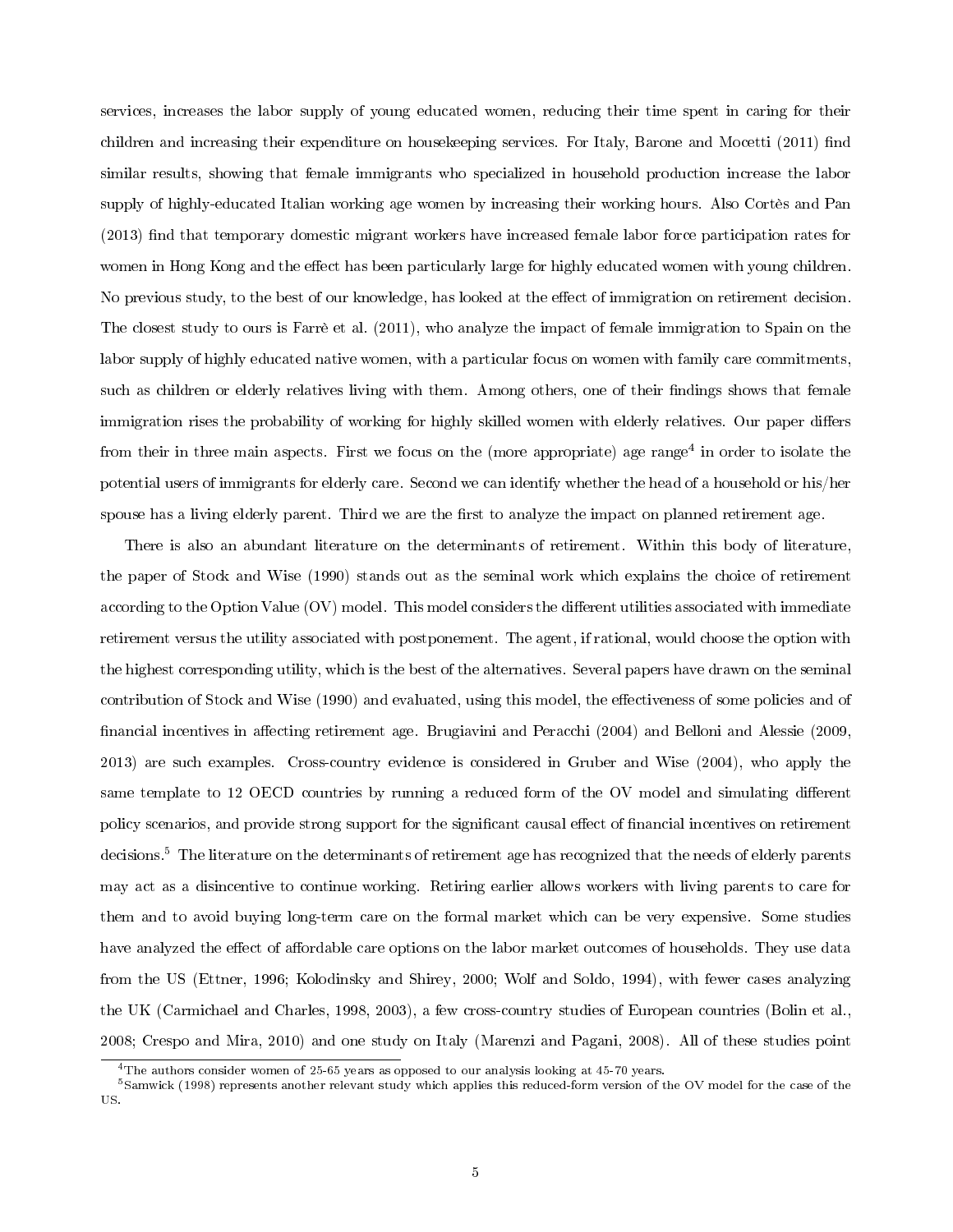out the positive relationship between the availability of care for the elderly and labor market supply, at either the intensive or the extensive margin.

### 3 Empirical Framework

#### 3.1 Basic Specification

Our empirical strategy is based on a simple specification relating the outcome (or choice)  $y_{irt}$  for individual i in region r at time t to a series of individual controls and to the share of immigrants in the regional labor market  $(f_{rt})$ . Importantly, we also include in the regression the interaction of the immigrant share with gender and with the presence of elderly parents. The basic specification is as follows:

$$
y_{irt} = \phi_i + \phi_t + \alpha X_{irt} + \beta f_{rt} + \gamma_1 female_i * f_{rt} + \gamma_2 female_i * old parents_{irt} * f_{rt} + \varepsilon_{irt}
$$
 (1)

The dependent variable  $y_{irt}$  is, alternatively, the expected retirement age or a dummy for being employed, or for working full time or the number of hours worked, conditional on working. The term  $\phi_i$  represents a set of individual effects capturing the time invariant individual characteristics (including gender). The term  $\phi_t$ captures a set of year fixed effects. The vector  $X_{irt}$  includes individual time-varying characteristics such as age, age squared, marital status, partner's employment status, education,<sup>6</sup> and the logarithm of net wealth. We also include among those controls the indicator "old parents", a dummy capturing the presence of at least a living elderly parent (or parent in law) over the age of 80 and its interaction with the female dummy. We also control for parental economic conditions by using an indicator for having at least one old parent (or parent in law) whose last occupation was as a blue collar or unemployed. In the specification that includes planned retirement age as outcome we also include individual controls based on the determinants of retirement age in an Option Value model. Those are the eligibility for seniority pension (as it changed over time according to requirements based on age and seniority), occupational dummies and a measure of financial incentives given by the predicted option value of retiring.<sup>7</sup> The variable  $f_{rt}$  is the share of foreign-born in the population of region r in year t. Finally the term  $\varepsilon_{irt}$  captures all the zero-mean idiosyncratic random shocks to the outcome variable for individual i in period t. The focus of the analysis is the estimate of the coefficients  $\gamma_1$  and  $\gamma_2$ . The first coefficient identifies whether a change in the share of immigrants in the region produces a differential effect in the outcome of men and women. If  $\beta$  captures the average effect of immigration on male individuals, channeled through labor market and general equilibrium effects,  $\gamma_1$  identifies the additional effect of immigrants on women labor supply or retirement decision. Even more importantly  $\gamma_2$  identifies the additional effect of immigrants on

 $6$ We consider three dummies corresponding to compulsory education, high school, and higher education, with the excluded category representing no education.

<sup>&</sup>lt;sup>7</sup>For the computation of the predicted measure of the OV see the Appendix.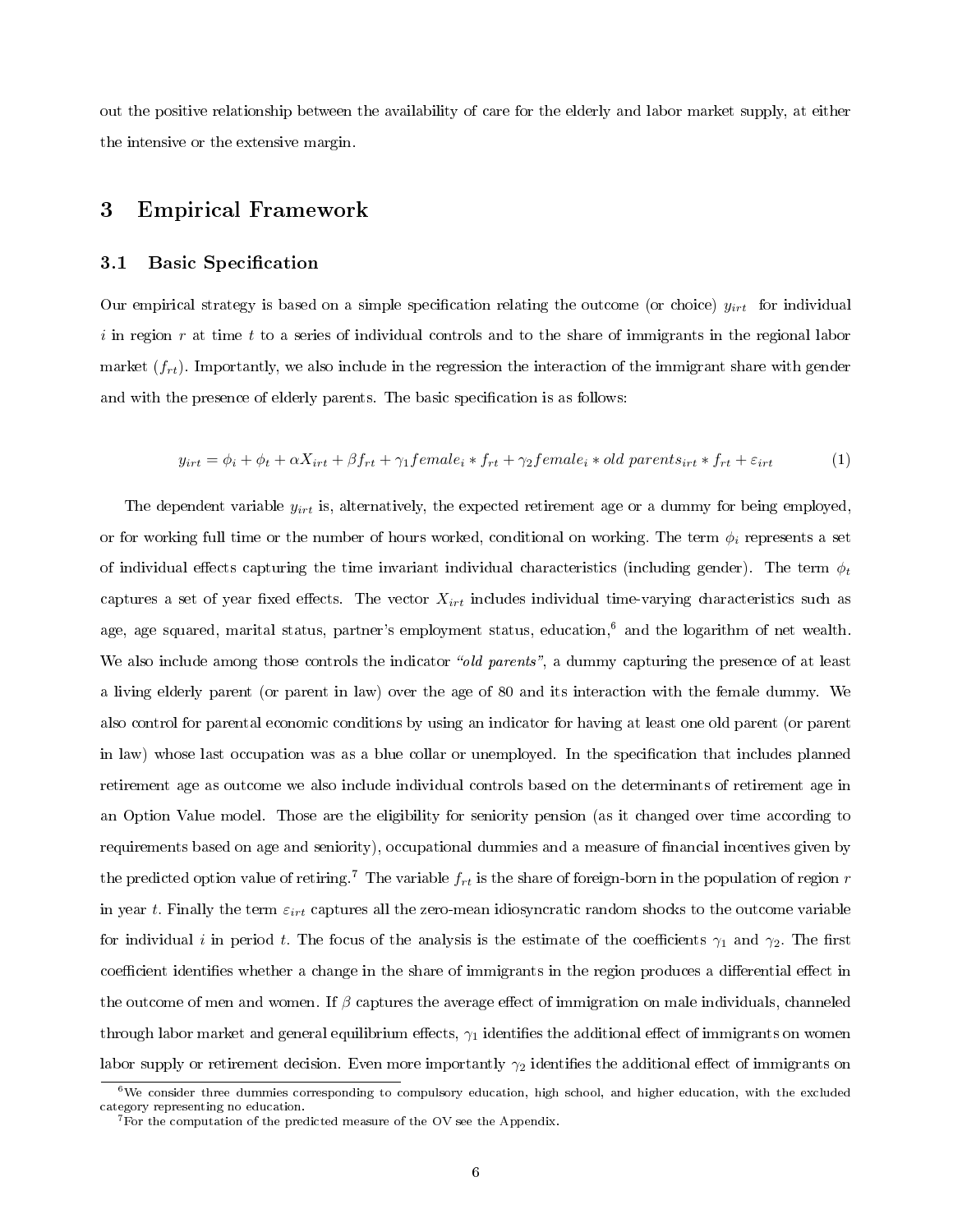women labor supply (or retirement decisions) when they have an elderly parent. If immigrants have an effect in substituting for house services then their impact in encouraging participation to the labor market, should be stronger for women (positive value of  $\gamma_1$ ), and particularly for those women with living elderly parents (positive value of  $\gamma_2$ ). In the empirical analysis we break down the sample according to different age brackets in order to isolate the different role of family care commitments and also to isolate the sample where the expectations about retirement are likely to be affected by current conditions. For the retirement estimation we concentrate on two age brackets: 45-70, and 55-70. We use the same two age brackets for the analysis on the intensive margin of labor supply (weekly working hours and full time indicator), whereas we include the additional sample of 60-70 years old for the analysis on the extensive margin (working or not). The other dependent variables contain too many missing values in the sample 60 years and older to be usable.

#### 3.2 Identification and IV strategy

Our data set includes individual observations spanning the period 2000-2008 every other year. We exploit the longitudinal dimensions of the data and we estimate equation  $(1)$  using a fixed effects estimator to control for unobserved individual characteristics. This approach can still produce inconsistent estimates of the causal impact of immigration on women employment and retirement decisions if omitted variables at the regional level affect both changes in immigration and changes in the incentives to retire and to work. The inclusion of fixed effects, the presence of the controls and, most importantly, the focus only on the differential effect between men and women will absorb a large number of unobserved factors that affect individual labor market outcomes and may be correlated with immigration at the regional level. Only economic factors that affect differentially men and women, and specifically women with older parents, and are correlated with local immigration would generate an omitted variable bias in the OLS estimates. Nevertheless, in order to reduce even further the presence of these unobservable factors, we use, as preferred model, an instrumental variable estimator. The most insidious omitted variables would be region-level demand shocks that attract immigrants and affect the retirement and labor supply decisions of native women relative to native men. Positive demand shocks to sectors mainly hiring women may constitute such factors. In that case the FE estimate would be biased upwards. In the empirical analysis we also show that our results are robust to potential confounding gender-specific labor demand factors by controlling for men and women unemployment rates (at the regional level). In addition, our measure of the immigration share of the population may be affected by measurement errors, as it only accounts for legal resident immigrants and is based on a sample rather than on the total population.<sup>8</sup> This type of measurement error introduces a downward bias in the FE coefficient. In one of the robustness checks we try to address this issue by quantifying the impact of the unaccounted illegal immigrants on our findings by using the information

<sup>8</sup>According to estimates based on ISMU (Iniziative e Studi sulla Multietnicità) data and provided by Blangiardo and Cesareo (2009) in year 2000, undocumented represented 10% of resident immigrants.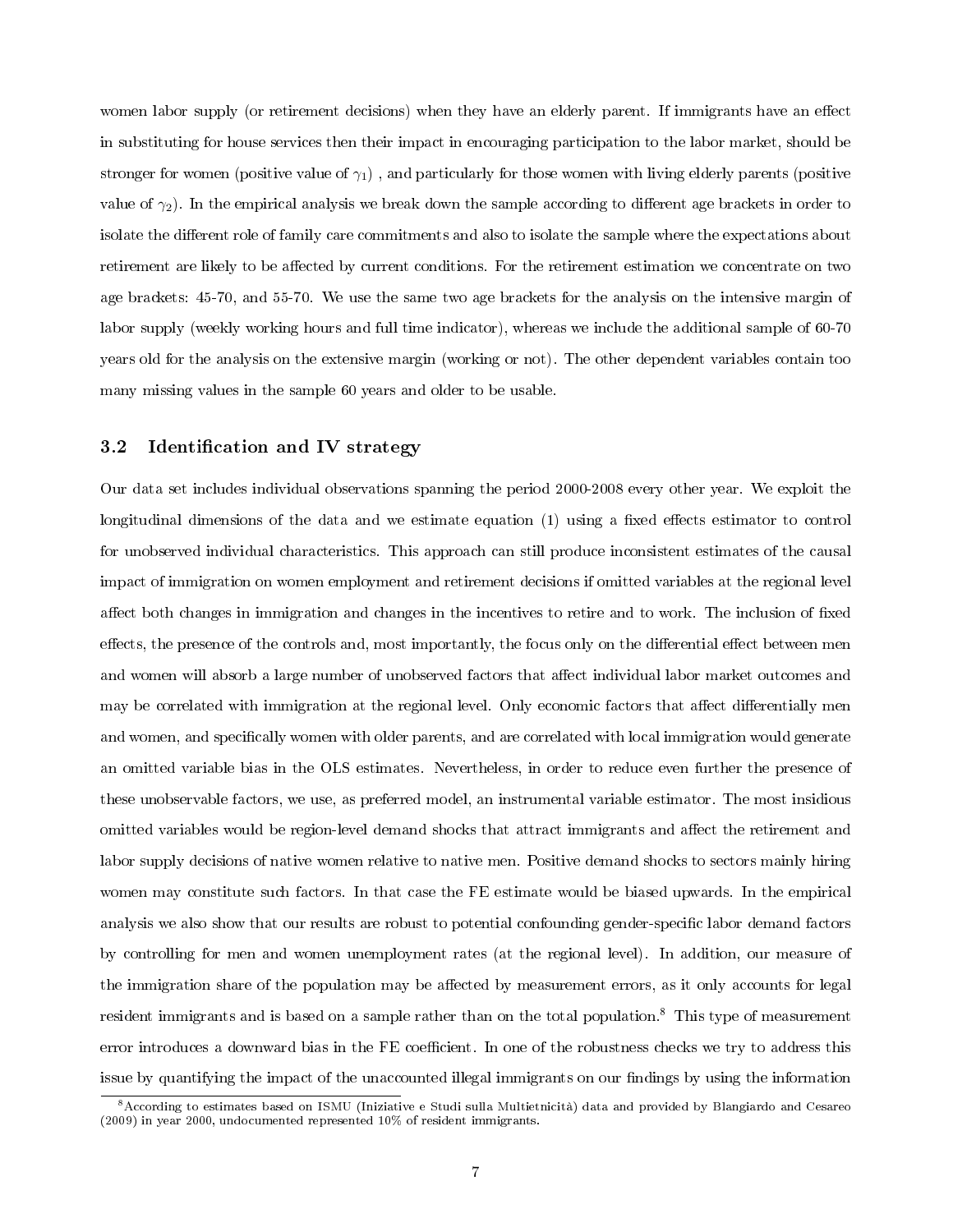taken from the 2002 Amnesty.

The IV strategy that we adopt is broadly used in the literature on immigration. Our estimates exploit the variation in the immigrant share of the population over time within regions: we have 20 regions in total and a time span of 8 years distributed in 5 waves (2000-2008), due to the structure of the Survey which is run every two years. Table 2 shows the variation in the immigrant share of the population in each region at the beginning and at the end of the considered period. One can see that there is a signicant variation across regions in the increase in the immigrant share. In particular we use as instrument the supply-push component of immigration, following Card (2001). The rationale behind the instrument rests on the use of the regional pattern of settlement of immigrants from a given source country in the past as an exogenous determinant of the subsequent local country-specific flow of immigrants. The total country-specific flow of immigrants to the host country between 2000 and 2008 is distributed according to the regional shares as of 1991. Hence the demand shocks, that may affect immigration over the considered period, do not contribute to the correlation between the instrument and the dependent variable.

Specifically the instrument for the immigrant share in region  $r$  at time  $t$ , that we will call "imputed immigrant share" and denote as  $\widehat{f}_{rt}$ , is computed according to the following formula:

$$
\hat{f}_{rt} = \frac{\Sigma_c \left(\frac{Im_{crt_0}}{Im_{ct_0}}\right) Im_{ct}}{Pop_{rt_1}}\tag{2}
$$

In the formula (2) the term  $\frac{Im_{crt_0}}{Im_{ct_0}}$  represents immigrants born in country  $c$  residing in region  $r$  at time  $t_0$  relative to all immigrants from country  $c$  residing in Italy in year  $t_0$ . The year chosen to determine the initial regional distribution of immigrants across regions is  $t_0 = 1991$  and we rely on Census data for that year.<sup>9</sup> Im<sub>ct</sub> is the stock of immigrants from country c present in Italy as of year t, and  $Pop_{rt_1}$  is the total resident population in region  $r$  computed in 2000, the first wave of our analysis. Both of those values are taken from population registry data.

As we use the variation of this index over time to identify the impact of immigration the validity of this strategy relies upon two main requirements: first, the distribution of immigrants across regions, by nationality, as of 1991 should be uncorrelated to local demand shifter in the period 2000-2008, especially those affecting relative changes in employment of women that are not observable. Second, the distributions of immigrants across regions in 1991 must be correlated to regional flows in the 2000-2008, because of network effects. This ideas is strongly supported by the broad empirical evidence on the tendency of newly-arrived immigrants to cluster in areas which are highly populated by immigrants from the same country following pre-established networks (Aslund (2005) and Damm (2009) provide two examples for Sweden, Cutler et al. (2008) for the US). Table

 $^9{\rm In}$  the Data section we describe in greater detail both the data used for the implementation of the instrument and the sample of selected immigrants.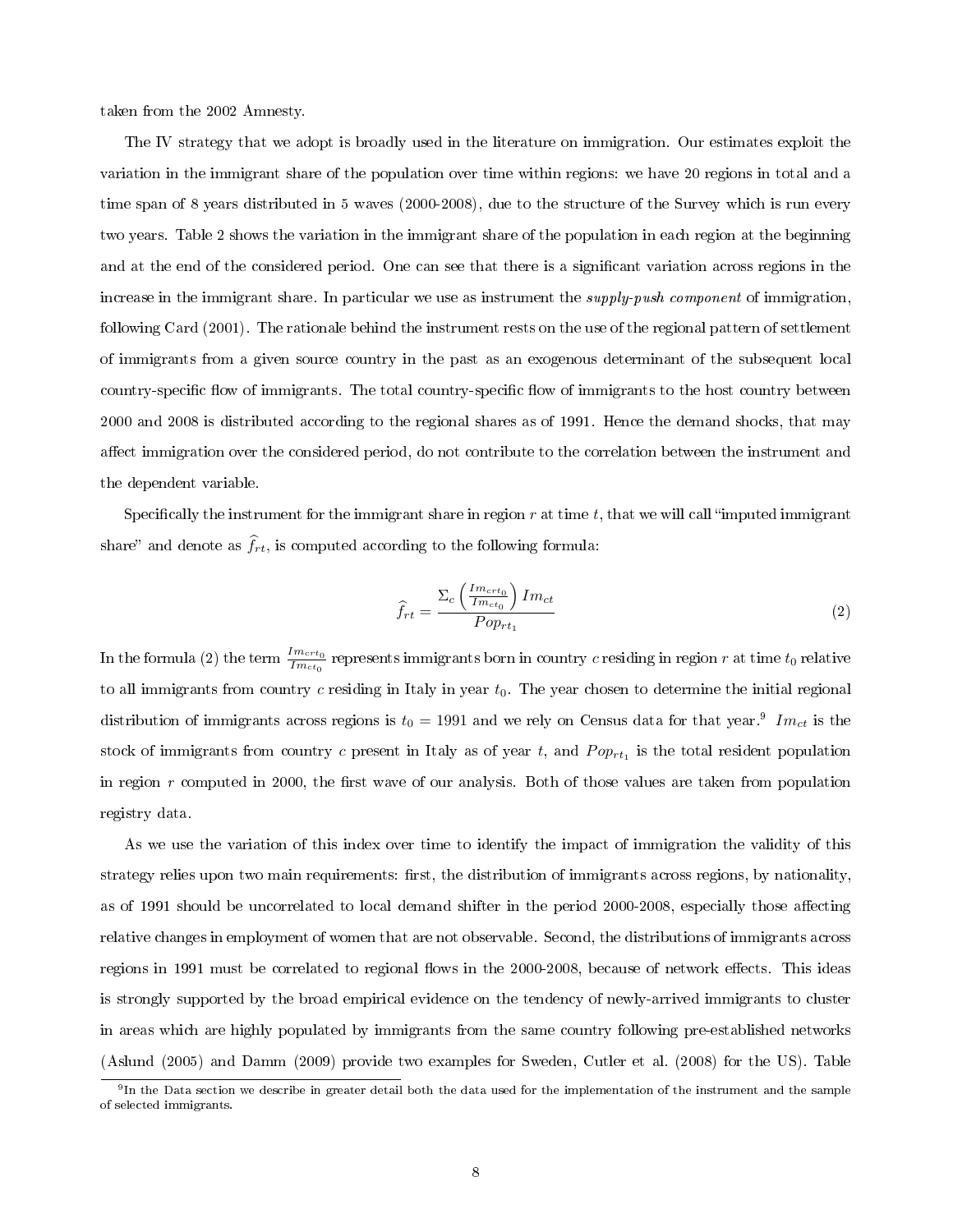3 shows the predictive power of the instrument using the aggregate region-time regression of the dependent variable on the imputed share defined in  $(2)$ . In the first specification we do not include any other control, in specification  $(2)$  we include region and year effects, relying therefore on the within region change over time; in specification (3) we add controls for the average regional level of the variables included in the individual specification. Finally in specification  $(4)$  we control for the regional female and male unemployment rate. The coefficient estimates show that the instrument is a strong predictor of the share of immigrants, implying that the historical (1991) distribution of immigrants by nationality is a good predictor of their later inflow.

In the individual regressions (1) that we estimate beginning in section 5 we include not only immigrants as share of the population, but also the interaction of this variable with female and old-parent dummies. In the estimation we consider also these interactions as potentially endogenous and we instrument them with the imputed share (2) interacted with those same dummies. We end up with four endogenous variables and four instruments and the joint F-statistic of the instruments is somewhat weak. Hence we also perform a reduced form regression, in which we enter directly the IV and the IV interacted with "female" and "old parents" as explanatory variables. All Tables of results reported below, show the predictive power of the instrument, by reporting the first stage joint F-statistics of the instruments and, for the main results, we also report the estimates of the reduced-form regressions, where we include the imputed immigration rate and its interaction directly in the regression.

## 4 Data: Description and Summary Statistics

Our empirical analysis relies on three different sources of data. The Survey on Household Income and Wealth (SHIW for brevity) provides all the individual variables; the administrative registry includes data on the total resident and immigrant population and the 1991 Census data has the information needed to compute the regional distribution of immigrants as of 1991 used to construct the instrument as described in (2).

The SHIW survey, which has been run since 1965 by the Bank of Italy on a large and representative random sample of the Italian population is the main source of data. The latest available wave is for year 2010.<sup>10</sup> Until 1987, the sample was only cross-sectional, whereas since 1989, the survey has introduced a sub-sample of panel households. Every two years, the survey gathers information on about 8,000 households corresponding to about 24,000 individuals and provides data about the income, wealth, work-related and sociodemographic characteristics of family members. Since 1993, a special section has been devoted to collecting information about the family background of the head of the household and his/her spouse. Detailed information is provided about non coresident living parents, their age, their highest attained educational level and their occupation at

 $10$  Despite being available we cannot use the last year 2010 because the information of the parental living status - crucial for our analysis - is not available.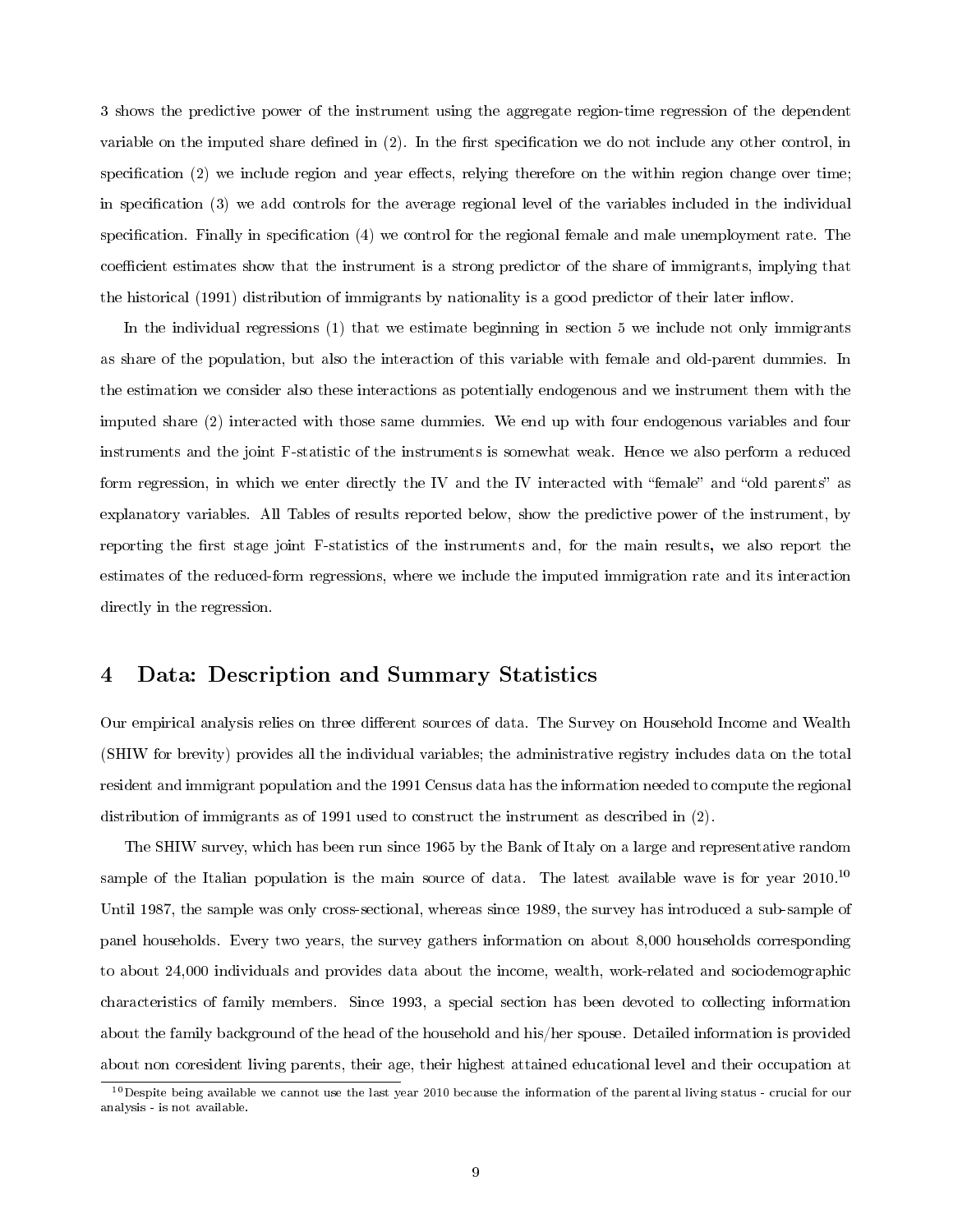the time when they were the same age as the respondent.

When analyzing retirement decisions as dependent variable, we use the information provided by the survey on the planned retirement age. Individuals are asked the following question: "At what age do you expect to retire?" The information on the planned retirement age has been available since the year 1989 for all waves. The survey also elicits information about the expected replacement rate at the time of retirement by asking the following question: "Think about when you will retire, and consider your public pension only (that is, exclude private pensions, if you have them). At the time of retirement, what fraction of your labor income will your public pension be?" This question is only available for the following years: 1989, 1991 and all years between 2000 and 2008. The current replacement rate and the replacement rate at time of planned retirement allow us to calculate the option value of delaying retirement,<sup>11</sup> which we use as an explanatory variable in regression (1). The planned retirement age turns out to be a good proxy for the actual retirement age; the correlation coefficient between the two variables is equal to  $0.727$ , the average value of their difference is  $0.615$ , whereas the median value of the difference is equal to 0. In addition to the planned retirement age we also consider different measures of labor supply. Accordingly we consider three different variables: a binary indicator for working or not, the logarithm of hours worked per week, and a binary indicator for working full-time versus working part-time.

The second source of data, represented by the residential registry data, includes information on the resident native and immigrant population at the regional level, by country of origin. This source of data serves two purposes in our empirical analysis: first we use it to compute the immigration share by region, the explanatory variable of interest.<sup>12</sup> Second, we use the total number of resident immigrants by year and country of origin to compute the term  $Im<sub>ct</sub>$  used to construct the instrument.

As we do not have information about the skill level of the immigrants, in order to focus on immigration that mainly brings low-skilled workers in Italy, we limit our measures to immigrants who were born outside Western Europe and North America. This choice is supported by the evidence about the distribution of education by country of origin provided by the EULFS (European Labor Force Survey). By using this data relative to years  $2005-2008^{13}$  we see that in Italy immigrants from EU15 and from North America are the most educated. 35% of EU15 immigrants and 57% of North America immigrants have high (tertiary) education relative to only 14% of Italians. For the construction of the instrument, we disaggregate the immigrant population according to groups of countries of origin. Similarity in cultures and traditions drives the tendency to locate in the same areas (Aslund, 2005; Cutler et al., 2008; Damm, 2009). We categorize immigrants into the following five macroregions: Asia; Africa; Latin America; Eastern Europe (non-EU) and others. The 1991 Census of population is

<sup>11</sup>For the details of its computation see the Appendix.

<sup>&</sup>lt;sup>12</sup>This number may underestimate the total presence of immigrants as it is not compulsory to be registered for immigrants. It has been estimated that Registry data account for about 88% of immigrants regularly present in Italy (ISTAT) and the correlation with total number across regions is very high.

<sup>&</sup>lt;sup>13</sup> Before 2005 the classification of country of origin only distinguishes between EU-15 and non EU-15 countries.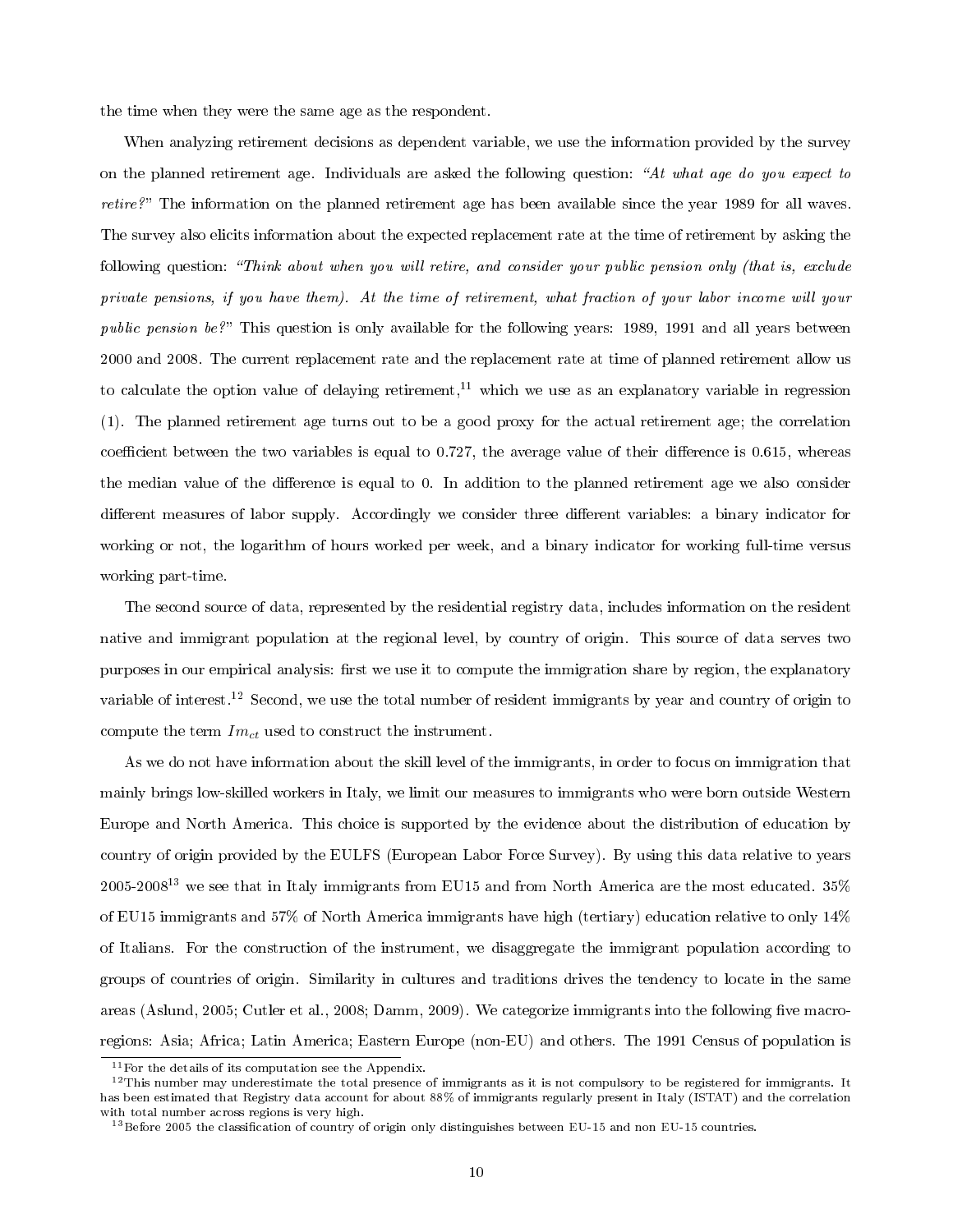the third source of data that we use to compute the historical regional distribution of immigrants as of 1991 and to implement our instrument. Table 2 reports the immigrant population share by region and over time; the table reveals that there is substantial variation of the immigrant share of the population both by region and time, and there are no outliers potentially affecting the estimates.

Given the broad empirical evidence that immigrants represent the largest share of workers employed in the long-term care sector (80% in 2008; INPS) and that 31% of immigrant workers are employed in low-skilled occupations (LFS, 2008), a large inflow of immigrants, as measured by an increase in the immigrant share of the population, could have a substantial impact on the local labor supply for the household services sector. At the same time immigration can affect labor supply decisions of family through its effect on local wages (Gavosto et al., 1999; Romiti, 2011; Staffolani and Valentini, 2010). It is very likely however, that the labor market channel affects the labor supply of all workers, while the first channel affects mainly women, who are the main providers of household services, and in particular women with elderly parents. By including in (1) the interaction of the dummy female and of the presence of elderly parents with the share of immigrants we aim to isolate such an effect.

The sample used in the analysis includes native heads of household and their spouses 45 to 70 years old. For the regressions explaining retirement age we include all employed workers. To estimate the effects on the labor supply we also include unemployed, stay-at-home individuals and retired individuals. This implies that the sample on which we estimate labor supply decision is larger than the one used to estimate expected retirement age. The "planned retirement" sample consists of a panel of 7,876 observations and 1,561 individuals, 40 percent of whom are women (Table 4 reports the summary statistics for the variables included in the analysis).<sup>14</sup> The average planned retirement age is 61, and immigrants represent 4% of the regional population. Only 4 percent of the sample is eligible for a seniority pension. This percentage rises to 14 percent when we restrict the analysis to workers 55 years and older. 56 percent of the sample is employed in white collar types of jobs (including teachers, oce workers, and junior managers), whereas 5 percent of them work as managers, university Professors, or in other similarly high skilled jobs. The share of persons with tertiary education (13.8%) is in line with the average value for the Italian population 14.4% (2008, EUROSTAT). Almost 40 percent of individuals have at least one old living (non coresident) parent or parent in law.<sup>15</sup> Table 5 shows the evolution of the planned retirement age for men and women over the years. In the Table we distinguish individuals with and without elderly parents. Focusing on the age group over 55, we see that women have increased their planned retirement age by a year or more between 2000 and 2008, while men have experienced no change. Moreover, the increase in retirement age

 $14$ All descriptive statistics are weighted by using the survey sampling weights.

 $15$ The presence of co-resident parents or parents in law can be identified for the head of household, only in 2008 we have this information for both partners. However only 1 percent of the 2008 sample live with an old parent.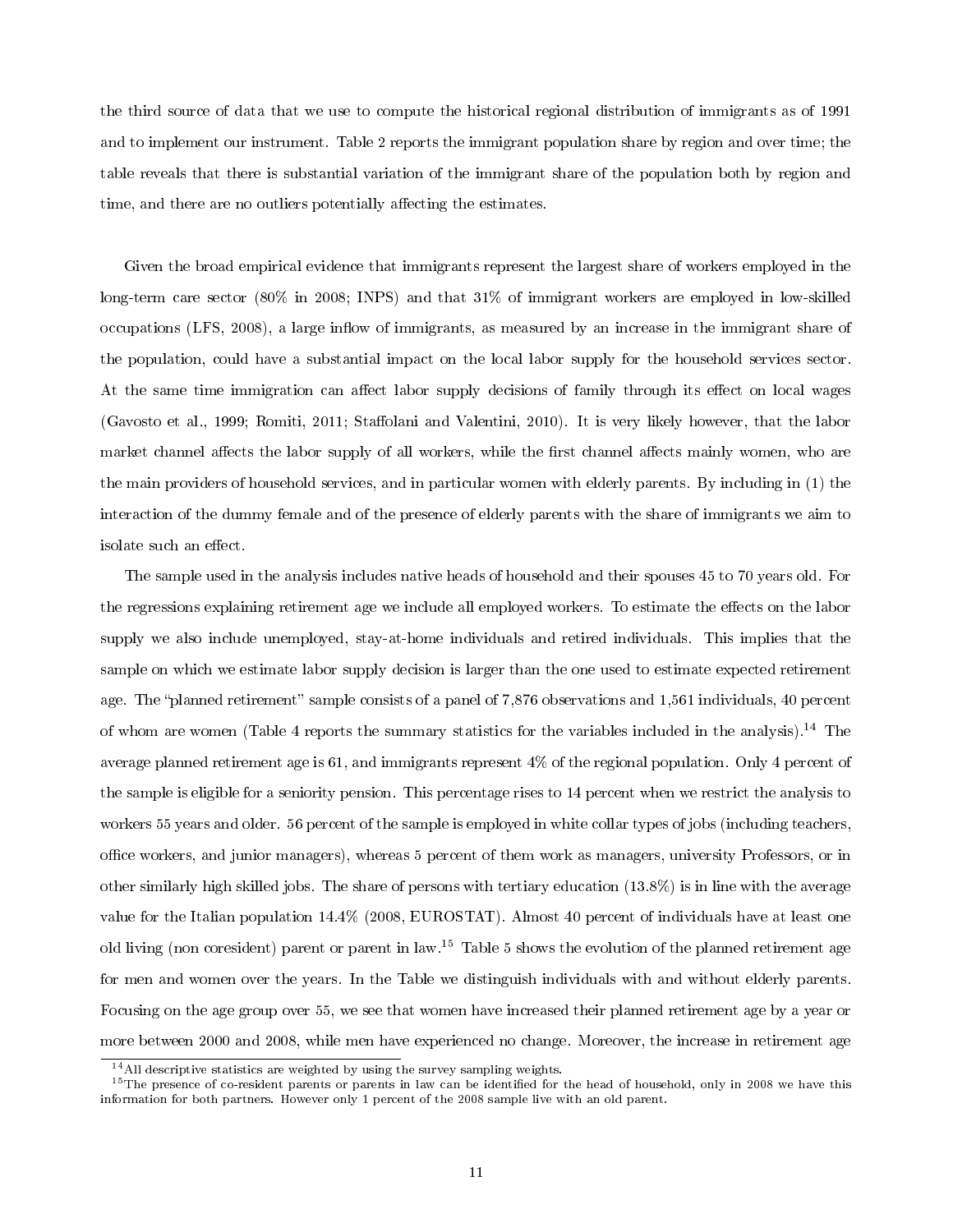was larger for women with elderly parents (1.4 year) than for those without (0.9). These two facts are consistent with the ideas that the significant growth of immigrants as home-service workers might have helped women, especially those with older parents, to delay their retirement.

Turning to the labor supply sample Table 6 shows the summary statistics; relative to the "planned retirement" sample this one also includes non-employed and retired persons. This sample corresponds to 2,526 individuals and 15,763 observations. About 45% of the individuals are women and their mean age is 56 (older than the previous sample as some retirees are included). The other difference, relative to the "planned retirement" sample, is a lower share of highly educated individuals (10% versus 13.8%). 54 percent of the sample is employed, and among the employed, the average working hours are 37.213 per week. The very high percent of full-time contracts reflects the rigidity of the Italian labor market that hardly allows part-time work. In this sample  $35\%$ of individual has at least one old living parent or parent-in law.

Finally Table 7 shows the evolution over the time of the different margins of labor supply: probability of working, average hours worked per week and probability of working full time. Considering the older group, 55 and above, we notice that the share of working people increased over time for both gender. Among individuals with old parents, however, the increase is substantially more pronounced for women  $(+0.22)$  than for men  $(+0.10)$ . Average working hours per week were essentially constant for men, whereas they increase for women, in particular if older and with older parents. The evidence on the probability of full time employment confirms the rigidity of the Italian labor market since the share of part time workers is extremely low. Almost all men work full time, whereas the share of women working full time grows only for those with elderly parents. Overall, the trends in planned retirement age and in labor supply shows signicant increase in labor participation and delayed retirement, especially for women with elderly parents over the 2000-2008 period.

## 5 Results: Basic Specifications

Table 8 shows the estimates of the relevant coefficients in the basic specification (1) when the dependent variable is planned retirement age. The first four columns report the estimates obtained using OLS and including individual fixed effects and controls, while columns  $(5)$  to  $(8)$  show the 2SLS estimates of the same specifications using the "imputed" immigrant share as instrument. We report results for different samples (45 and older, 55 and older) to see whether the effects is stronger on older women. We show a specification including only the differential effect of immigration on women outcomes (even columns), as well as a specification including the differential effect for women and the additional interaction between women and old-parents dummy. Our preferred one is specification (8) that uses 2SLS estimation, and includes older individual (55 and older), closer to retirement whose current circumstances are more likely to affect decisions on retirement age. The coefficients in the first row show the basic effect for men. Those in the second row show the differential effect of the share of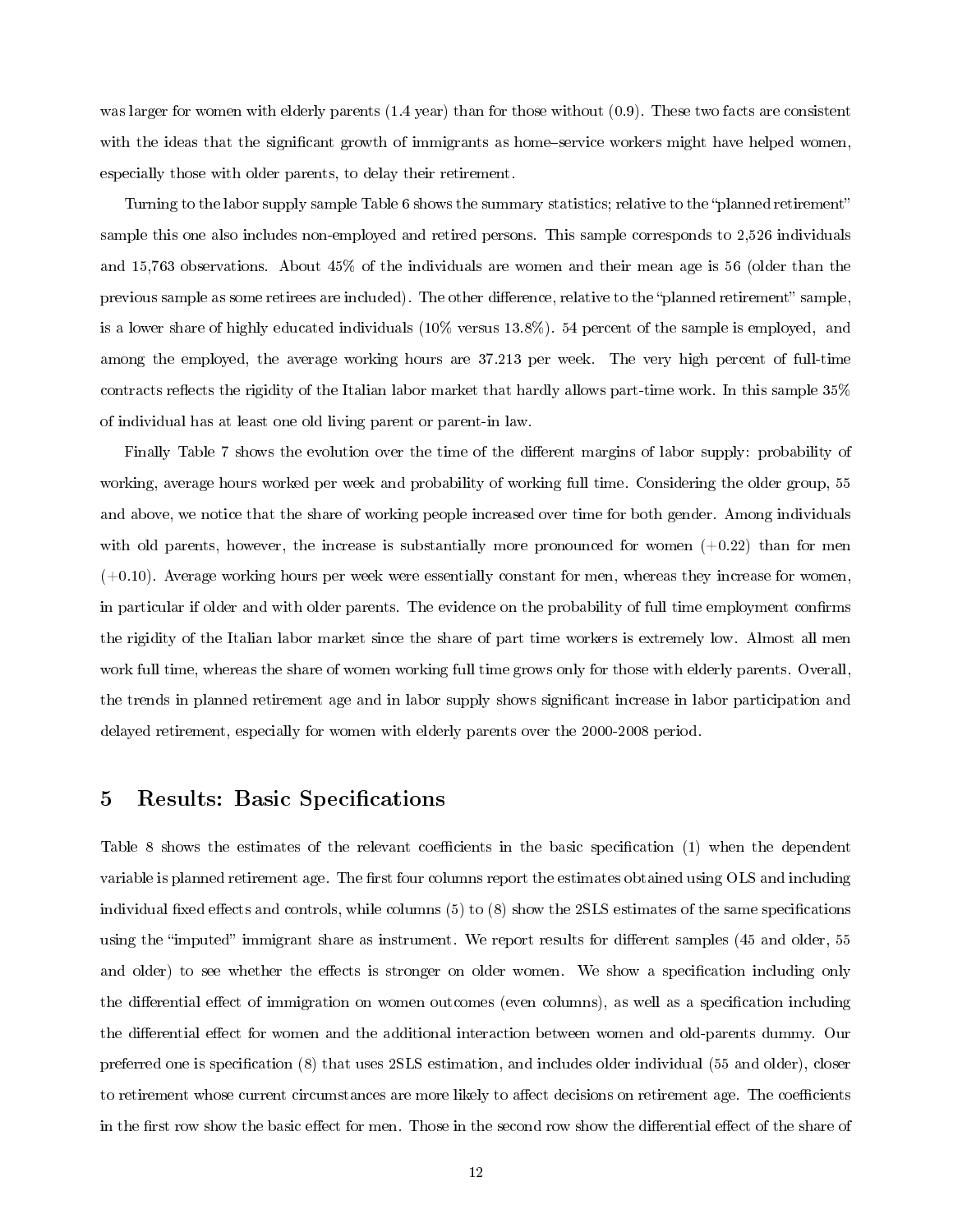immigrants on women's planned retirement age. Those in the third row show whether the presence of old parents affected the impact of immigrants on the men's retirement decisions. Those in the fourth row show the additional effect of immigrants on planned retirement age of women with living old parents (80 years and older). Each regression also includes individual fixed effects, the dummy "Old parents", and its interaction with the female dummy, an indicator for living parents being old and low income, the predicted Option Value of retirement for the person, the logarithm of net wealth of the family, a dummy for eligibility in seniority pension, a dummy for having an employed partner, dummies for educational attainment, occupational dummies, a dummy for marital status, age, age squared and year dummies. Since we are interested in the differential effect of immigrants on women's retirement, we mainly concentrate on the coefficients  $\gamma_1$  and  $\gamma_2$  from equation (1) reported in the second and in the fourth row of Table 8. As the main explanatory variable, the share of immigrants in the region, only varies by region and year we cluster the standard errors by region to correct for the potential correlation between errors across individuals within a region.

Focusing on the 2SLS results of Table 8 we see that the immigration share of the population in the region increases significantly planned retirement age, for women relative to men. Women over 55 in a region where immigration grew by one percent of the population increased their planned retirement age by one third of one year, vis-a-vis similar men. For women over 45 the relative increase was a sixth of one year. The share of immigrants in the region, on the other hand, had a negative effect on men's retirement age (the main effect), implying that possibly the labor market competition or complementarity effects of immigrants pushed native males to reduce their planned retirement age. When considering the specification that includes the additional regressors indicating the presence of old parents and their interactions with gender and immigrant share we find that the positive impact of immigration on females' planned retirement age remains unchanged for women over 45. However, considering the older age bracket (55 and older) in the last column of Table 8 we see that most of the positive effect on women retirements comes through the effect on women with older parents. Since the burden of care for older parents may emerge more clearly later in life and individuals make more precise plans for retirement when approaching retirement age, focusing on older respondents may increase the precision of the estimates. For the older sample, not only the immigrant share of the population has a larger impact on women's planned retirement age in the basic specification, but that effect is mainly due to women with older parents. These are interesting and new results. Immigration may allow women to delay retirement, especially when those women have to care for an older parent. Men's decisions overall are less affected by the regional immigration share (and if anything the main effect is negative). These results seem consistent with the idea that immigrants, especially less educated, are good substitute to the services otherwise provided by women in the household. Their presence reduces the incentives for women to retire early. The OLS specifications provide similar results with lower coefficients suggesting that omitted regional variables (such as working opportunities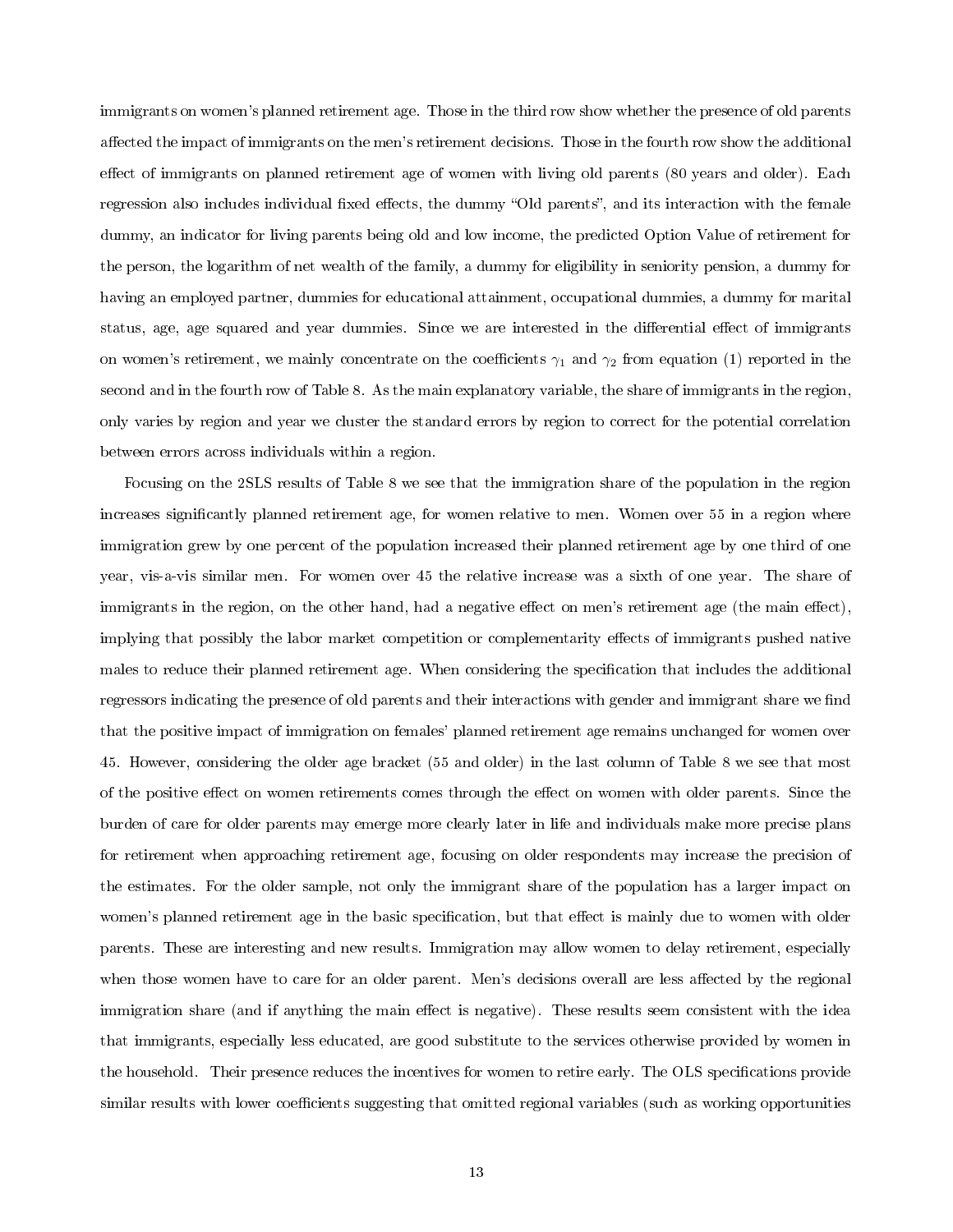for young people, or past growth of the economy) may actually affect the retirement age of women and the inflow of immigrants in opposite directions. Correcting that bias results in higher estimated eects. The lower part of Table 8 shows the results from the reduced form regressions in which we have included the instrument and its interactions directly in the regression, and otherwise we use the same specifications as the 2SLS regressions. As the F-statistics of joint signicance of the instrument are not too strong, it is reassuring to see that the reduced form regression produces very similar coefficients and similar significance level, as the 2SLS regressions. For the group of people 55 and older the largest and most significant effects of immigration on planned retirement age is the one for women with living older parents (fourth row of last column).

Turning to the effect of immigration on the labor supply of men and women, Table 9 shows the estimates of specification (1) when the dependent variable is a dummy equal to one if the individual is working and to 0 if he/she is not. As for Table 8 we show the estimates using  $OLS$  (first four columns), 2SLS method (columns) five to eight), and the reduced form regression coefficients (below the 2SLS). In this case we use different age samples, including an older one, 60 and above, and the one 55 and older that produced the clearest results in Table 8. Focusing on the 2SLS and on the reduced form estimates, two results emerge very clearly. First, immigration while having a negative effect on the labor supply decision of native males, possibly due to labor market competition, has a significantly positive differential effect on the labor supply of women. Combining the two we obtain larger probability of working for women over 55 in regions with higher share of immigrants. This differential positive effect on women increases in strength as we consider the groups of older women (age 60).<sup>16</sup> The increase in immigrant labor availability allows women, especially those in older age brackets, to work more outside the house.

Second, while it is clear from the main interaction (Old parents)x(Female) that the presence of older parents reduces the probability of women working, relative to men, it is also clear that the increase in immigrant labor (triple interaction) has a positive effect on the labor supply of women with older parents. The effect of an increase of immigrants by one percent of the region population increases the probability of working for women with old parents, by almost  $10\%$  whereas men in the same family would decrease their probability of working by 5%. This is the effect considering the sample of 60 and older. The differential effect of immigration on men and women of an increase of immigrants by 1 percent of the region population, despite significant, is smaller for 55 years and older, whereas the differential effect for women and men with old parents is also positive but not significant. Hence, also on the working-non working decision, and especially for older individuals, the inflow of immigrants seems to have a differential effect, with a stronger positive employment effect for women. The main results of Table 9 are reassuringly similar in the OLS and the 2SLS regressions, and are further confirmed by

<sup>&</sup>lt;sup>16</sup>Only for the specification working/not working we can consider the additional sample of very old respondents aged 60 or over, whereas for the other specifications we end up with having too few observations.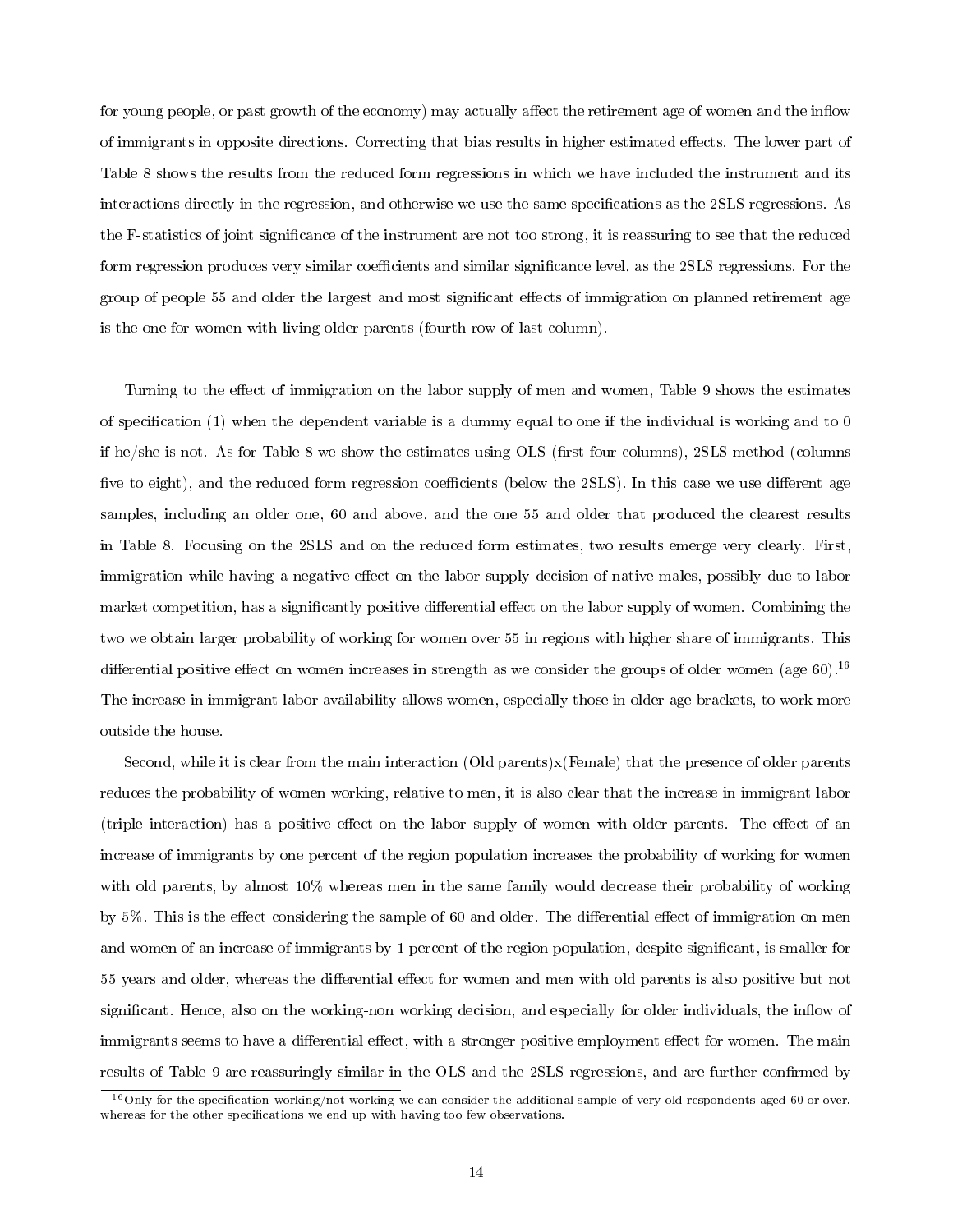the reduced form regression.

We then move to analyze the effects of immigrants on the other margins of labor supply. The upper part of Table 10 shows the estimated coefficients, when the dependent variable is the average hours worked per week. The different columns show the OLS and 2SLS estimates, for the 45 and older or 55 and older samples including or not the double and triple interactions. The lower part of the Table shows the same specifications when the dependent variable is a dummy for working full time. In these regressions we do not find any significant effect of the immigrant share of the population on hours worked and on their gender differential. The presence of old parents in the family does not contribute either to the effect of immigrants on women's hours supply. We find, however, some evidence of an effect of immigration on the probability that women with older parents switch from part time to full time employment. All specifications (OLS and 2SLS) show a positive effect of immigration on the probability that women with older parents switch to full time (triple interaction). The effect is significant in three out of four specifications although relatively small in size. The very small variation of hours worked by older workers in Italy and of the probability of part-time, due to relatively rigid contractual agreements in the Italian labor market, may explain the lack or the small magnitude of the response of these variables capturing the intensive variation of labor supply.

In order to have an idea of the magnitudes of the estimated effects, we summarized them in Table 14 which is reported in section 6. In that Table we summarize the effects of a 1 point increase in immigration as percentage of population on women outcomes relative to men's and on the additional effect on outcomes for women with old parents. The Table shows, essentially, the coefficients  $\gamma_1$  and  $\gamma_2$  from equation (1) multiplied by a change in the immigrant share of 0.01. We use the 2SLS estimates for these calculations and we include only effects based on estimates whose signicance level is larger then 5%. The top row of Table 14 shows the magnitudes calculated for the whole sample (based on estimates of Tables 8 to 10). The remaining rows report the magnitude of the effects for differentiated groups, based on the analysis that we present in the next section. One point increase in regional immigrants as percentage of the population increases planned retirement age for women by 2.2 months relative to men in the same conditions. In the same regions the retirement date of women is delayed by 4.2 months - compared to that men - for older women with old parents. The overall increase in planned retirement age for women older than 45 is about 4 months in response to the observed increase in immigration (4.7pp) between 2000 and 2008. This explains about 18% of the 1.7 year increase in planned retirement age observed for women during that period. As for the other outcomes, in response to an increase in immigration of a percentage point of population, the probability of working for women 45 years and older increases by 4 percentage points relative to men. It increases by 9 percentage points for women 55 and older relative to the men in the same age group. Immigration rises the probability of working for the group of women 60 and older by 16 percentage points compared to men, and an additional 9 percentage points for women with older parents. The absolute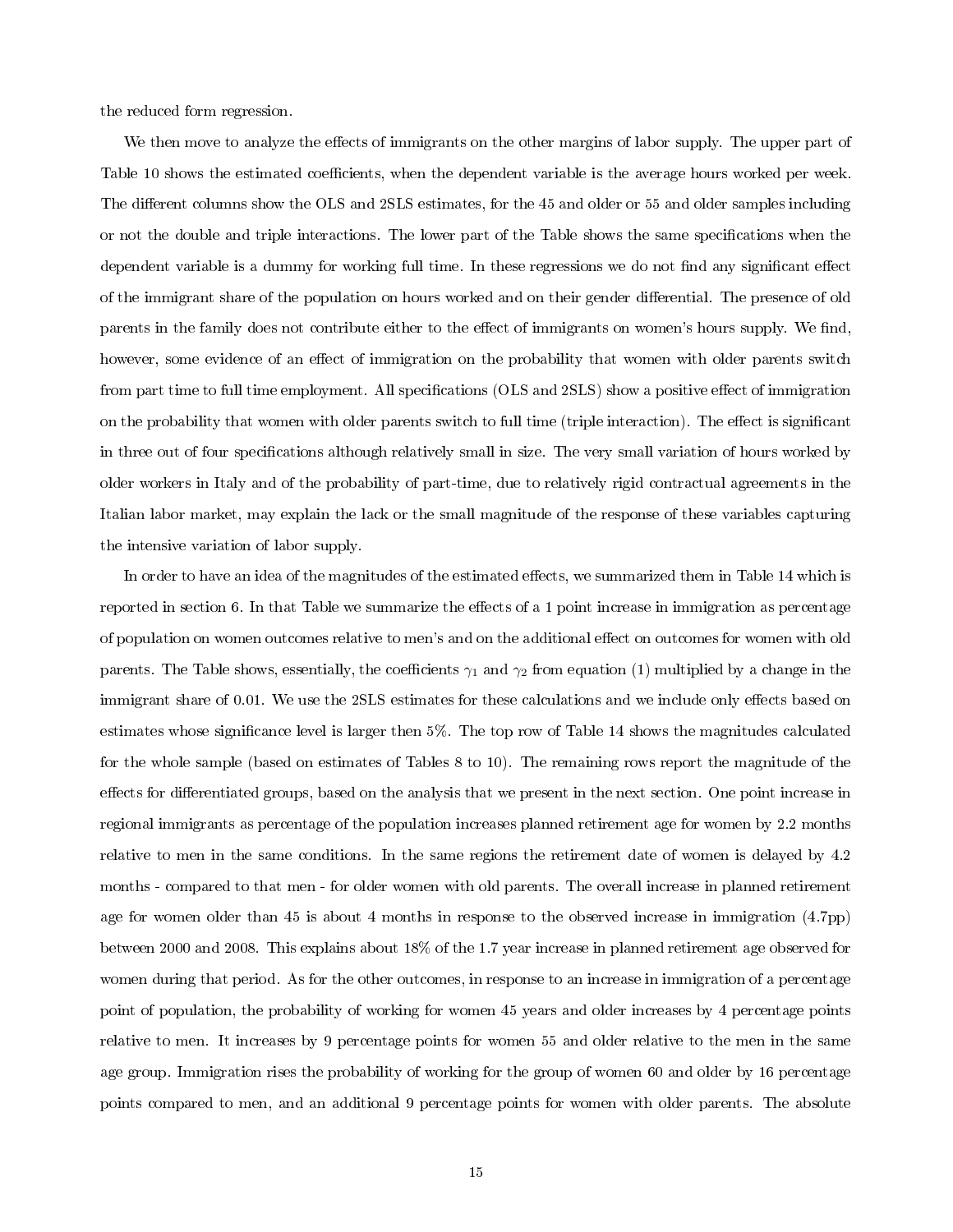effect on women 45 years and older is less than 1 percentage point, and it increases to 2 and 5 percentage points for older women, whereas the oldest group with old parents increased employment probability by 9 percentage points in absolute terms, due to immigration. In order to understand the relevance of these numbers, we need to compare them to the descriptive evidence, which reports that the labor supply for women 45 years and older increases by 20 percentage points (by 22pp for women older than 55), and by 21 percentage points (and 22pp for 55 and older) for women with old parents. Therefore, using these estimated coefficients, the 4.7 points rise of immigrants as percentage of population occurred over the period 2000-2008 has been responsible for an increase of 3 percentage points in the labor supply of women 45 and older equivalent to 16 percent of the observed 20pp increase), and for 9 percentage points in the labor supply of women 55 and older (equivalent to 39 percent of the observed 23pp increase).

# 6 Heterogeneous effects by household characteristics

The effect of immigrants on the retirement age and labor supply of individuals may be different depending on their characteristics. The potential wage that they can earn if they work, relative to the cost of hiring an immigrant as house worker, will affect the sensitivity of their labor supply and retirement decisions to the availability of home care. Hence individuals with different skills (earning potential) and wealth (ability to pay) can be affected differentially by the local availability of immigrant labor. We explore the heterogeneity of the impact of immigration by separating individuals with dierent levels of initial education and wealth. We begin by replicating the previous empirical analysis separately for high and low educated individuals and then separately for individuals with high and low wealth. Table 11 shows the estimates by education group for planned age of retirement (Top panel) and for probability of working (Bottom panel) as dependent variables. Beginning with the breakdown by education groups, we dene as highly educated those with at least a high school diploma. We use this definition, as opposed to the more standard one based on tertiary education, because in Italy only about 10 to 13% of the individuals in the considered age range had a college education. In our sample more than 40% of the individuals had a high school diploma. Considering planned age of retirement as outcome, it is evident that the main results are driven, mainly, by the response of less educated women. Highly educated women, aged 45 and above, increase their planned retirement age in response to immigration but to a lower extent than the less educated ones. When considering the older group (55 years and above) the difference is even stronger: no significant effect of increased immigration is identified on retirement decision of more educated women, while less educated women increase signicantly their planned retirement age and the effect is even stronger for less educated women with an older parent. These results are mirrored by the results on the probability of working (bottom panel); a positive and signicant impact of immigration is found only for women and it turns out that both high and low educated women increase their probability of working, even if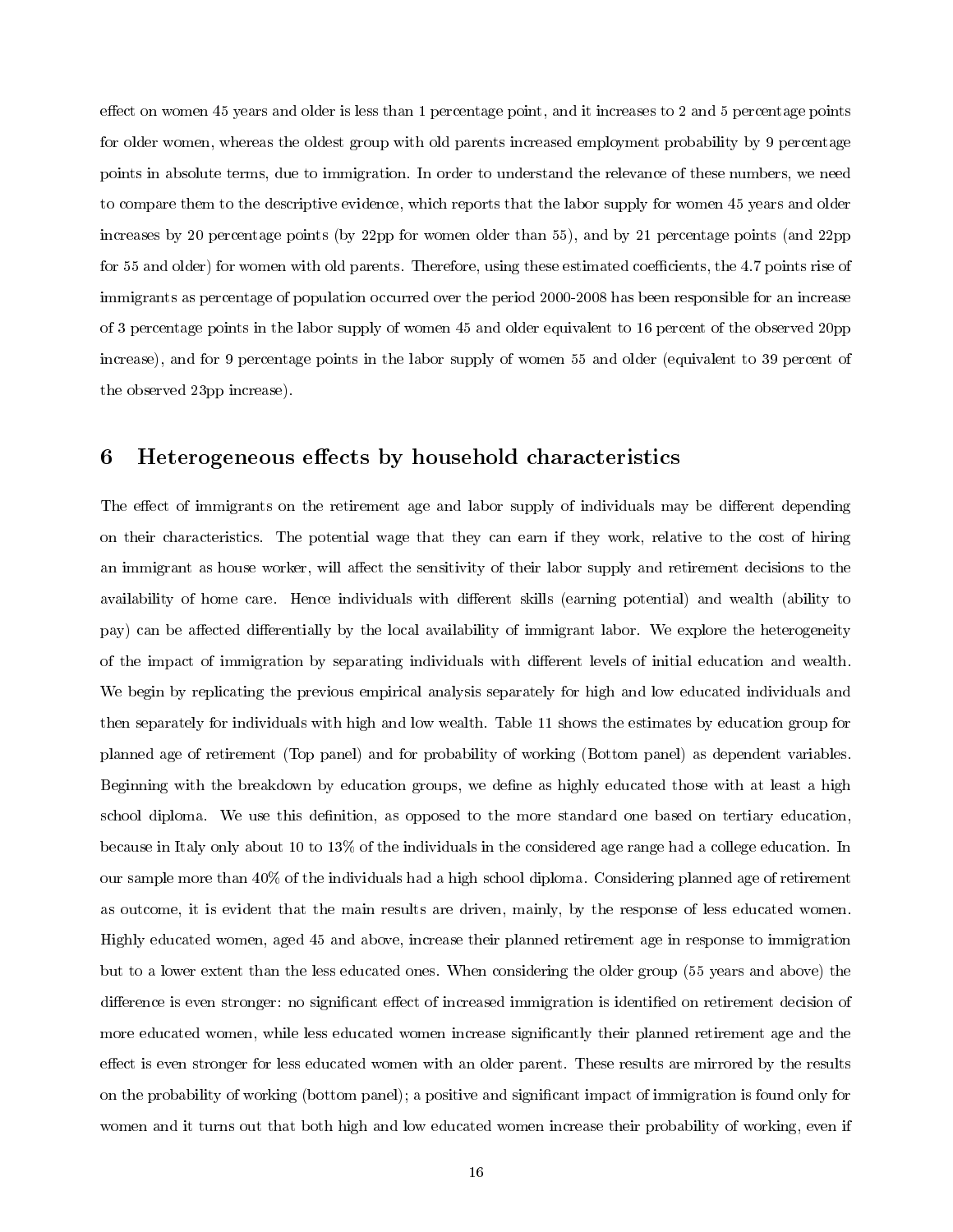this impact is substantially higher and more significant for less educated ones (in particular for the sample 55 years and older). As for the other two dimensions of the labor supply (weekly working hours and full time/part time, not reported in the Table), the positive effect found for women 45 and older on the probability to switch to full time position is driven by low educated women with old parents. Similarly low educated old women with old parents also respond to immigration by increasing signicantly their working time per week, while highly educated ones do not.<sup>17</sup>

We then split the sample according to the wealth of the household. Each respondent's household is classified as "below median wealth" if his/her household net asset worth lies below the median value of the distribution, it is classified as "above median wealth" if his/her household wealth is above the median. Table 12 shows the estimates for each sub-group. We see that for retirement decisions (Top panel) the impact of immigrants is entirely driven by women in household with below-median wealth. In particular, the older sample with old parents shows a very large and significant effect of the triple interaction, denoting that women in low-wealth families with elderly parents are the group most affected by immigrants in their retirement decisions. Very interesting, and also reasonable, is that the simple presence of older parents has a strong and negative effect on the planned retirement age of women, only in "low wealth" households. The scenario is less clear-cut when we consider the effect of immigration on women's labor supply. Both poor and rich women respond to increased immigration by increasing their labor supply. However the effect is stronger for women with old parents who are in low wealth households.

In order to translate the coefficients of Tables 11 and 12 into effects of an increase in immigrant share by  $0.01$ , the lower part of Table 14 shows the effect of immigration on women's planned retirement age and labor supply, separately by education and wealth. Relative to men in similar conditions low educated women delay their planned retirement age by almost 3 months as a results of a 1 point rise in the regional migrants as percentage of the population. This effect, however is only significant at the 10% level and not reported in Table 14. The delay, however, increases to 8 months for older women (55 and above) with no elderly relatives, and to 7 months for older low educated women with old parents. As for the highly educated the gain corresponds to almost 2 months and it is only limited to the younger group. Similarly, women in low wealth households, increase retirement age by 4 months (8 months if older) in comparison to similar men in response to a one percentage point increase in the immigrant percentage of population. To the contrary the increase in planned retirement for low-wealth women with old parents is more than 1 year relative to similar men. As for the probability of working we find very close results between low educated and low-wealth women. They increase their probability of working by 5 percentage points in response to one extra point in the immigration share, relative to similar men. If old parents are alive, low-wealth or less educated women increase their probability of working by 6

 $17$ The results relevant to working hours and full time are not reported in the paper but are available upon request.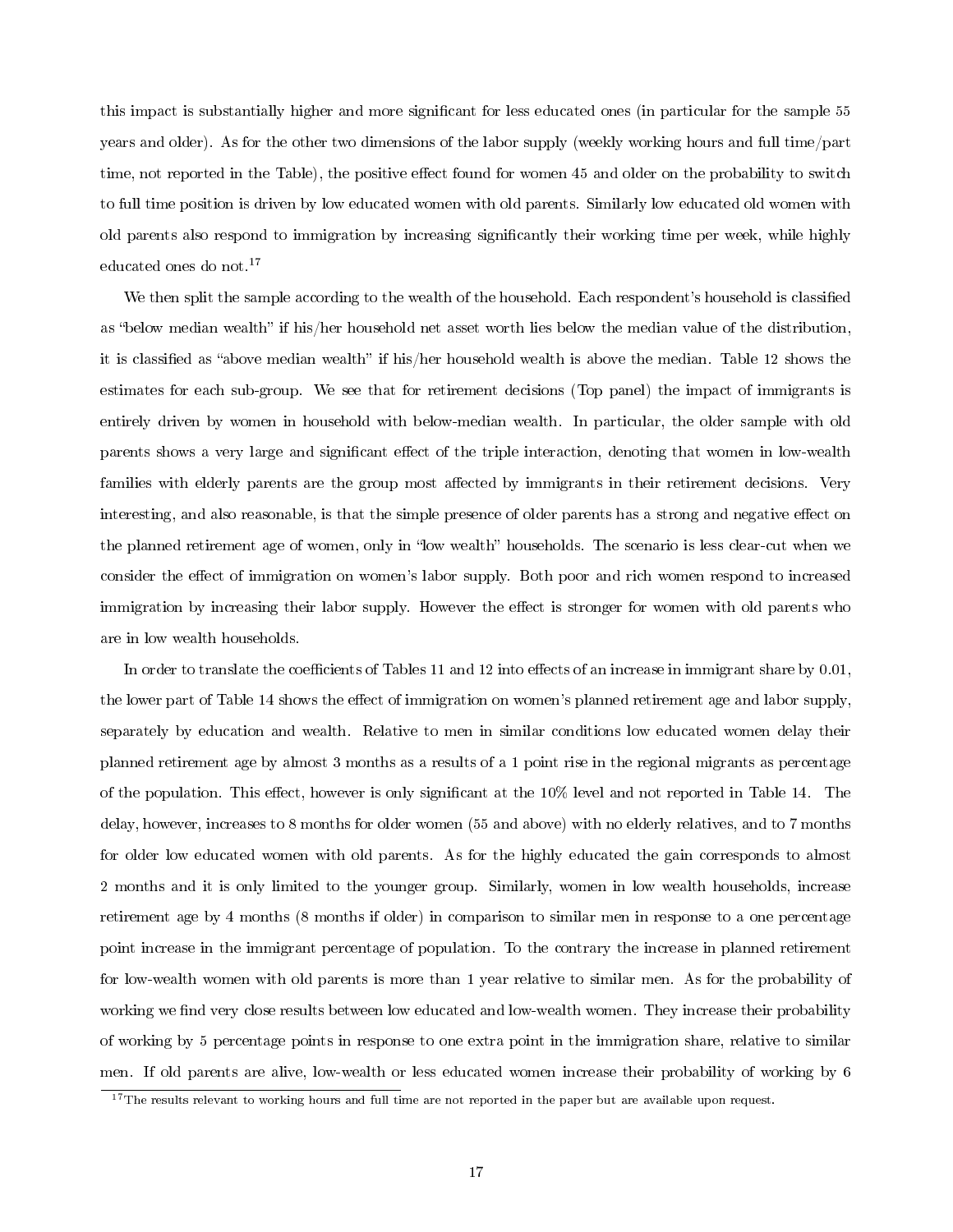additional percentage points. At the same time high-wealth women seem to benefit more than high educated ones from immigration in comparison to men since they increase their labor supply between 3 percentage points (if younger) and 11 percentage points (if older).

These results taken together suggest that women with lower income and wealth are those mostly affected by the availability of inexpensive household-care possibilities brought by immigrants. While wealthier families may respond less to the cost of care in their retirement decisions, poorer ones and especially women who provide the house care services, are sensitive to such price. More immigration makes care affordable and available encouraging women of less wealthy families to continue working. Affordable home care may entice poorer women to work, while richer ones can afford care and work in the labor market even when it is more expensive.

## 7 Robustness Checks

Omitted local factors, potentially biasing our estimates are specic local labor market conditions. If the demand for women workers is correlated with immigration this can cause a bias. We already control for time invariant factors, affecting men and women differently, through our FE strategy. However there might still be some unaccounted time-variant factors, which could affect our estimation. The first series of robustness check addresses this issue. A second issue, related to measurement errors of immigrant labor, is linked to the fact that we use an imperfect measure of the presence of immigrants in the country. We are not considering illegal immigrants nor unregistered legal ones. It has been estimated that Registry data represent 88% of the total stock of immigrants regularly present (ISTAT, 2005). Undocumented immigrants, however, are completely unaccounted in our measure. Therefore we perform a correction for this potential mismeasurement by exploiting data from the 2002 Amnesty that pushed several undocumented immigrants to reveal themselves.

To control for gender-specific local labor market conditions we include two variables. First the presence of a daughter between 18 and 35 years old in the household. This may signal weak labor market conditions for women, or also an attitude of the family favoring stay at home women. In either case this can be correlated with the local labor conditions for immigrants and hence their inflow. Additionally we account for local demand conditions by including both the female and male regional unemployment rate (Table 13, various columns). By comparing the results with and without the additional controls we can see that the main finding for retirement (Top panel, Table 13) and probability of working (Bottom panel, Table 13) are robust to the inclusion of these controls. The second robustness check introduces a correction to account for undocumented immigrants using the information provided by the Amnesty of 2002.<sup>18</sup> As of January 2004, 647,000 immigrants were regularized

 $18$ The law regulating the Amnesty was enacted in October 2002; the law introduced a period for the request of a permit up to November 2003. For this reason we compare the stock of regularized immigrants with resident ones as of 1 January 2004.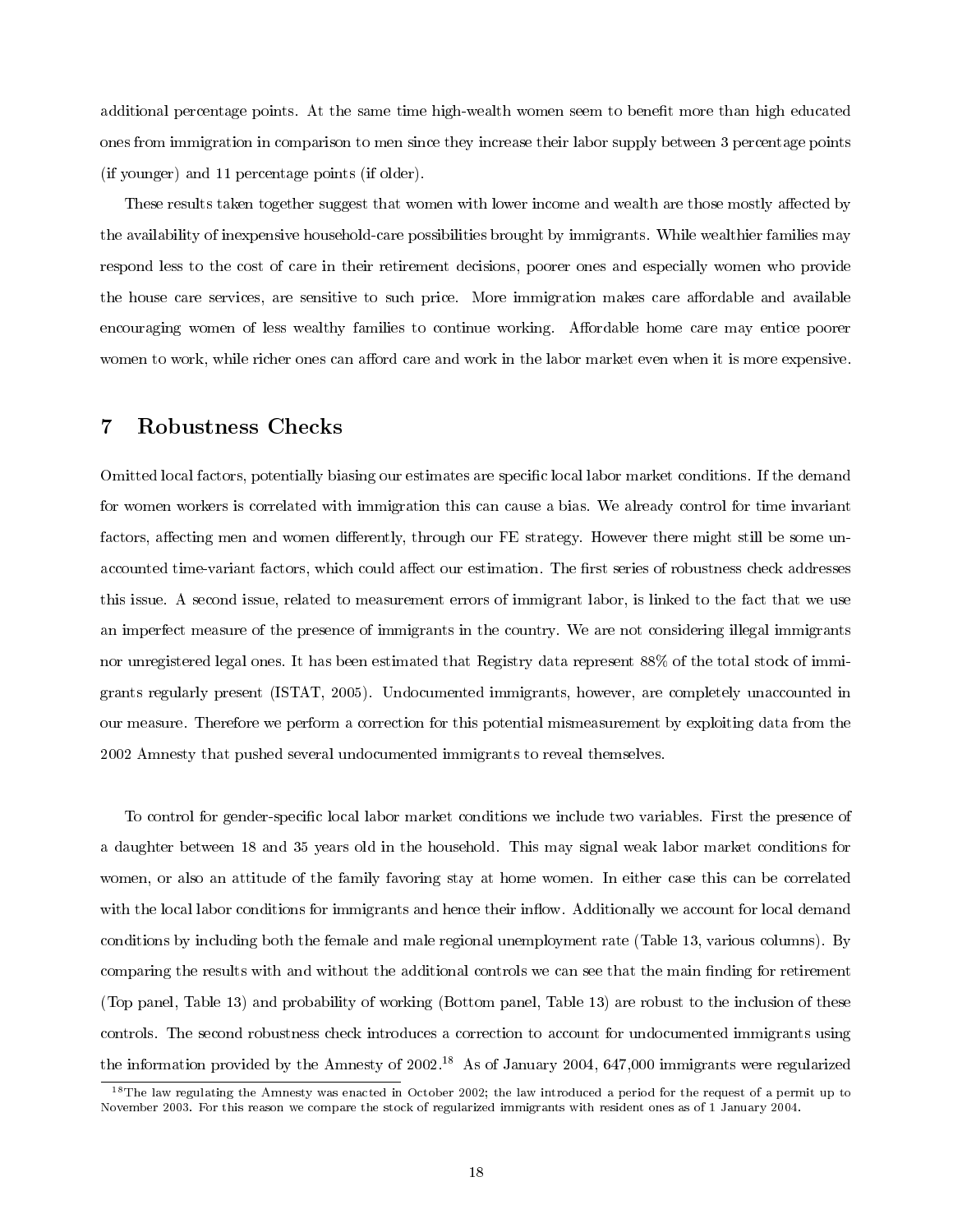by receiving a residence permit (ISTAT, 2005) thanks to the 2002 Amnesty. We thus exploit these information in order to estimate the approximate share of irregular immigrants by region which we use to correct the stock of immigrants that we are using to calculate shares in our empirical analysis. The factor is computed as follows: we first take the stock of residence permits released by regions and we divide this measure of regional irregulars by the stock of resident immigrants<sup>19</sup> using the Registry data - our measure of immigration. This calculation provides us with a measure of the irregular immigrants relative to the stock of regular ones by region. This measure has a mean value of 31%. We thus correct our regional stock of resident immigrants using this share. The corrected measure of immigration rate has a mean value of 5% and it is 1 percentage point higher than our original measure. In Table 13 (columns 4 and 8) we compare the results from the original measure of immigration with the ones obtained from the correction.<sup>20</sup> The main results are confirmed in terms of significance and sign. The only difference is that the coefficients become somewhat lower in magnitude after the correction is applied. As the variation across regions is increased when including the undocumented, the lower coefficients produce essentially the same effect of a change in the explanatory variable by one standard deviation. The fact that the estimates are robust to controlling for undocumented is in line with what has been found by Bianchi et al. (2012), which looks at the impact of immigration on crime in Italy. The authors consider the residence permits as main measure of immigration and they correct the latter exploiting data from different Amnesties. While their method is more sophisticated than ours as they use data from several amnesties, they confirm that there is an extremely high correlation in immigrant shares across regions and over time, when including or when not including undocumented immigrants.

## 8 Conclusion

Italy, among OECD countries, showed some demographic and immigration tendencies during the last decade that are typical of most rich countries. First, the ratio of its old to young population has increased rapidly. Similarly, life expectancy and the associated need for assistance of older people has grown. The retirement and labor supply decisions of their daughters, who have contributed to provide care, have been affected by this. Women, and particularly those with older parents and in poor households, were the group most likely affected by the increasing burden of long-term care. In the same years immigration from non-EU countries has grown. The presence of immigrant labor and its specialization in home-care has been a potentially important substitute for women's work at home. Families could hire affordable and available care-takers among immigrants and hence the women's option to continue participating to employment was increased.

<sup>&</sup>lt;sup>19</sup>Since the resident permits do not count children under age 18, we try to replicate the analysis excluding minors from the resident immigrant population, and the reported results remain robust.

 $^{20}$ Only the results for the full specification (equation 1) on retirement and working/not working outcomes are reported, however the results for the other two outcomes are consistent with the ones shown.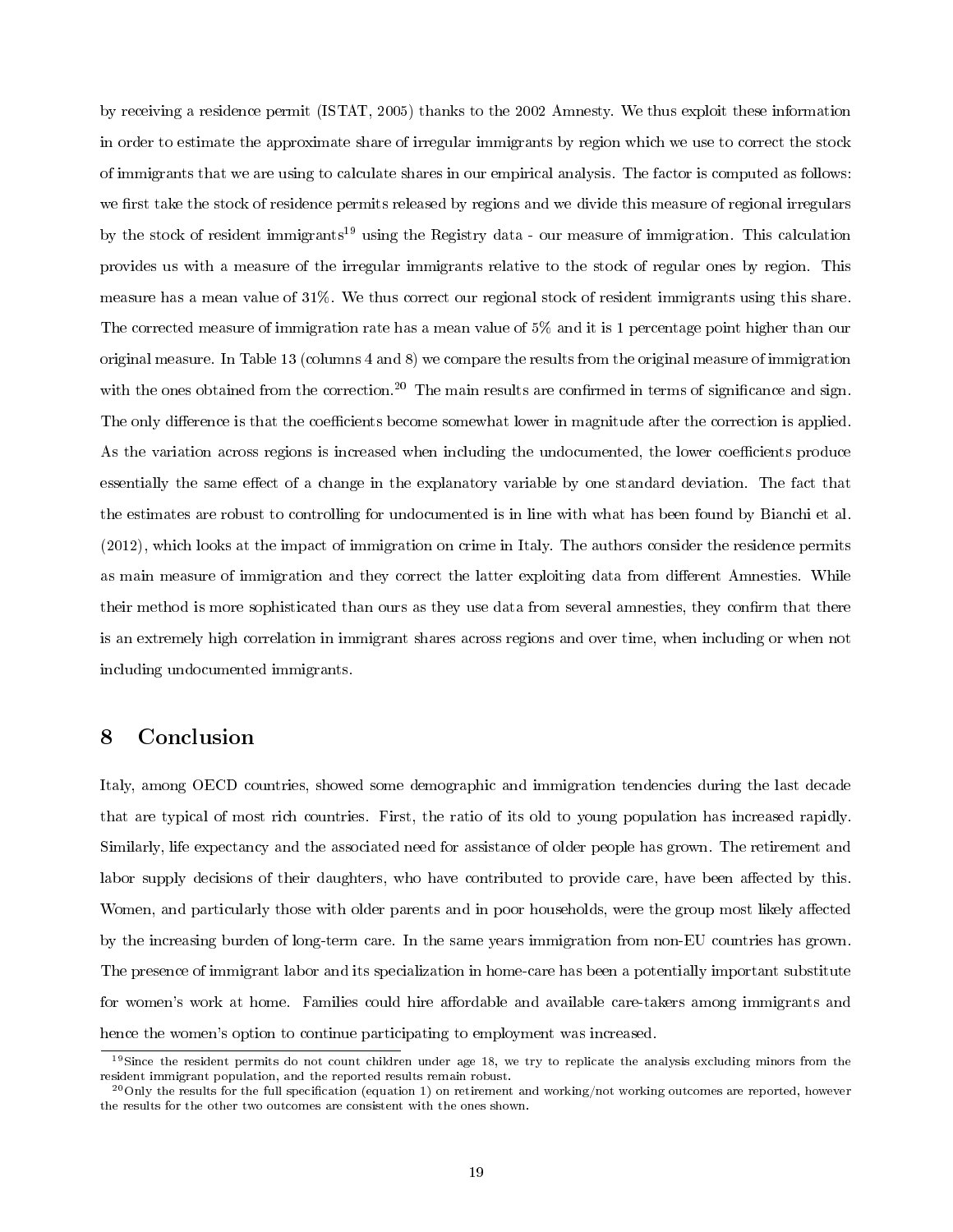Our results show that the inflow of immigrants in the local labor market caused women to delay their retirement and to increase their labor supply, relative to men. In addition, among women the most affected groups are those with older parents, low education and low wealth. Since in a traditional context such as Italy the women are those mainly responsible for the household production, our results can be explained considering immigrants as substitutes for women, especially as care takers of the elderly. Allowing a larger inflow of immigrants in these jobs may help women work longer, and would help especially those with low wealth and hence in larger need of the labor income from working outside of the house.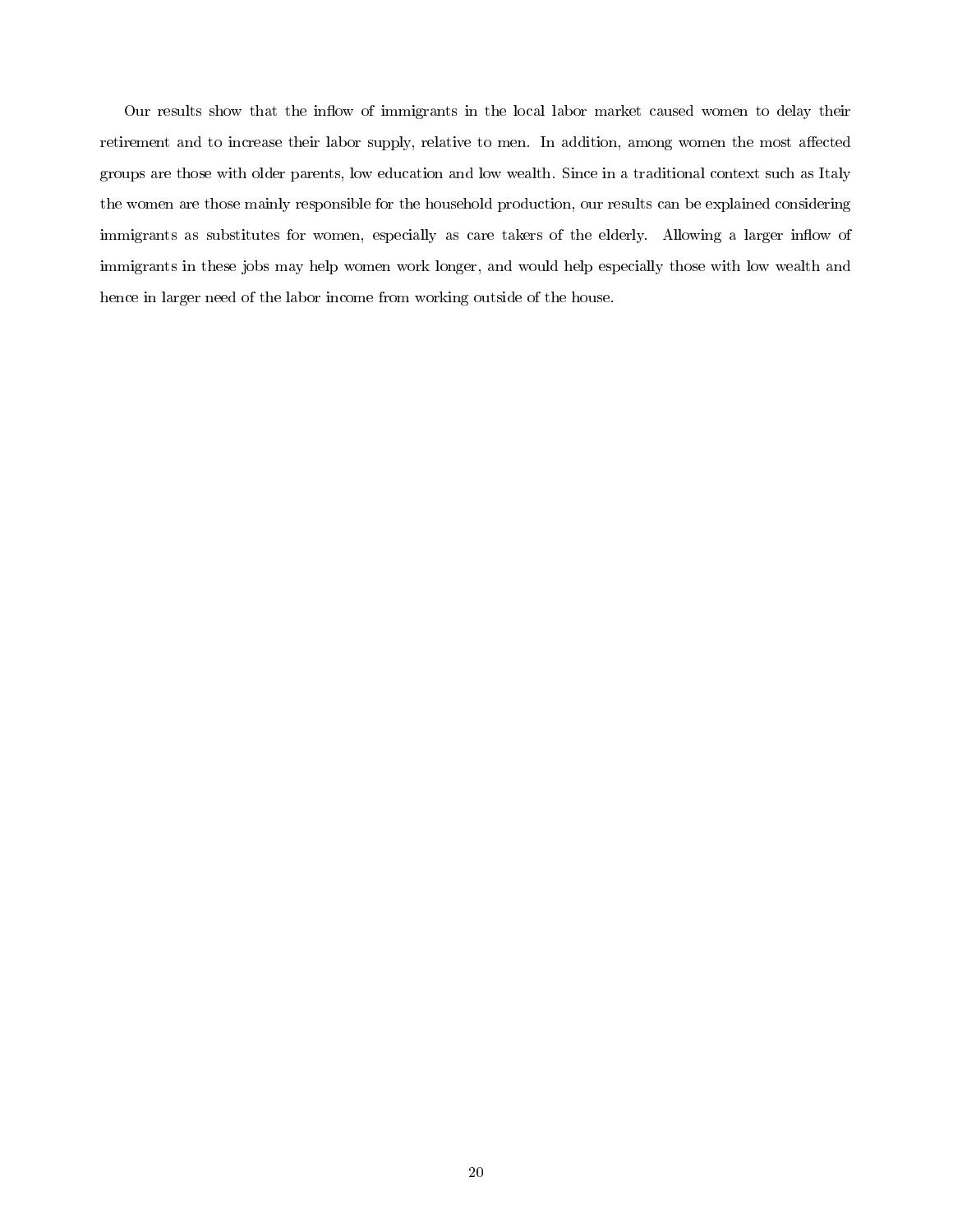## References

- Aslund, O. (2005). Now and forever? Initial and subsequent location choices of immigrants. Regional Science and Urban Economics,  $35(2)$ :141-165.
- Barone, G. and Mocetti, S. (2011). With a little help from abroad: The effect of low-skilled immigration on the female labour supply. Labour Economics,  $18(5)$ :664–675.
- Belloni, M. and Alessie, R. (2009). The importance of nancial incentives on retirement choices: New evidence for Italy. *Labour Economics*,  $16(5):578-588$ .
- Belloni, M. and Alessie, R. (2013). Retirement choices in Italy: What an option value model tells us. Oxford Bulletin of Economics and Statistics,  $75(4)$ : 499-527.
- Bianchi, M., Buonanno, P., and Pinotti, P. (2012). Do immigrants cause crime? Journal of the European Economic Association,  $10(6)$ : 1318-1347.
- Blangiardo, G. and Cesareo, V. (2009). Indici di integrazione. Un'indagine emnpirica sulla realta' migratoria italiana. Franco Angeli Editore.
- Bolin, K., Lindgren, B., and Lundborg, P. (2008). Your next of kin or your own career?: Caring and working among the  $50+$  of Europe. *Journal of Health Economics*,  $27(3)$ :  $718-738$ .
- Borella, M. and Moscarola, F. C. (2010). Microsimulation of pension reforms: behavioural versus nonbehavioural approach. Journal of Pension Economics and Finance,  $9(04):583-607$ .
- Borjas, G. J. (2003). The labor demand curve is downward sloping: Reexamining the impact of immigration on the labor market. The Quarterly Journal of Economics,  $118(4)$ : 1335-1374.
- Borjas, G. J., Grogger, J., and Hanson, G. H. (2008). Imperfect substitution between immigrants and natives: A reappraisal. Working Paper 13887, National Bureau of Economic Research.
- Brugiavini, A. and Peracchi, F. (2004). Micro-modeling of retirement behavior in Italy. In Social Security Programs and Retirement around the World: Micro-Estimation, NBER Chapters. National Bureau of Economic Research, Inc.
- Burda, M., Hamermesh, D., and Weil, P. (2008). The distribution of total work in the EU and in US. In Working Hours and Job Sharing in the EU and USA: Are Europeans Lazy? Or Americans Crazy?, Boeri, T., Burda, M. and, Kramarz F. Oxford University Press.
- Card, D. (1990). The impact of the mariel boatlift on the Miami labor market. Industrial and Labor Relations  $Review, 43(2):245-257.$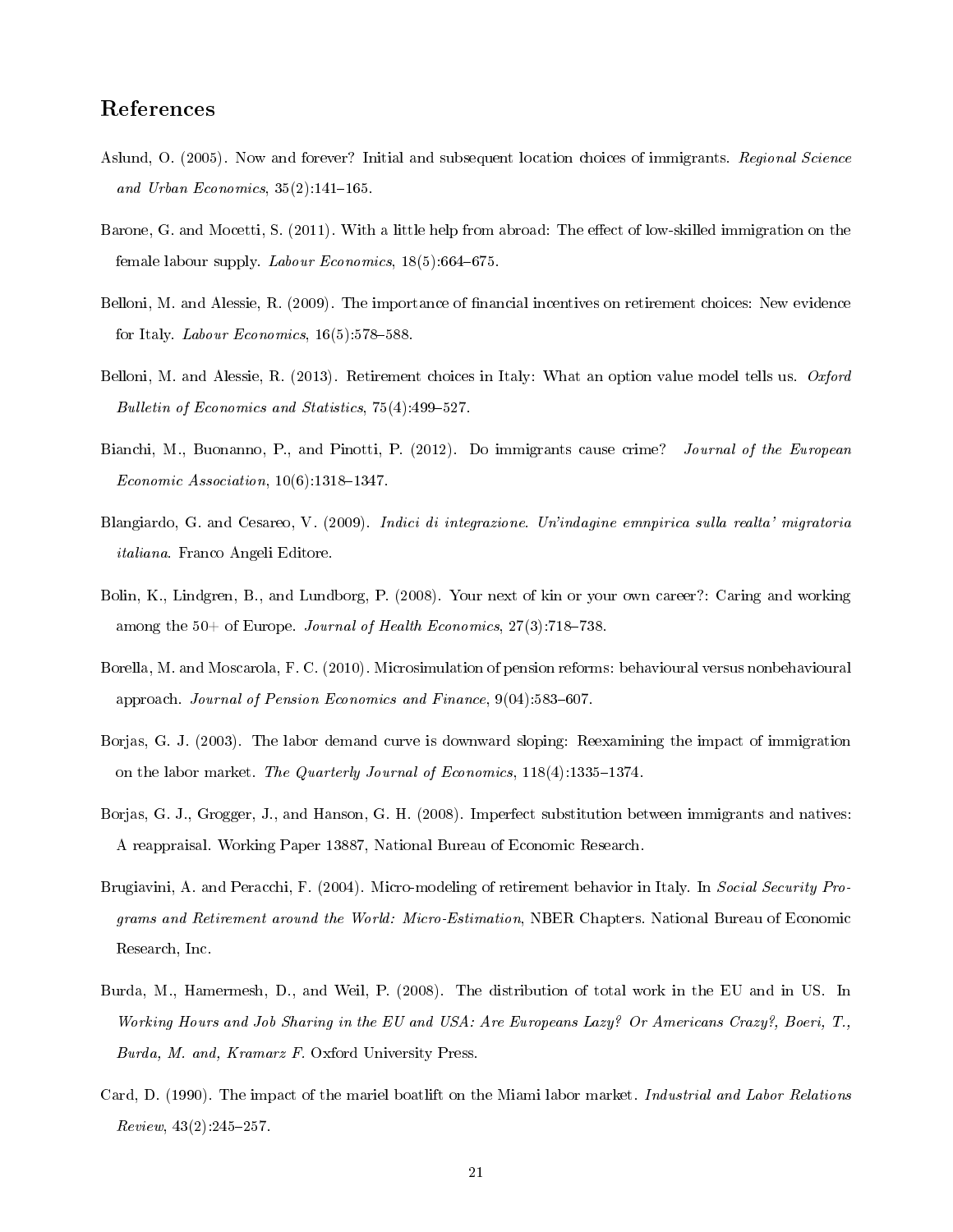- Card, D. (2001). Immigrant inflows, native outflows, and the local labor market impacts of higher immigration. Journal of Labor Economics,  $19(1)$ :  $22-64$ .
- Card, D. (2009a). How Immigration Affects U.S. Cities, pages  $158 200$ . Princeton University press.
- Card, D. (2009b). Immigration and inequality. American Economic Review,  $99(2):1-21$ .
- Carmichael, F. and Charles, S. (1998). The labour market costs of community care. Journal of Health Economics,  $17(6)$ : 747 - 765.
- Carmichael, F. and Charles, S. (2003). The opportunity costs of informal care: does gender matter? Journal of Health Economics,  $22(5)$ : 781-803.
- Chan, S. and Stevens, A. H. (2004). Do changes in pension incentives affect retirement? a longitudinal study of subjective retirement expectations. Journal of Public Economics, 88(7-8):1307–1333.
- Cortès, P. and Pan, J. (2013). Outsourcing household production: Foreign domestic workers and native labor supply in Hong Kong. Journal of Labor Economics,  $31(2)$ :pp.  $327-371$ .
- Cortès, P. and Tessada, J. (2011). Low-skilled immigration and the labor supply of highly skilled women. American Economic Journal: Applied Economics,  $3(3)$ :88 – 123.
- Crespo, L. and Mira, P. (2010). Caring for parents and employment of European mature women. Working Papers wp2010\_1007, CEMFI.
- Cutler, D. M., Glaeser, E. L., and Vigdor, J. L. (2008). When are ghettos bad? lessons from immigrant segregation in the United States. Journal of Urban Economics,  $63(3)$ : 759–774.
- Damm, A. (2009). Determinants of recent immigrants' location choices: quasi-experimental evidence. *Journal* of Population Economics,  $22(1)$ :145-174.
- D'Amuri, F., Ottaviano, G. I., and Peri, G. (2010). The labor market impact of immigration in Western Germany in the 1990. European Economic Review,  $54(4)$ :  $550-570$ .
- Dustmann, C., Fabbri, F., and Preston, I. (2005). The impact of immigration on the British labour market.  $Economic\; Journal, 115(507):F324-F341.$
- Ettner, S. L. (1996). The opportunity costs of elder care. The Journal of Human Resources,  $31(1):189-205$ .
- Farrè, L., Gonzalez, L., and Ortega, F. (2011). Immigration, family responsibilities and the labor supply of skilled native women. B.E. Journal of Economic Analysis and Policy: Contributions to Economic Analysis and Policy,  $11(1):1-48$ .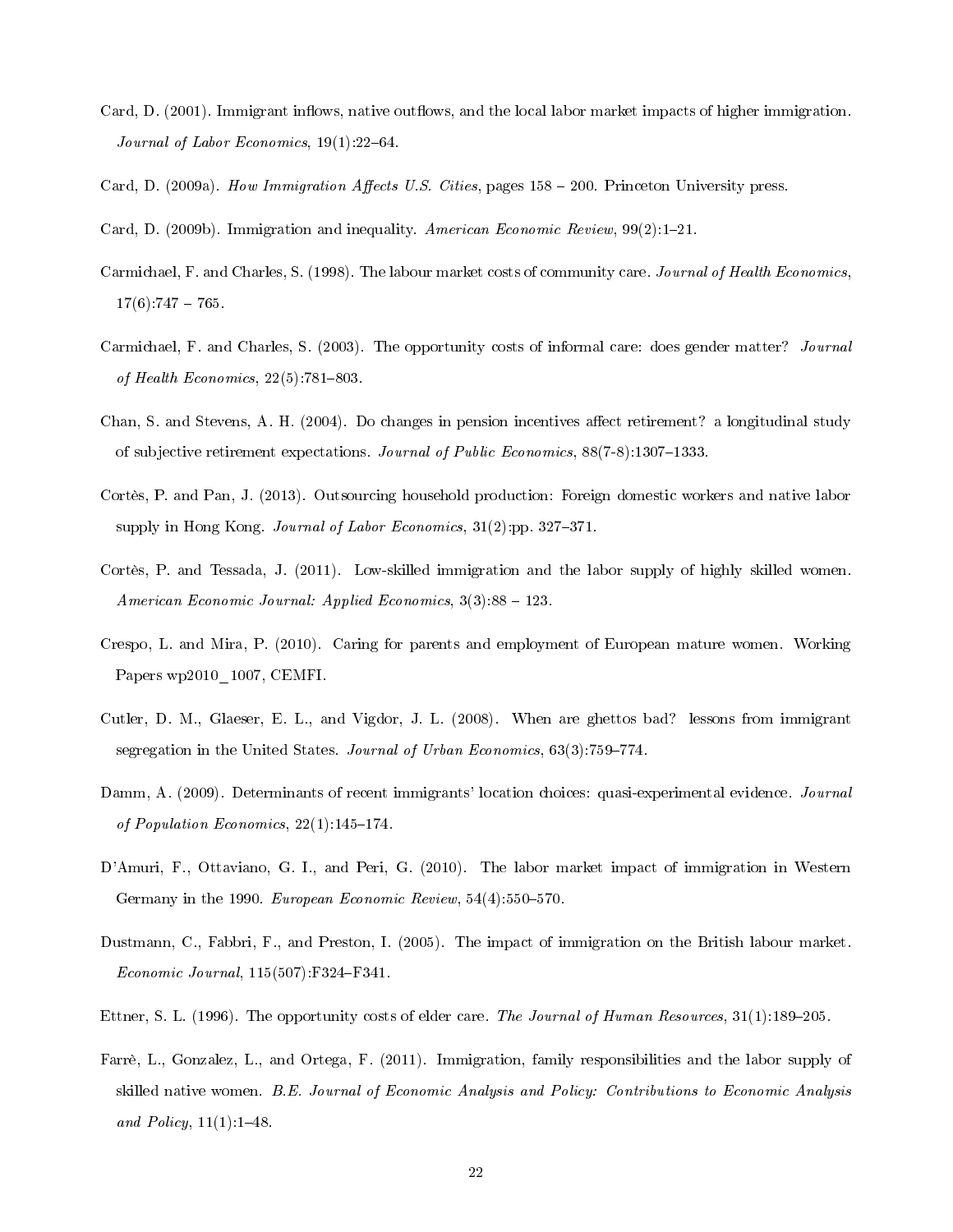- Gavosto, A., Venturini, A., and Villosio, C. (1999). Do immigrants compete with natives? Labour, 13(3):603– 621.
- Gruber, J. and Wise, D. A. (2004). Social Security Programs and Retirement around the World: Micro-Estimation. NBER Books. National Bureau of Economic Research, Inc.

ISTAT (2005). Gli stranieri in Italia: gli effetti dell'ultima regolarizzazione.

- Kolodinsky, J. and Shirey, L. (2000). The impact of living with an elder parent on adult daughter's labor supply and hours of work. Journal of Family and Economic Issues, 21:149-175.
- Lamura, G., Mnich, E., Nolan, M., Wojszel, B., Krevers, B., Mestheneos, L., and Döhner, H. (2008). Family carers' experiences using support services in Europe: Empirical evidence from the Eurofamcare study. The  $Gen to logistic, 48(6): 752-771.$
- Manacorda, M., Manning, A., and Wadsworth, J. (2012). The impact of immigration on the structure of wages: Theory and evidence from Britain. Journal of the European Economic Association,  $10(1):120-151$ .
- Marenzi, A. and Pagani, L. (2008). The labor market participation of sandwich generation Italian women. Journal of Family and Economic Issues,  $29(3)$ :  $427-444$ .
- Ottaviano, G. I. P. and Peri, G. (2012). Rethinking the effect of immigration on wages. Journal of the European Economic Association,  $10(1)$ :152-197.
- Peri, G. (2007). Immigrants' complementarities and native wages: Evidence from California. NBER Working Papers 12956, National Bureau of Economic Research, Inc.
- Peri, G. and Sparber, C. (2011). Highly educated immigrants and native occupational choice. Industrial Relations: A Journal of Economy and Society,  $50(3)$ : 385-411.
- Romiti, A. (2011). Immigrants-natives complementarities in production: evidence from Italy. Cerp working papers, Center for Research on Pensions and Welfare Policies, Turin (Italy).
- Samwick, A. A. (1998). New evidence on pensions, social security, and the timing of retirement. *Journal of* Public Economics,  $70(2):207-236$ .
- Staffolani, S. and Valentini, E. (2010). Does immigration raise blue and white collar wages of natives? the case of Italy. *Labour*,  $24(3).295-310$ .
- Stock, J. H. and Wise, D. A. (1990). Pensions, the Option Value of Work, and Retirement. Econometrica,  $58(5):1151-1180.$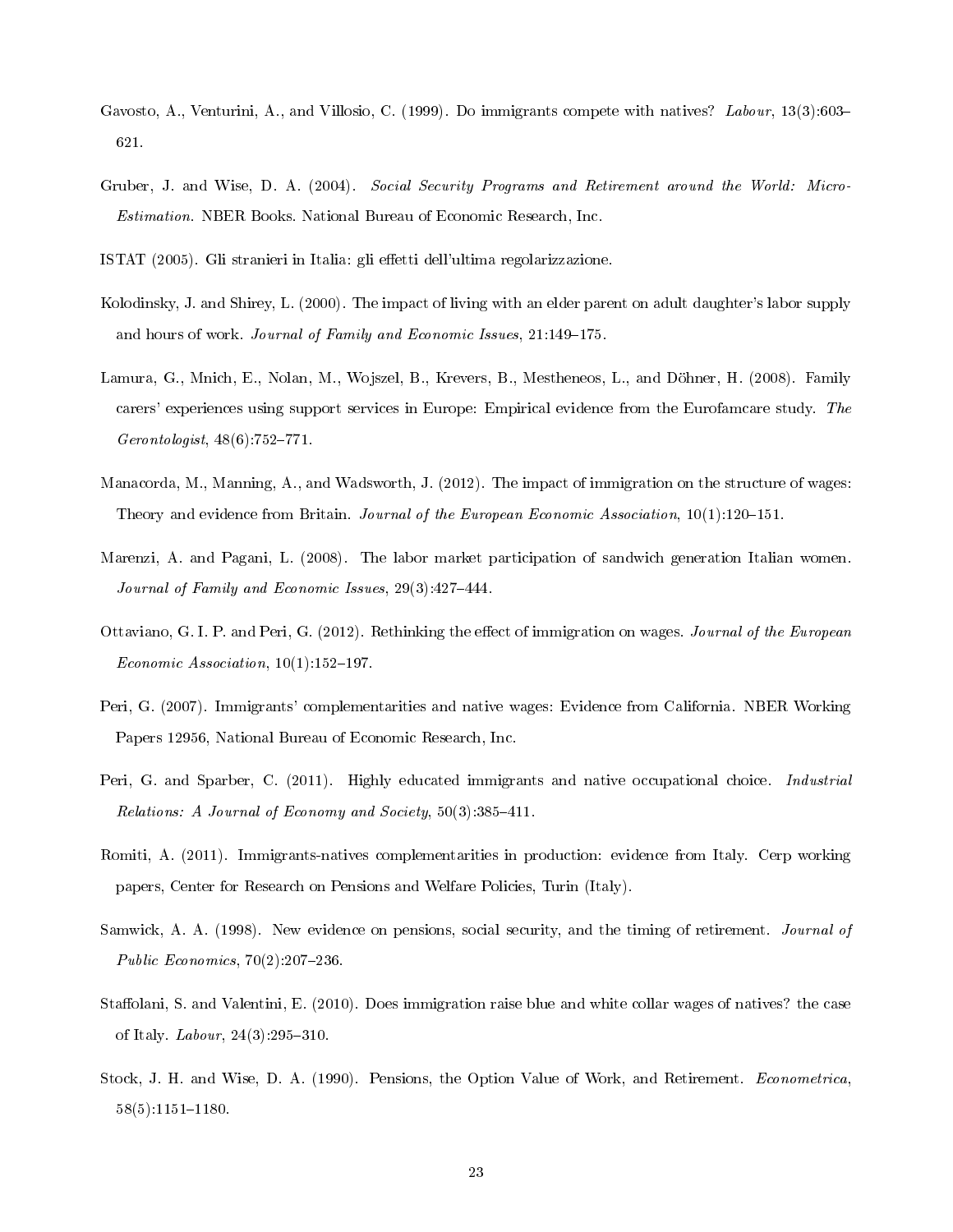- Venturini, A. and Villosio, C. (2006). Labour market effects of immigration into Italy: An empirical analysis. International Labour Review,  $145(1-2):91-118$ .
- Wolf, D. A. and Soldo, B. J. (1994). Married women's allocation of time to employment and care of elderly parents. The Journal of Human Resources,  $29(4):1259-1276$ .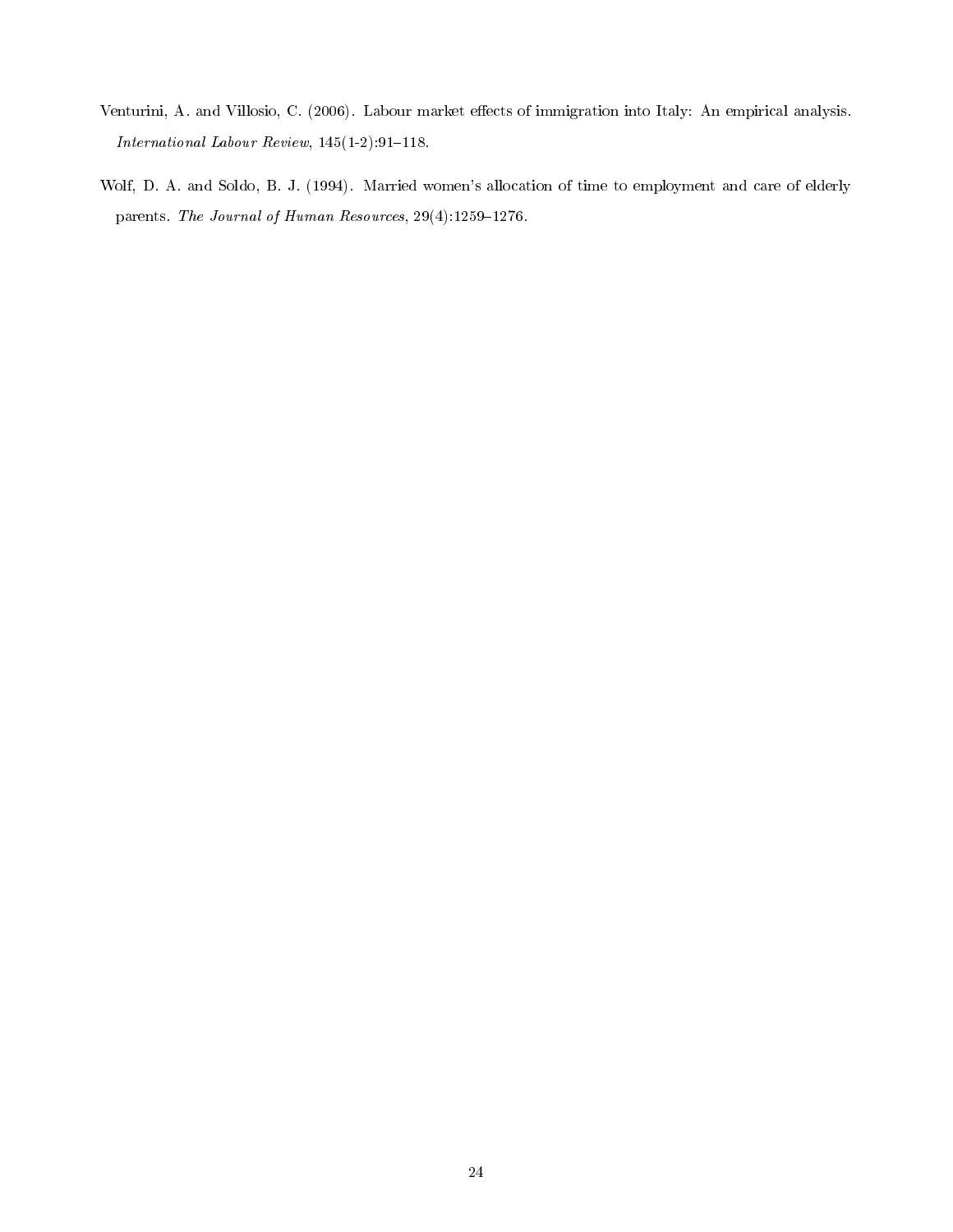|       |                                   | 45 and older | 55 and older |             |  |  |  |  |
|-------|-----------------------------------|--------------|--------------|-------------|--|--|--|--|
|       | No old par                        | Old parents  | No old par   | Old parents |  |  |  |  |
| Men   | 6.25                              | 6.12         | 6.96         | 7.57        |  |  |  |  |
| Women | 12.1                              | 13.1         | 11.6         | 16.9        |  |  |  |  |
|       | SHIW: 2000 with sampling weights. |              |              |             |  |  |  |  |

Table 1: Time spent on care of Family Members (weekly hours)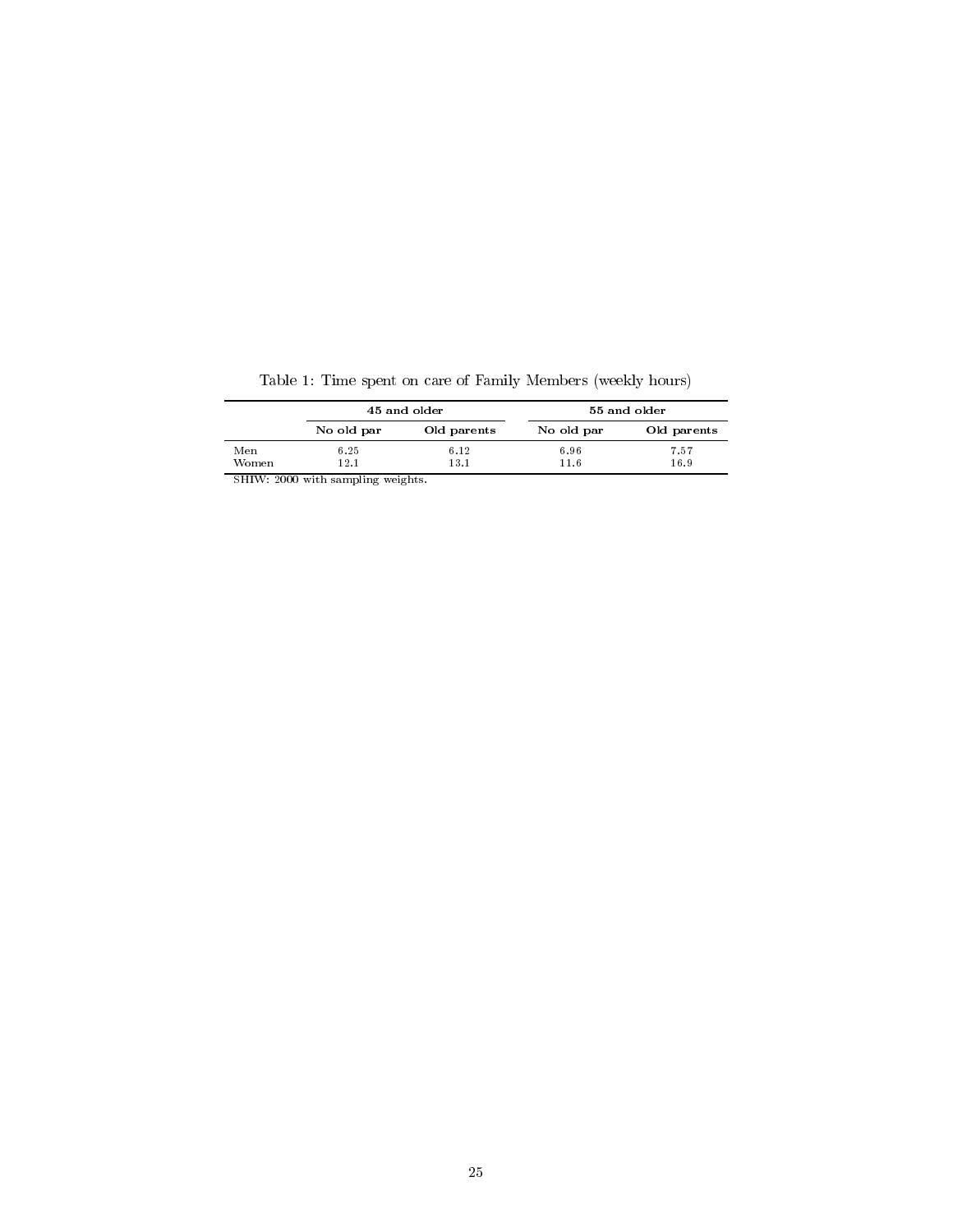|                   | 2000  | 2008  | Total |
|-------------------|-------|-------|-------|
| Piemonte          | 0.023 | 0.080 | 0.045 |
| Valle d'Aosta     | 0.017 | 0.059 | 0.039 |
| Lombardia         | 0.034 | 0.097 | 0.059 |
| Trentino          | 0.025 | 0.077 | 0.047 |
| Veneto            | 0.029 | 0.098 | 0.063 |
| Friuli            | 0.025 | 0.078 | 0.043 |
| Liguria           | 0.020 | 0.062 | 0.036 |
| Emilia            | 0.031 | 0.104 | 0.060 |
| Toscana           | 0.028 | 0.083 | 0.048 |
| Umbria            | 0.031 | 0.098 | 0.056 |
| Marche            | 0.026 | 0.086 | 0.042 |
| Lazio             | 0.039 | 0.082 | 0.049 |
| Abruzzo           | 0.017 | 0.053 | 0.029 |
| Molise            | 0.006 | 0.022 | 0.013 |
| Campania          | 0.009 | 0.022 | 0.013 |
| Puglia            | 0.008 | 0.017 | 0.011 |
| <b>Basilicata</b> | 0.005 | 0.019 | 0.011 |
| Calabria          | 0.009 | 0.028 | 0.016 |
| Sicilia           | 0.013 | 0.022 | 0.015 |
| Sardegna          | 0.006 | 0.016 | 0.011 |
| Total             | 0.023 | 0.070 | 0.040 |

Table 2: Distribution of Immigrants by Regions and Year

Source: Registry data, 2000-2008.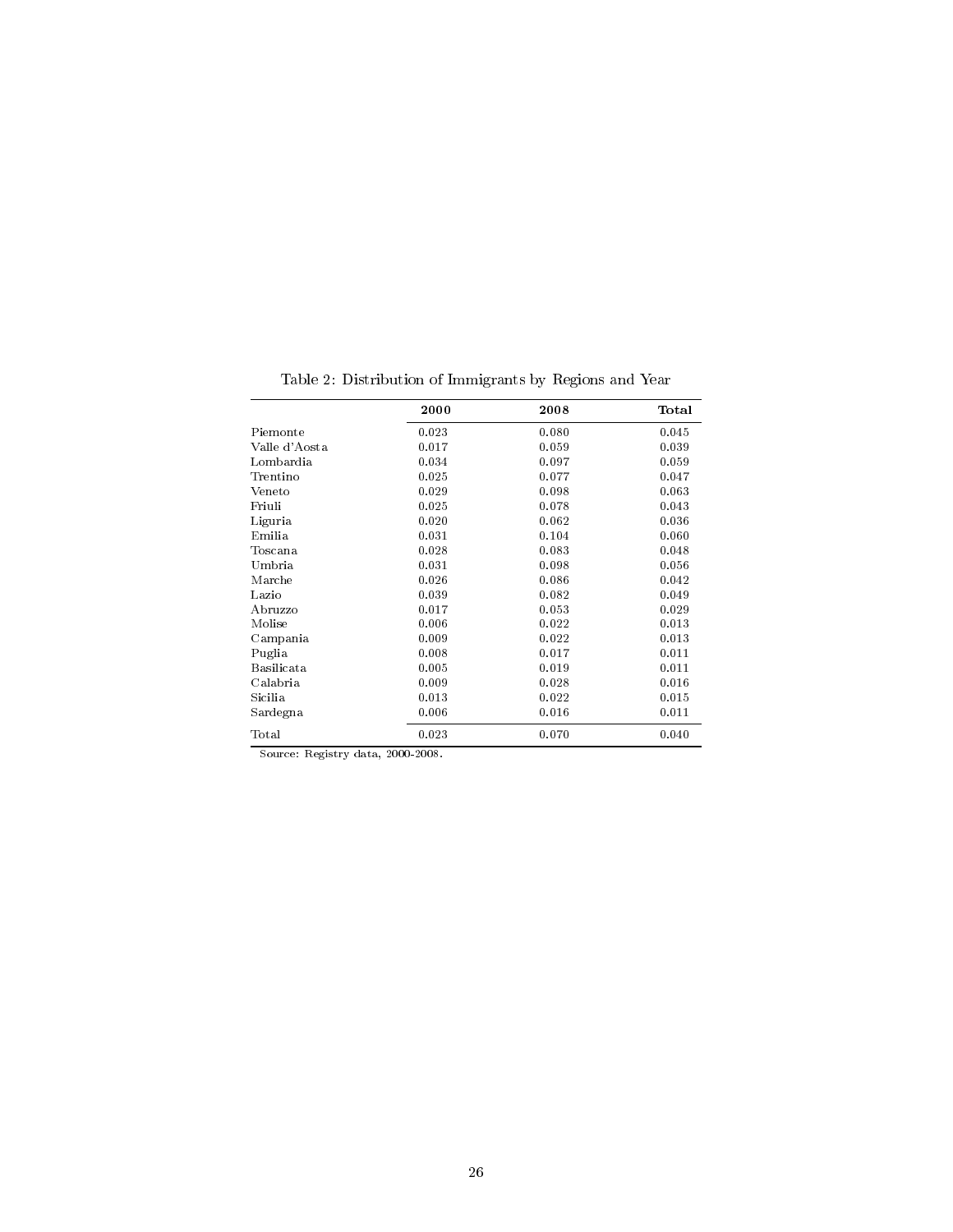|                                                                           |                         | Retirement sample       |                         |                              | Working/not working sample |                            |                         |                              |  |  |
|---------------------------------------------------------------------------|-------------------------|-------------------------|-------------------------|------------------------------|----------------------------|----------------------------|-------------------------|------------------------------|--|--|
|                                                                           | $\left( 1\right)$       | $\bf(2)$                | $^{\rm (3)}$            | $\left( 4\right)$            | (5)                        | $^{\rm (6)}$               | $\scriptstyle{(7)}$     | $^{(8)}$                     |  |  |
| IV                                                                        | $0.9661***$<br>(0.1212) | $0.7829***$<br>(0.2170) | $0.8822***$<br>(0.2123) | $0.7014***$<br>(0.2197)      | $0.9661***$<br>(0.1212)    | $0.7829***$<br>(0.2170)    | $0.8772***$<br>(0.2654) | $0.6606**$<br>(0.2612)       |  |  |
| Clust-rob F stats<br>F-stats                                              | 63.51<br>132.30         | 13.01<br>32.89          | 17.26<br>41.41          | 10.20<br>22.98               | 63.51<br>132.30            | 13.01<br>32.89             | 10.93<br>24.96          | 6.40<br>13.96                |  |  |
| O <sub>bs</sub>                                                           | 100                     | 100                     | 100                     | 100                          | 100                        | 100                        | 100                     | 100                          |  |  |
| Controls<br>Region-year<br><b>Full specification</b><br>Unemployment rate | No<br>No<br>No          | Yes<br>No<br>No         | Yes<br>Yes<br>No.       | $\mathbf{Yes}$<br>Yes<br>Yes | No<br>No<br>No             | $\mathbf{Yes}$<br>No<br>No | Yes<br>Yes<br>No        | $\mathbf{Yes}$<br>Yes<br>Yes |  |  |

Table 3: Instrument Predictive Power. Aggregate Regressions

Note: Each column represents estimates from separate OLS regressions where the unit of analysis is given by region-year. The dependent variable is the immigrant share of the population at regional level, and the reported coefficient is its predicted value computed as in (2). The<br>heading "Retirement sample" refers to the regional-time values for the (45 an working sample" refers to the (45 and older) labor supply sample. Columns (1) and (5) include only the predicted value, whereas the<br>heading "Full specification" includes the region-year average of the following regressors eligibility for seniority pension (only for the Retirement sample), (log) net worth, employed partner, occupation (only for the Retirement<br>sample), marital status, age (and its squared), time fixed effects, regional fixed

Standard errors in parenthesis clustered by region, significance: (\*) if  $p<.1$ , (\*\*) if  $p<.05$ , (\*\*\*) if  $p<.01$ .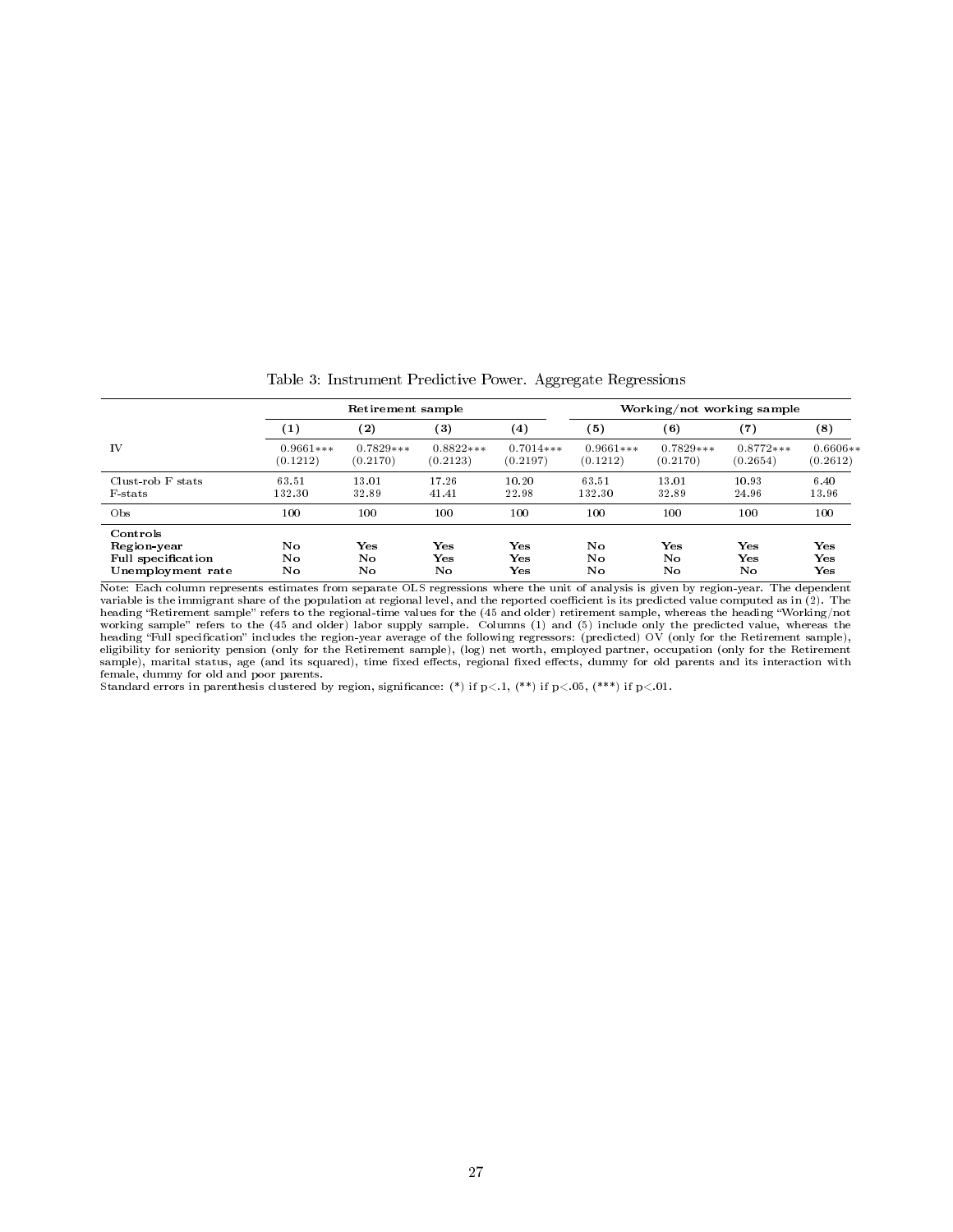| Variable                  | Mean   | Std. Dev. | Min.         | Max.   | N     |
|---------------------------|--------|-----------|--------------|--------|-------|
| Planned Retir Age         | 61.115 | 3.781     | 46           | 70     | 7,876 |
| ΟV                        | 0.151  | 0.155     | $-0.863$     | 0.595  | 7,876 |
| Wealth (log)              | 11.526 | 1.889     | 0            | 17.096 | 7,876 |
| Share immigrants          | 0.04   | 0.026     | 0.005        | 0.104  | 7,876 |
| Age                       | 51.439 | 4.724     | 45           | 70     | 7,876 |
| Woman                     | 0.381  | 0.489     | $\mathbf{0}$ | 1      | 7,876 |
| Eligible (seniority pens) | 0.039  | 0.195     | 0            |        | 7,876 |
| Couple                    | 0.837  | 0.37      | 0            |        | 7,876 |
| Employed Partner          | 0.48   | 0.5       | 0            |        | 7,876 |
| White col                 | 0.559  | 0.495     | 0            |        | 7,876 |
| Manager                   | 0.047  | 0.213     | 0            |        | 7,876 |
| Blue col                  | 0.394  | 0.486     | 0            |        | 7,876 |
| No edu                    | 0.013  | 0.098     | 0            |        | 7,876 |
| Compuls sch               | 0.437  | 0.494     | 0            |        | 7,876 |
| Sec sch                   | 0.413  | 0.493     | 0            |        | 7,876 |
| Higher edu                | 0.138  | 0.355     | 0            |        | 7,876 |
| Old parents               | 0.388  | 0.489     | 0            |        | 7,876 |
| Low skill old parents     | 0.309  | 0.464     | 0            |        | 7,876 |

Table 4: Summary Statistics: Planned Retirement Sample

Source: SHIW, 2000-2008 with sampling weights.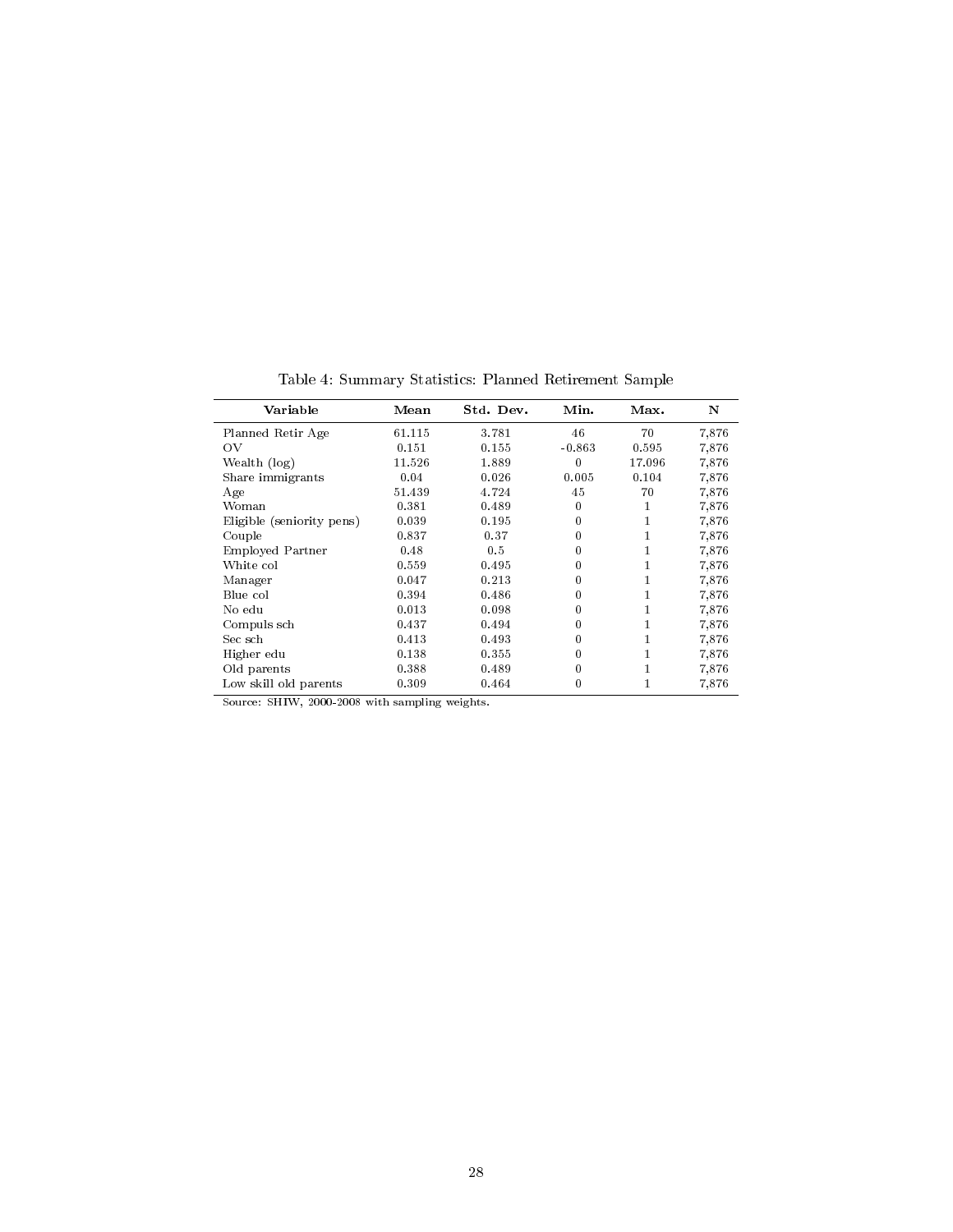|      |                                     |      | 45 and older      |                | 55 and older      |                |               |                |  |  |
|------|-------------------------------------|------|-------------------|----------------|-------------------|----------------|---------------|----------------|--|--|
|      | Men                                 |      | Women             |                |                   | Men            | Women         |                |  |  |
|      | Old<br>No old<br>parents<br>parents |      | No old<br>parents | Old<br>parents | No old<br>parents | Old<br>parents | No<br>parents | Old<br>parents |  |  |
| 2000 | 61.2                                | 60.3 | 60.1              | 59.3           | 63.4              | 62.4           | 60.8          | 60.9           |  |  |
| 2002 | 61.7                                | 60.9 | 60.3              | 59.8           | 63.2              | 61.8           | 61.7          | 61.1           |  |  |
| 2004 | 62.2                                | 61.5 | 60.5              | 60.2           | 63.0              | 62.1           | 61.4          | 61.5           |  |  |
| 2006 | 62.0                                | 61.6 | 60.9              | 60.4           | 63.1              | 62.0           | 62.3          | 60.3           |  |  |
| 2008 | 62.3<br>62.8                        |      | 61.7              | 61.3           | 63.5              |                | 61.7          | 62.3           |  |  |

Table 5: Planned Retirement Age

SHIW: 2000-2008 with sampling weights.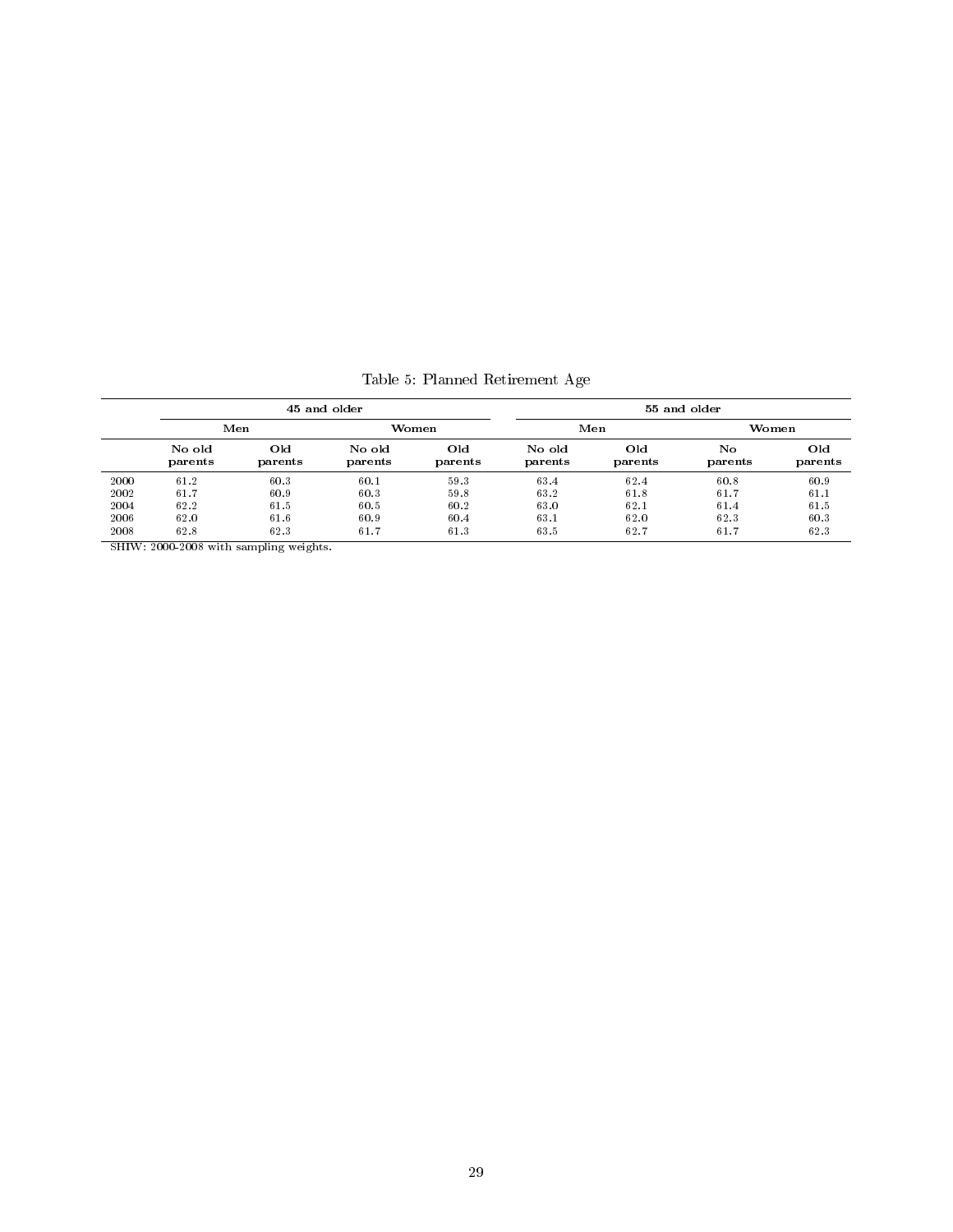| Variable                           | Mean   | Std. Dev. | Min.     | Max.   | N      |
|------------------------------------|--------|-----------|----------|--------|--------|
| Labor supply (Working/not working) | 0.541  | 0.499     | $\bf{0}$ |        | 15,763 |
| Labor supply (Weekly hrs)          | 37.213 | 8.338     | 3        | 65     | 8,407  |
| Full Time                          | 0.927  | 0.259     | $\bf{0}$ |        | 8,453  |
| Wealth (log)                       | 11.521 | 2.01      | $\bf{0}$ | 17.096 | 15,763 |
| Share immigrants                   | 0.038  | 0.025     | 0.005    | 0.104  | 15,763 |
| Age                                | 55.666 | 7.119     | 45       | 70     | 15,763 |
| Woman                              | 0.452  | 0.499     | 0        |        | 15,763 |
| Couple                             | 0.824  | 0.377     | 0        |        | 15,763 |
| Employed Partner                   | 0.354  | 0.479     | 0        |        | 15,763 |
| No edu                             | 0.034  | 0.173     | $\theta$ |        | 15,763 |
| Compuls sch                        | 0.554  | 0.498     | 0        |        | 15,763 |
| Sec sch                            | 0.316  | 0.466     | $\bf{0}$ |        | 15.763 |
| Higher edu                         | 0.096  | 0.303     | $\bf{0}$ |        | 15,763 |
| Old parents                        | 0.345  | 0.477     | $\theta$ |        | 15.763 |
| Low skilled old parents            | 0.281  | 0.451     | $\theta$ |        | 15.763 |

Table 6: Summary statistics: Labor Supply Sample

Source: SHIW, 2000-2008 with sampling weights.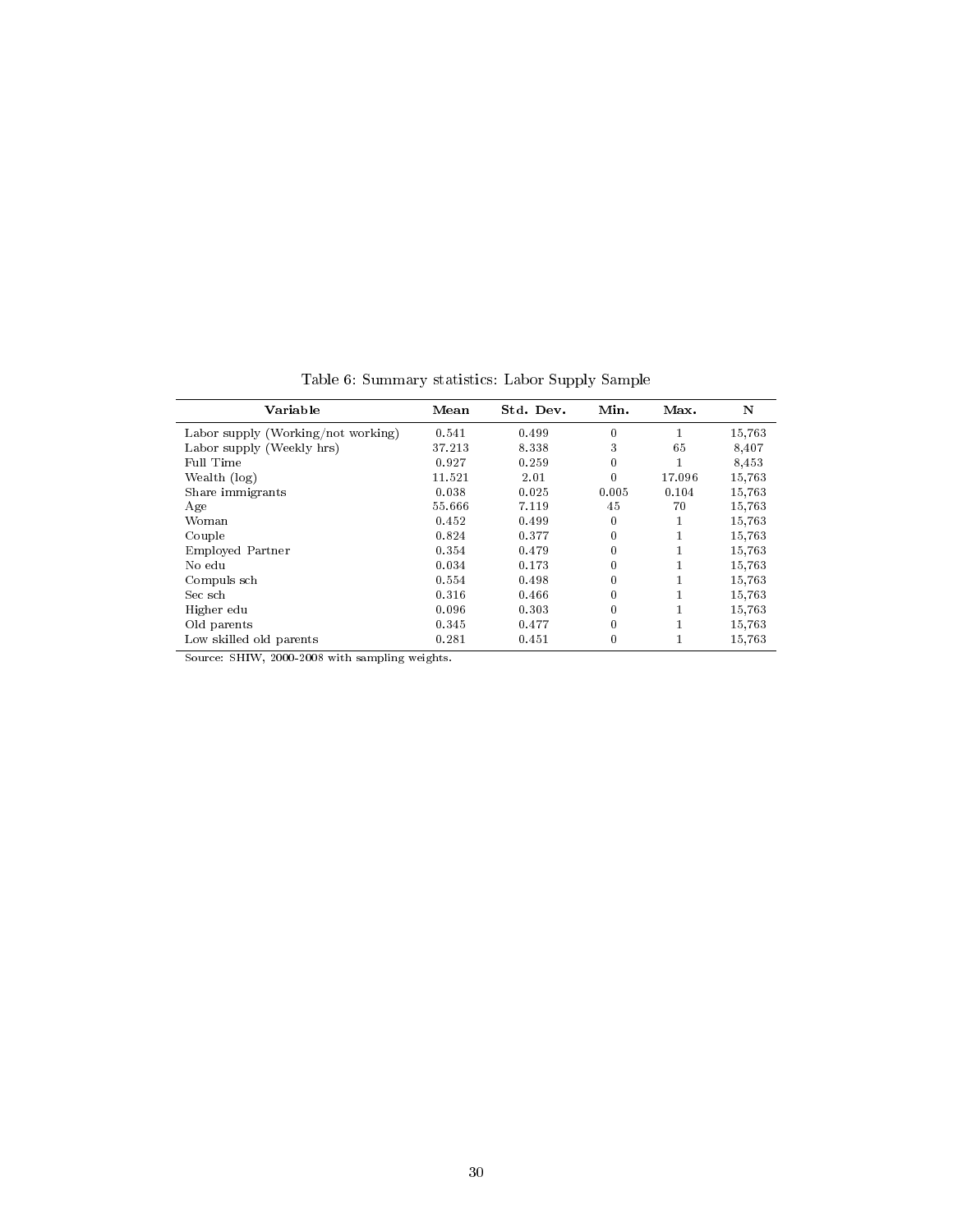|                                      |                                      |                                      | 45 and older                         |                                      | 55 and older                                                                  |                                      |                                      |                                      |  |  |
|--------------------------------------|--------------------------------------|--------------------------------------|--------------------------------------|--------------------------------------|-------------------------------------------------------------------------------|--------------------------------------|--------------------------------------|--------------------------------------|--|--|
|                                      |                                      | Men                                  |                                      | Women                                |                                                                               | Men                                  | Women                                |                                      |  |  |
|                                      | No old<br>parents                    | Old<br>parents                       | No old<br>parents                    | Old<br>parents                       | No old<br>parents                                                             | Old<br>parents                       | No<br>parents                        | Old<br>parents                       |  |  |
|                                      | $\left( 1\right)$                    | (2)                                  | (3)<br>(4)                           |                                      | (5)                                                                           | (6)                                  | (7)                                  | (8)                                  |  |  |
|                                      |                                      |                                      |                                      |                                      | Probability of working                                                        |                                      |                                      |                                      |  |  |
| 2000<br>2002<br>2004<br>2006<br>2008 | 0.54<br>0.53<br>0.59<br>0.57<br>0.67 | 0.63<br>0.66<br>0.66<br>0.67<br>0.67 | 0.37<br>0.39<br>0.43<br>0.48<br>0.56 | 0.46<br>0.53<br>0.55<br>0.58<br>0.66 | 0.24<br>0.23<br>0.30<br>0.28<br>0.43<br>Weekly hours (conditional on working) | 0.36<br>0.37<br>0.41<br>0.43<br>0.46 | 0.13<br>0.11<br>0.17<br>0.22<br>0.36 | 0.20<br>0.21<br>0.26<br>0.34<br>0.42 |  |  |
| 2000<br>2002<br>2004<br>2006<br>2008 | 39.4<br>39.2<br>39.1<br>39.4<br>39.9 | 39.7<br>39.4<br>39.2<br>39.5<br>39.3 | 33.9<br>33.9<br>33.9<br>33.7<br>34.4 | 33.3<br>34.3<br>33.8<br>33.4<br>34.4 | 38.3<br>38.3<br>38.8<br>38.0<br>38.9                                          | 37.5<br>39.6<br>39.6<br>39.9<br>39.6 | 35.1<br>32.6<br>34.3<br>31.7<br>30.9 | 30.6<br>33.8<br>33.4<br>33.1<br>35.0 |  |  |
|                                      |                                      |                                      |                                      |                                      | Probability of full time (conditional on working)                             |                                      |                                      |                                      |  |  |
| 2000<br>2002<br>2004<br>2006<br>2008 | 0.98<br>0.98<br>0.98<br>0.98<br>0.97 | 0.99<br>0.98<br>0.99<br>0.99<br>0.99 | 0.87<br>0.85<br>0.82<br>0.83<br>0.85 | 0.84<br>0.85<br>0.84<br>0.82<br>0.86 | 0.95<br>0.95<br>0.96<br>0.98<br>0.97                                          | 0.99<br>0.96<br>1.00<br>0.99<br>1.00 | 0.94<br>0.84<br>0.93<br>0.85<br>0.82 | 0.86<br>0.78<br>0.91<br>0.83<br>0.94 |  |  |

Table 7: Labor Supply

SHIW: 2000-2008 with sampling weights.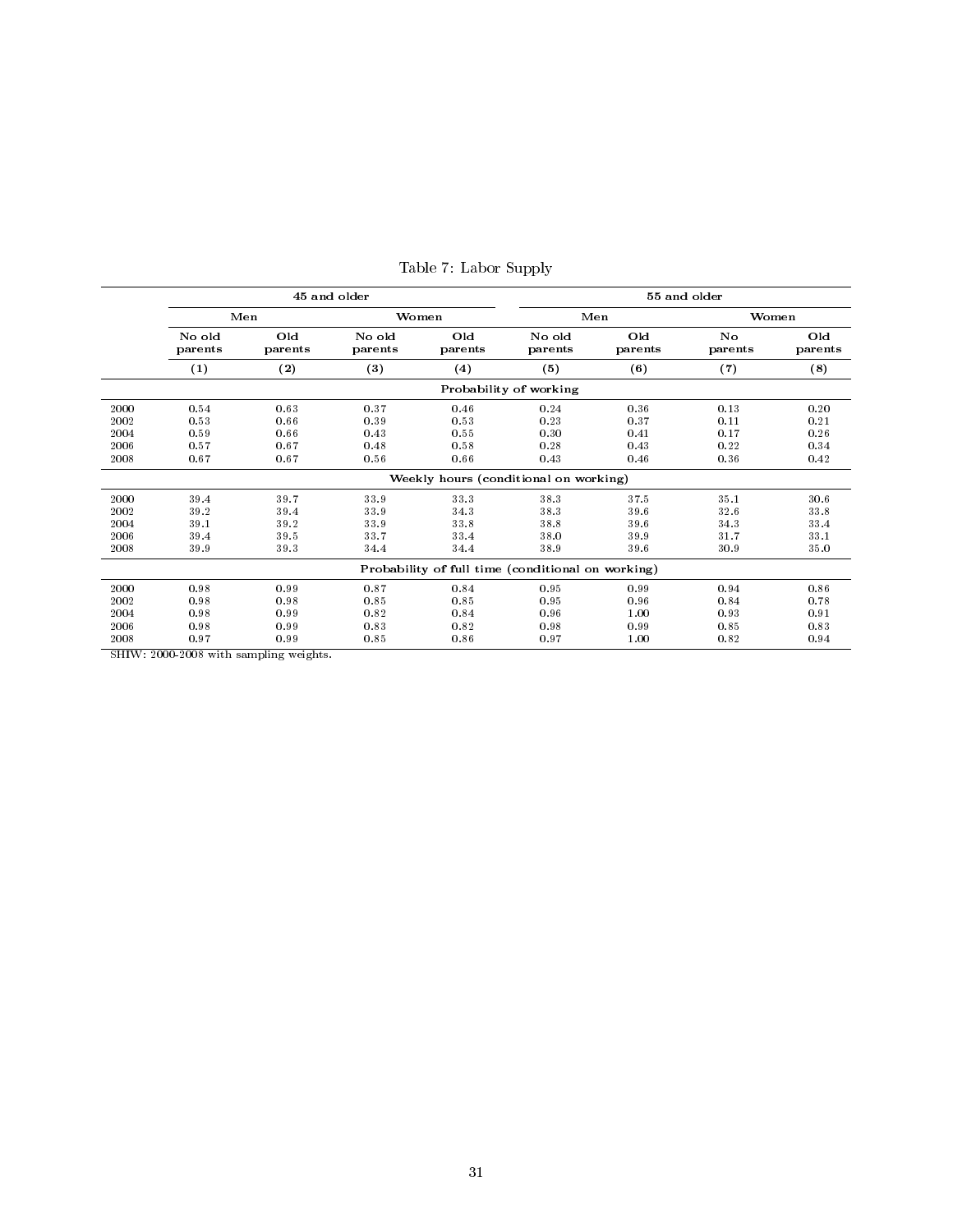|                                             |                      |                     | <b>OLS</b>           |                     | 2SLS                 |                             |                      |                                 |  |
|---------------------------------------------|----------------------|---------------------|----------------------|---------------------|----------------------|-----------------------------|----------------------|---------------------------------|--|
|                                             |                      | 45 and older        |                      | 55 and older        | 45 and older         |                             | 55 and older         |                                 |  |
|                                             | <b>Base</b>          | Old<br>parents      | <b>Base</b>          | Old<br>parents      | <b>Base</b>          | Old<br>parents              | <b>Base</b>          | Old<br>parents                  |  |
|                                             | (1)                  | (2)                 | $\left(3\right)$     | (4)                 | (5)                  | (6)                         | (7)                  | (8)                             |  |
| Share immigrants                            | $-0.084$<br>(0.063)  | $-0.077$<br>(0.071) | $-0.230*$<br>(0.126) | $-0.189$<br>(0.116) | $-0.115$<br>(0.125)  | $-0.111$<br>(0.116)         | $-0.321*$<br>(0.185) | $-0.278$<br>(0.181)             |  |
| (Share immigrants)x (Female)                | $0.135**$<br>(0.064) | $0.140*$<br>(0.075) | $0.258**$<br>(0.122) | 0.175<br>(0.131)    | $0.181**$<br>(0.087) | $0.178**$<br>(0.083)        | $0.305**$<br>(0.147) | 0.174<br>(0.143)                |  |
| (Share immigrants)x (Old parents)           |                      | $-0.011$<br>(0.060) |                      | $-0.170$<br>(0.120) |                      | 0.001<br>(0.063)            |                      | $-0.241$<br>(0.149)             |  |
| (Share immigrants)x (Old parents)x (Female) |                      | $-0.010$<br>(0.091) |                      | 0.207<br>(0.133)    |                      | 0.015<br>(0.105)            |                      | $0.347**$<br>(0.167)            |  |
| Old parents                                 |                      | 0.286<br>(0.338)    |                      | 0.441<br>(0.655)    |                      | 0.257<br>(0.375)            |                      | 0.671<br>(0.725)                |  |
| (Old parents)x(Female)                      |                      | $-0.034$<br>(0.411) |                      | $-0.415$<br>(0.676) |                      | $-0.191$<br>(0.477)         |                      | $-0.872$<br>(0.771)             |  |
| Clust-rob F stats                           |                      |                     |                      |                     | 6.489                | 3.248                       | 9.670                | 4.814                           |  |
|                                             |                      |                     |                      |                     | <b>Reduced Form</b>  |                             |                      |                                 |  |
| IV                                          |                      |                     |                      |                     | $-0.126$<br>(0.122)  | $-0.121$<br>(0.112)         | $-0.280$<br>(0.171)  | $-0.228$<br>(0.167)             |  |
| (IV)x(Female)                               |                      |                     |                      |                     | $0.192**$<br>(0.087) | $0.188**$<br>(0.084)        | $0.273*$<br>(0.141)  | 0.133                           |  |
| (IV)x(Old parents)                          |                      |                     |                      |                     |                      | $-0.000$                    |                      | (0.143)<br>$-0.250*$            |  |
| (IV)x(Old parents)x(Female)                 |                      |                     |                      |                     |                      | (0.071)<br>0.017<br>(0.116) |                      | (0.141)<br>$0.357**$<br>(0.166) |  |
| Obs                                         | 4,267                | 4,267               | 842                  | 842                 | 4,267                | 4,267                       | 842                  | 842                             |  |

Table 8: The Effect of Immigration on Planned Retirement Age

Note: Each column shows estimates from separate regressions estimated using individual level data. The method of estimation is OLS or 2SLS according to the heading. The dependent variable is planned retirement age. Each regression includes individual fixed effects and the following controls: (predicted) OV, (log) net worth, eligibility for seniority pension, employed partner, occupation, education, marital<br>status, age (and its squared), time fixed effects. Additional regressors for the multiplied by 100.

Standard errors in parenthesis clustered by region, significance: (\*) if  $p<.1$ , (\*\*) if  $p<.05$ , (\*\*\*) if  $p<.01$ .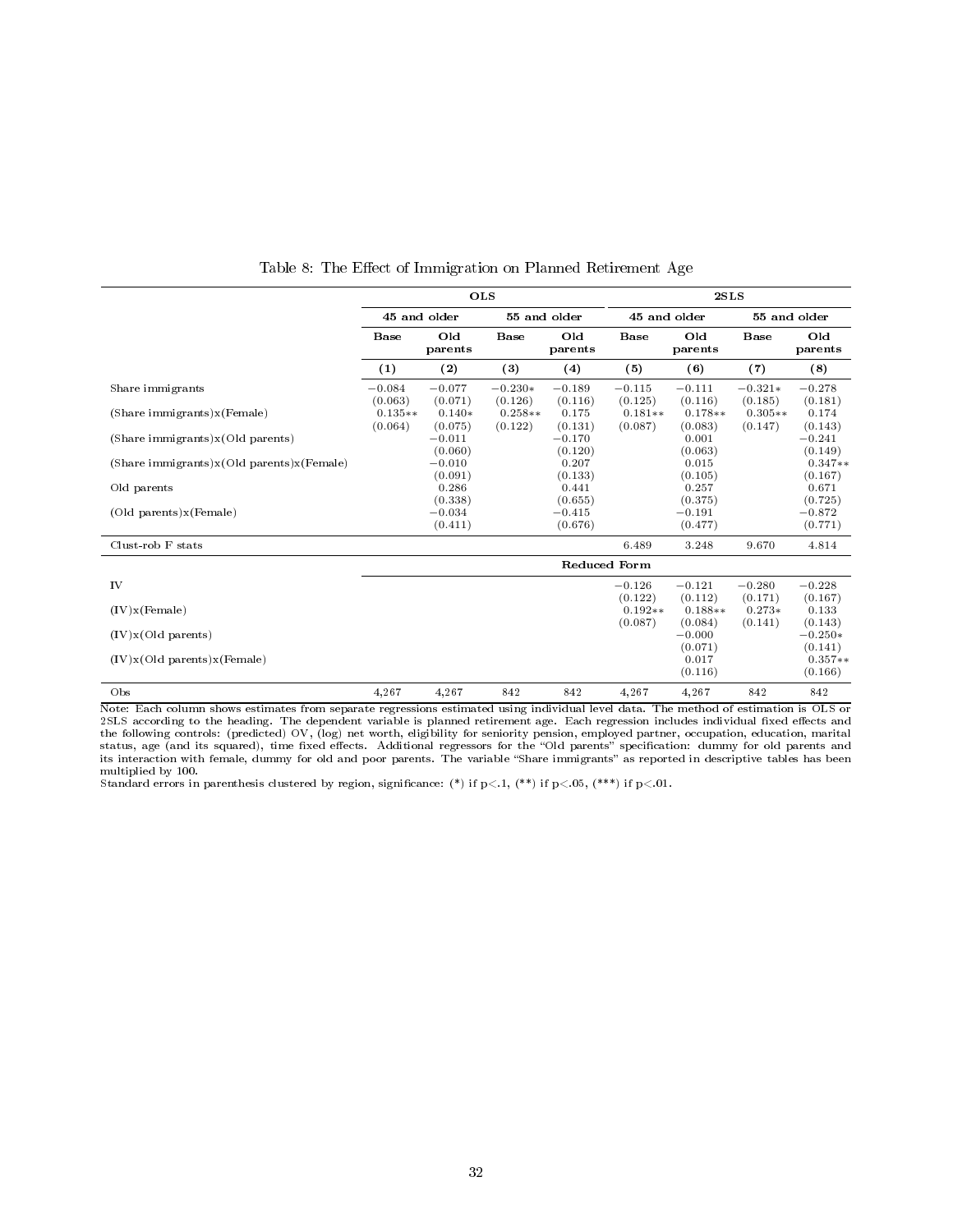|                                           |                       | <b>OLS</b>                                                         |                       |                       | 2SLS                           |                                |                       |                                  |  |
|-------------------------------------------|-----------------------|--------------------------------------------------------------------|-----------------------|-----------------------|--------------------------------|--------------------------------|-----------------------|----------------------------------|--|
|                                           | 55 and older          |                                                                    | 60 and older          |                       | 55 and older                   |                                | 60 and older          |                                  |  |
|                                           | <b>Base</b>           | Old<br>parents                                                     | <b>Base</b>           | Old<br>parents        | Base                           | Old<br>parents                 | Base                  | Old<br>parents                   |  |
|                                           | (1)                   | (2)                                                                | (3)                   | (4)                   | (5)                            | (6)                            | (7)                   | (8)                              |  |
| Share immigrants                          | (0.017)               | $-0.115***-0.100***-0.149***-0.141***-0.089***-0.076**$<br>(0.020) | (0.039)               | (0.039)               | (0.029)                        | (0.030)                        | $-0.128**$<br>(0.053) | $-0.119**$<br>(0.051)            |  |
| (Share immigrants)x(Female)               | $0.114***$<br>(0.014) | $0.095***$<br>(0.016)                                              | $0.179***$<br>(0.036) | $0.164***$<br>(0.036) | $0.111***$<br>(0.018)          | $0.094***$<br>(0.020)          | $0.184***$<br>(0.043) | $0.166***$<br>(0.042)            |  |
| (Share immigrants)x(Old parents)          |                       | $-0.040***$<br>(0.013)                                             |                       | $-0.047**$<br>(0.020) |                                | $-0.030*$<br>(0.016)           |                       | $-0.054**$<br>(0.022)            |  |
| (Share immigrants)x(Old parents)x(Female) |                       | $0.049***$<br>(0.018)                                              |                       | $0.071***$<br>(0.022) |                                | 0.041<br>(0.025)               |                       | $0.095***$<br>(0.026)            |  |
| Old parents                               |                       | $0.229***$<br>(0.076)                                              |                       | $0.280*$<br>(0.147)   |                                | $0.200**$<br>(0.078)           |                       | $0.282*$<br>(0.155)              |  |
| (Old parents)x(Female)                    |                       | $-0.241***$<br>(0.083)                                             |                       | $-0.248*$<br>(0.131)  |                                | $-0.224**$<br>(0.100)          |                       | $-0.321**$<br>(0.154)            |  |
| Clust-rob F stats                         |                       |                                                                    |                       |                       | 7.855                          | 3.940                          | 9.785                 | 4.847                            |  |
|                                           |                       |                                                                    |                       | Reduced form          |                                |                                |                       |                                  |  |
| IV                                        |                       |                                                                    |                       |                       | $-0.088***-0.073**$<br>(0.033) | (0.032)                        | $-0.128**$<br>(0.055) | $-0.117**$<br>(0.053)            |  |
| (IV)x(Female)                             |                       |                                                                    |                       |                       | $0.107***$                     | $0.088***$                     | $0.181***$            | $0.162***$                       |  |
| (IV)x(Old parents)                        |                       |                                                                    |                       |                       | (0.022)                        | (0.022)<br>$-0.037*$           | (0.041)               | (0.041)<br>$-0.073**$            |  |
| (IV)x(Old parents)x(Female)               |                       |                                                                    |                       |                       |                                | (0.021)<br>$0.048*$<br>(0.028) |                       | (0.029)<br>$0.116***$<br>(0.031) |  |
| Obs                                       | 2,397                 | 2,397                                                              | 775                   | 775                   | 2,397                          | 2,397                          | 775                   | 775                              |  |

Table 9: The Effect of Immigration on Labor Supply: Working/not Working

Note: Each column shows estimates from separate regressions estimated using individual level data. The method of estimation is OLS or 2SLS according to the heading. The dependent variable is an indicator for working/not working. Each regression includes individual fixed effects and the following controls: (log) net worth, employed partner, education, marital status, age (and its squared), time fixed effects.<br>Additional regressors for the "Old parents" specification: dummy for old parents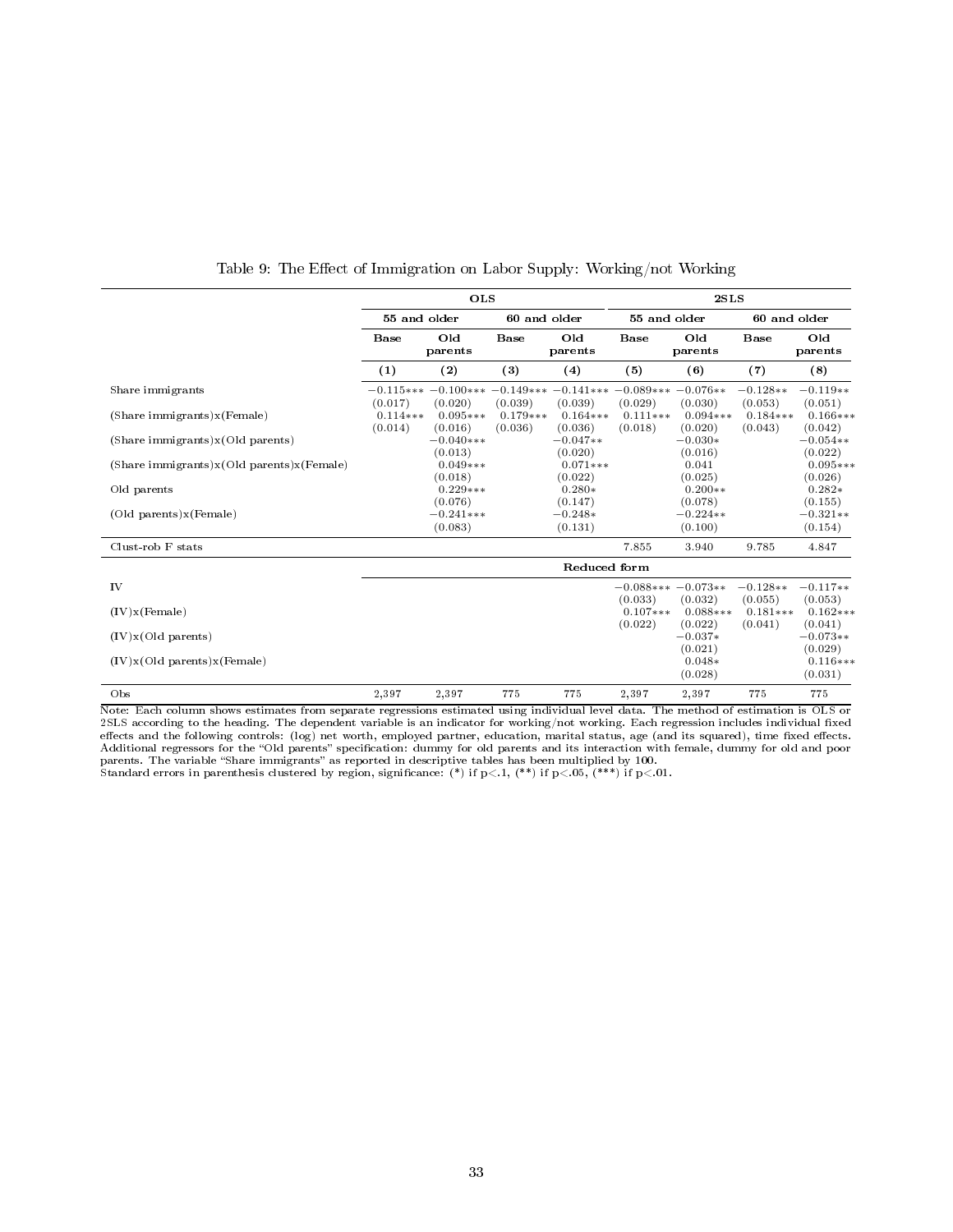|                                                          |                     | <b>OLS</b>                              |                     |                                | 2SLS                 |                                |                     |                                |  |
|----------------------------------------------------------|---------------------|-----------------------------------------|---------------------|--------------------------------|----------------------|--------------------------------|---------------------|--------------------------------|--|
|                                                          |                     | 45 and older                            |                     | 55 and older                   |                      | 45 and older                   |                     | 55 and older                   |  |
|                                                          | <b>Base</b>         | Old<br>parents                          | <b>Base</b>         | Old<br>parents                 | <b>Base</b>          | Old<br>parents                 | <b>Base</b>         | Old<br>parents                 |  |
|                                                          | (1)                 | $\left( 2\right)$                       | (3)                 | (4)                            | (5)                  | (6)                            | (7)                 | (8)                            |  |
|                                                          |                     |                                         |                     | Weekly working hours           |                      |                                |                     |                                |  |
| Share immigrants                                         | (0.004)             | $-0.015*** -0.016*** -0.006$<br>(0.006) | (0.017)             | 0.001<br>(0.015)               | $-0.011*$<br>(0.006) | $-0.009$<br>(0.006)            | $-0.006$<br>(0.019) | 0.003<br>(0.018)               |  |
| $(Share\text{ }immigrams)x(Female)$                      | 0.001<br>(0.005)    | $-0.002$                                | 0.006               | $-0.004$                       | 0.000                | $-0.003$                       | 0.007               | 0.002                          |  |
| $(Share\text{ }immigrams)x(Old\text{ }parents)$          |                     | (0.006)<br>0.001                        | (0.020)             | (0.020)<br>$-0.012$            | (0.006)              | (0.006)<br>$-0.002$            | (0.023)             | (0.019)<br>$-0.016$            |  |
| $(Share\ immigrants)x(Old parents)x(Female)$             |                     | (0.005)<br>0.007<br>(0.007)             |                     | (0.016)<br>0.033<br>(0.024)    |                      | (0.004)<br>0.008<br>(0.007)    |                     | (0.015)<br>0.018<br>(0.028)    |  |
| Old parents                                              |                     | 0.027<br>(0.020)                        |                     | $0.184**$<br>(0.075)           |                      | $0.040**$<br>(0.019)           |                     | $0.194***$<br>(0.064)          |  |
| (Old parents)x (Female)                                  |                     | $-0.044$<br>(0.041)                     |                     | $-0.291*$<br>(0.153)           |                      | $-0.048$<br>(0.043)            |                     | $-0.232$<br>(0.162)            |  |
| Clust-rob F stats                                        |                     |                                         |                     |                                | 7.014                | 3.530                          | 10.189              | 5.010                          |  |
| Obs                                                      | 4.650               | 4.650                                   | 949                 | 949                            | 4.650                | 4,650                          | 949                 | 949                            |  |
|                                                          |                     |                                         |                     | Full time/Part time            |                      |                                |                     |                                |  |
| Share immigrants                                         | $-0.003$<br>(0.003) | $-0.001$<br>(0.003)                     | 0.001<br>(0.010)    | 0.004<br>(0.009)               | 0.004<br>(0.004)     | 0.006<br>(0.005)               | 0.022<br>(0.017)    | 0.024<br>(0.017)               |  |
| $(Share\text{ }immigrams)x(Female)$                      | 0.002<br>(0.002)    | $-0.004$<br>(0.003)                     | $-0.013$<br>(0.016) | $-0.021$<br>(0.017)            | 0.001<br>(0.003)     | $-0.004$<br>(0.004)            | $-0.014$<br>(0.017) | $-0.022$<br>(0.017)            |  |
| (Share immigrants)x (Old parents)                        |                     | $-0.004**$<br>(0.002)                   |                     | $-0.011$<br>(0.007)            |                      | $-0.005*$<br>(0.003)           |                     | $-0.009$<br>(0.007)            |  |
| $(Share\text{ }immigrams)x(OId\text{ }parents)x(Female)$ |                     | $0.012***$<br>(0.005)                   |                     | $0.024*$<br>(0.014)            |                      | $0.012**$<br>(0.006)           |                     | 0.024<br>(0.020)               |  |
| Old parents                                              |                     | 0.013                                   |                     | $-0.005$                       |                      | 0.014                          |                     | $-0.009$                       |  |
| $(Old parents)x$ (Female)                                |                     | (0.012)<br>$-0.047$<br>(0.029)          |                     | (0.055)<br>$-0.071$<br>(0.044) |                      | (0.013)<br>$-0.045$<br>(0.031) |                     | (0.055)<br>$-0.082$<br>(0.058) |  |
| Clust-rob F stats                                        |                     |                                         |                     |                                | 6.921                | 3.479                          | 10.151              | 4.990                          |  |
| Obs                                                      | 4,679               | 4,679                                   | 952                 | 952                            | 4,679                | 4,679                          | 952                 | 952                            |  |

Table 10: The Effect of Immigration on Labor Supply: Weekly Hours Worked and Full time/Part Time

Note: Each column shows estimates from separate regressions estimated using individual level data. The method of estimation is OLS or 2SLS according to the heading. The dependent variables are: (log) weekly hours of work conditional on working (Top panel) and an indicator for working full-time vs part-time conditional on working (Bottom panel). Each regression includes individual fixed effects and the following controls: (log) net worth, employed partner, education, marital status, age (and its squared), time fixed effects. Additional regressors for the "Old parents" specification: dummy for old parents and its interaction with female, dummy for old and poor parents. The variable "Share immigrants" as reported in descriptive tables has been multiplied by 100.

Standard errors in parenthesis clustered by region, significance: (\*) if  $p<.1$ , (\*\*) if  $p<.05$ , (\*\*\*) if  $p<.01$ .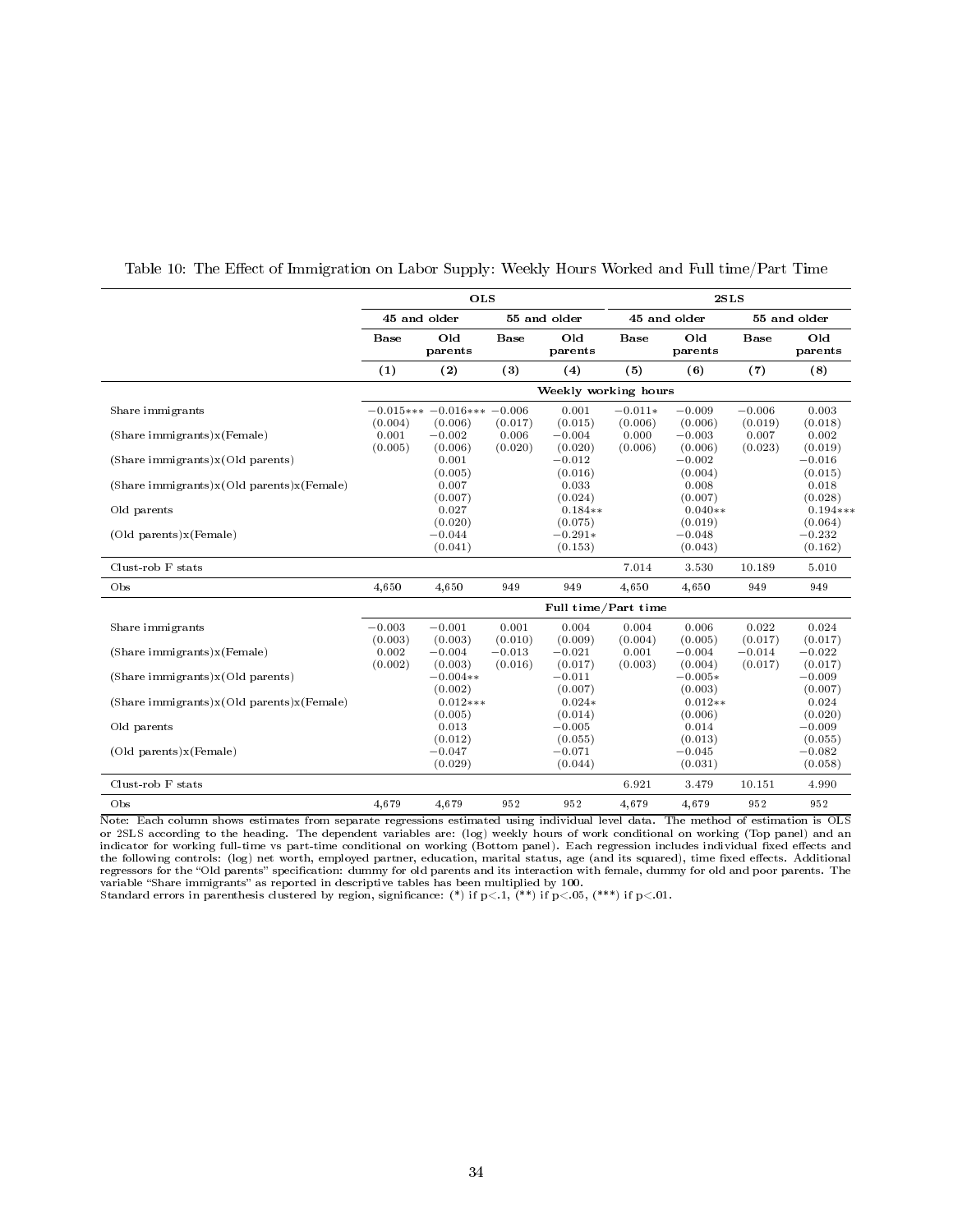|                                                 |                      |                     | 45 and older          |                                         | 55 and older        |                      |                       |                                    |  |
|-------------------------------------------------|----------------------|---------------------|-----------------------|-----------------------------------------|---------------------|----------------------|-----------------------|------------------------------------|--|
|                                                 |                      | High education      | Low education         |                                         |                     | High education       | Low education         |                                    |  |
|                                                 | <b>Base</b>          | Old<br>parents      | <b>Base</b>           | Old<br>parents                          | <b>Base</b>         | Old<br>parents       | <b>Base</b>           | Old<br>parents                     |  |
|                                                 | (1)                  | (2)                 | $\left(3\right)$      | (4)                                     | (5)                 | (6)                  | (7)                   | (8)                                |  |
|                                                 |                      |                     |                       | Planned retirement age                  |                     |                      |                       |                                    |  |
| Share immigrants                                | 0.044<br>(0.132)     | 0.026<br>(0.144)    | $-0.242$<br>(0.182)   | $-0.231$<br>(0.152)                     | $-0.072$<br>(0.263) | $-0.032$<br>(0.273)  | (0.215)               | $-0.727***$ $-0.677***$<br>(0.197) |  |
| $(Share\text{ }immigrams)x(Female)$             | $0.144**$<br>(0.061) | $0.173*$<br>(0.091) | 0.220<br>(0.146)      | $0.237*$<br>(0.122)                     | 0.105<br>(0.163)    | 0.082<br>(0.160)     | $0.737***$<br>(0.199) | $0.510**$<br>(0.205)               |  |
| $(Share\text{ }immigrams)x(Old\text{ }parents)$ |                      | 0.032<br>(0.070)    |                       | $-0.007$<br>(0.108)                     |                     | $-0.206$<br>(0.143)  |                       | $-0.324$<br>(0.291)                |  |
| $(Share\ immigrants)x(Old parents)x(Female)$    |                      | $-0.056$<br>(0.117) |                       | $-0.018$<br>(0.115)                     |                     | $-0.102$<br>(0.271)  |                       | $0.617**$<br>(0.296)               |  |
| Old parents                                     |                      | 0.026<br>(0.323)    |                       | 0.487<br>(0.674)                        |                     | 0.773<br>(0.817)     |                       | 1.038<br>(1.217)                   |  |
| (Old parents)x (Female)                         |                      | 0.142<br>(0.569)    |                       | $-0.171$<br>(0.637)                     |                     | 0.862<br>(1.097)     |                       | $-2.562*$<br>(1.476)               |  |
| Obs                                             | 2,207                | 2,207               | 2,204                 | 2,204                                   | 462                 | 462                  | 375                   | 375                                |  |
|                                                 |                      |                     |                       | Labor supply: Working/not working       |                     |                      |                       |                                    |  |
| Share immigrants                                | $-0.026$<br>(0.018)  | $-0.023$<br>(0.019) | (0.014)               | $-0.046*** -0.046*** -0.028$<br>(0.015) | (0.048)             | $-0.020$<br>(0.046)  | (0.040)               | $-0.153***-0.130***$<br>(0.044)    |  |
| $(Share\text{ }immigrams)x(Female)$             | 0.010<br>(0.010)     | $0.016*$<br>(0.010) | $0.061***$<br>(0.011) | $0.059***$<br>(0.013)                   | $0.041*$<br>(0.021) | $0.041**$<br>(0.019) | $0.160***$<br>(0.030) | $0.135***$<br>(0.034)              |  |
| (Share immigrants)x (Old parents)               |                      | $-0.006$<br>(0.009) |                       | $-0.004$<br>(0.007)                     |                     | $-0.038$<br>(0.026)  |                       | $-0.029$<br>(0.021)                |  |
| $(Share\ immigrants)x(Old parents)x(Female)$    |                      | $-0.009$<br>(0.012) |                       | 0.014<br>(0.012)                        |                     | $-0.016$<br>(0.042)  |                       | $0.059**$<br>(0.024)               |  |
| Old parents                                     |                      | 0.007<br>(0.033)    |                       | $0.117***$<br>(0.044)                   |                     | 0.096<br>(0.130)     |                       | $0.299***$<br>(0.097)              |  |
| $(Old$ parents) $x$ (Female)                    |                      | 0.003<br>(0.048)    |                       | $-0.141**$<br>(0.056)                   |                     | $-0.060$<br>(0.153)  |                       | $-0.354***$<br>(0.095)             |  |
| Obs                                             | 2.880                | 2,880               | 4.213                 | 4,213                                   | 804                 | 804                  | 1,566                 | 1,566                              |  |

Table 11: 2SLS-FE. The Effect of Immigration on Planned Retirement Age and Working/not Working by Education Level

Note: Each column shows estimates from separate regressions on two different samples broken down by education level and estimated using individual level data. The method of estimation is 2SLS. The dependent variables are: planned retirement age (Top panel) and an indicator for working/not working (Bottom panel). Each regression includes individual fixed effects and the following controls: (log) net worth, employed partner, education, marital status, age (and its squared), time fixed effects. Additional regressors for the "Old parents"<br>specification: dummy for old parents and its interaction with female, dummy for old only for the planned retirement age specification: (predicted) OV, eligibility for seniority pension, and occupation. The variable "Share

immigrants" as reported in descriptive tables has been multiplied by 100.<br>Standard errors in parenthesis clustered by region, significance: (\*) if p<.1, (\*\*) if p<.05, (\*\*\*) if p<.01.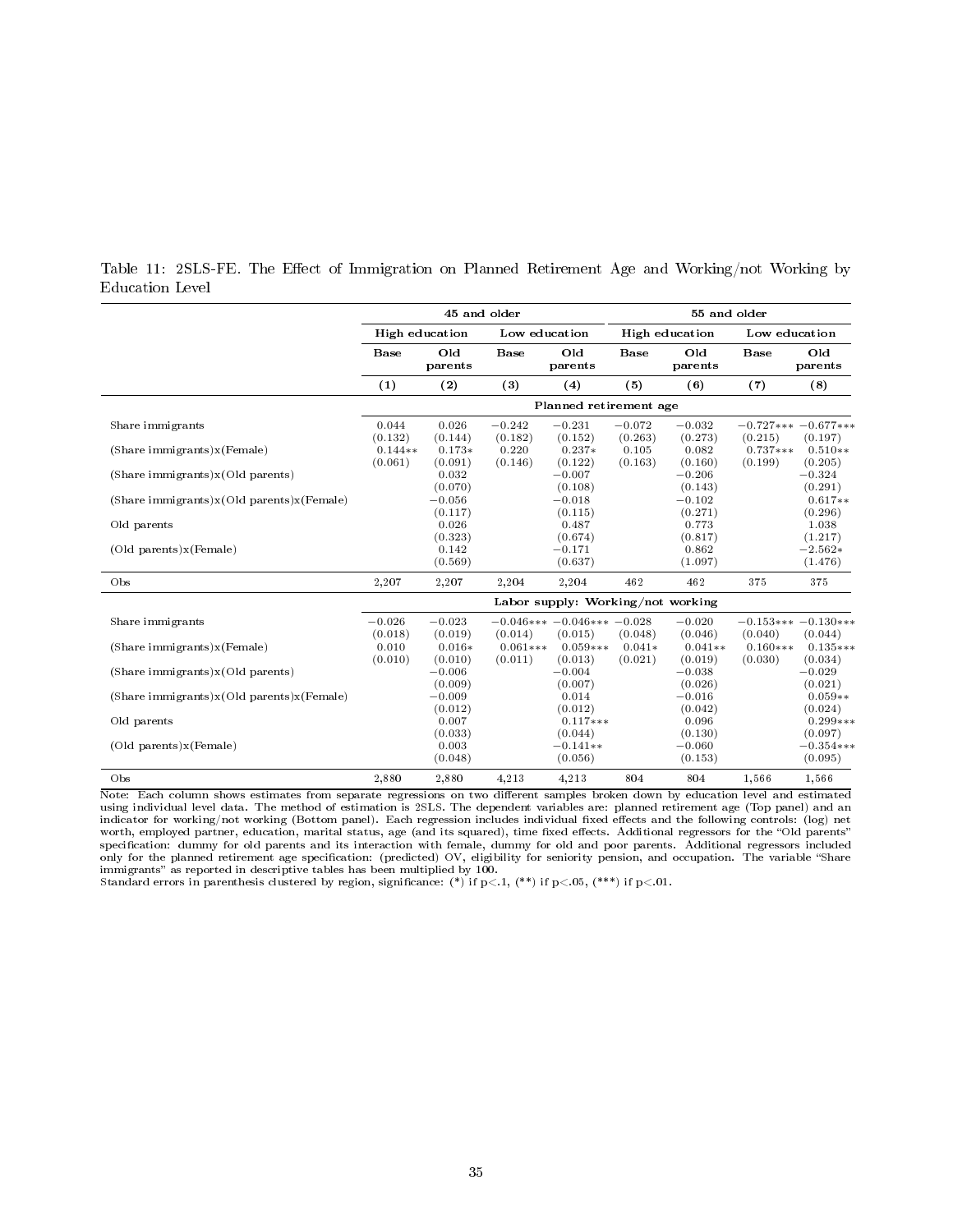|        |  |  |  |  |  | Table 12: 2SLS-FE. The Effect of Immigration on Planned Retirement Age and Working/not Working by |  |
|--------|--|--|--|--|--|---------------------------------------------------------------------------------------------------|--|
| Wealth |  |  |  |  |  |                                                                                                   |  |

|                                                          | 45 and older                      |                       |                        |                       | 55 and older           |                       |                                |                       |
|----------------------------------------------------------|-----------------------------------|-----------------------|------------------------|-----------------------|------------------------|-----------------------|--------------------------------|-----------------------|
|                                                          | Above median<br>Wealth            |                       | Below median<br>Wealth |                       | Above median<br>Wealth |                       | <b>Below</b> median<br>Wealth  |                       |
|                                                          | <b>Base</b>                       | Old<br>parents        | <b>Base</b>            | Old<br>parents        | <b>Base</b>            | Old<br>parents        | <b>Base</b>                    | Old<br>parents        |
|                                                          | (1)                               | (2)                   | (3)                    | (4)                   | (5)                    | (6)                   | (7)                            | (8)                   |
|                                                          | Planned retirement age            |                       |                        |                       |                        |                       |                                |                       |
| Share immigrants                                         | $-0.250$<br>(0.222)               | $-0.157$<br>(0.204)   | $-0.225$<br>(0.145)    | $-0.270*$<br>(0.139)  | $-0.089$<br>(0.427)    | $-0.056$<br>(0.425)   | $-0.530**$<br>(0.241)          | $-0.510*$<br>(0.268)  |
| $(Share\text{ }immigrants)x(Female)$                     | 0.064<br>(0.072)                  | 0.049<br>(0.081)      | $0.363***$<br>(0.120)  | $0.344***$<br>(0.127) | 0.057<br>(0.140)       | 0.049<br>(0.177)      | $0.679***$<br>(0.222)          | 0.394<br>(0.260)      |
| (Share immigrants)x (Old parents)                        |                                   | $-0.113$<br>(0.114)   |                        | 0.096<br>(0.072)      |                        | $-0.127$<br>(0.170)   |                                | $-0.621*$<br>(0.353)  |
| $(Share\text{ }immigrams)x(OId\text{ }parents)x(Female)$ |                                   | 0.016<br>(0.146)      |                        | 0.089<br>(0.090)      |                        | $-0.003$<br>(0.223)   |                                | $1.101***$<br>(0.368) |
| Old parents                                              |                                   | $1.041*$<br>(0.567)   |                        | $-0.458$<br>(0.438)   |                        | 0.497<br>(0.877)      |                                | 2.091<br>(1.462)      |
| (Old parents)x (Female)                                  |                                   | $-0.074$<br>(0.652)   |                        | $-1.098**$<br>(0.523) |                        | 0.597<br>(1.092)      |                                | $-4.150**$<br>(1.661) |
| Obs                                                      | 1,874                             | 1,874                 | 1,871                  | 1,871                 | 375                    | 375                   | 364                            | 364                   |
|                                                          | Labor supply. Working/not working |                       |                        |                       |                        |                       |                                |                       |
| Share immigrants                                         | $-0.032**$<br>(0.016)             | $-0.032*$<br>(0.019)  | $-0.037**$<br>(0.016)  | $-0.041**$<br>(0.017) | $-0.072$<br>(0.050)    | $-0.071$<br>(0.049)   | $-0.109***-0.097**$<br>(0.039) | (0.043)               |
| (Share immigrants)x (Female)                             | $0.033***$<br>(0.006)             | $0.036***$<br>(0.007) | $0.053***$<br>(0.014)  | $0.054***$<br>(0.016) | $0.106***$<br>(0.024)  | $0.107***$<br>(0.026) | $0.132***$<br>(0.040)          | $0.114***$<br>(0.042) |
| (Share immigrants)x (Old parents)                        |                                   | $-0.004$<br>(0.011)   |                        | 0.009<br>(0.008)      |                        | $-0.002$<br>(0.027)   |                                | $-0.014$<br>(0.030)   |
| $(Share\text{ }immigrams)x(OId\text{ }parents)x(Female)$ |                                   | $-0.001$<br>(0.010)   |                        | $-0.001$<br>(0.015)   |                        | $-0.018$<br>(0.027)   |                                | $0.071**$<br>(0.032)  |
| Old parents                                              |                                   | 0.050<br>(0.052)      |                        | 0.003<br>(0.051)      |                        | 0.114<br>(0.122)      |                                | $0.209**$<br>(0.106)  |
| (Old parents)x(Female)                                   |                                   | $-0.085*$<br>(0.052)  |                        | $-0.022$<br>(0.060)   |                        | $-0.082$<br>(0.099)   |                                | $-0.273*$<br>(0.140)  |
| Obs                                                      | 3,179                             | 3,179                 | 3.166                  | 3.166                 | 1,063                  | 1,063                 | 1.059                          | 1,059                 |

Note: Each column shows estimates from separate regressions on two different samples broken down by household wealth and estimated using individual level data. The method of estimation is 2SLS. The dependent variables are: planned retirement age (Top panel) and an indicator for working/not working (Bottom panel). Each regression includes individual fixed effects and the following controls: (log) net<br>worth, employed partner, education, marital status, age (and its squared), time fixe specification: dummy for old parents and its interaction with female, dummy for old and poor parents. Additional regressors included only for the planned retirement age specification: (predicted) OV, eligibility for seniority pension, and occupation. The variable "Share<br>immigrants" as reported in descriptive tables has been multiplied by 100.

Standard errors in parenthesis clustered by region, significance: (\*) if  $p<.1$ , (\*\*) if  $p<.05$ , (\*\*\*) if  $p<.01$ .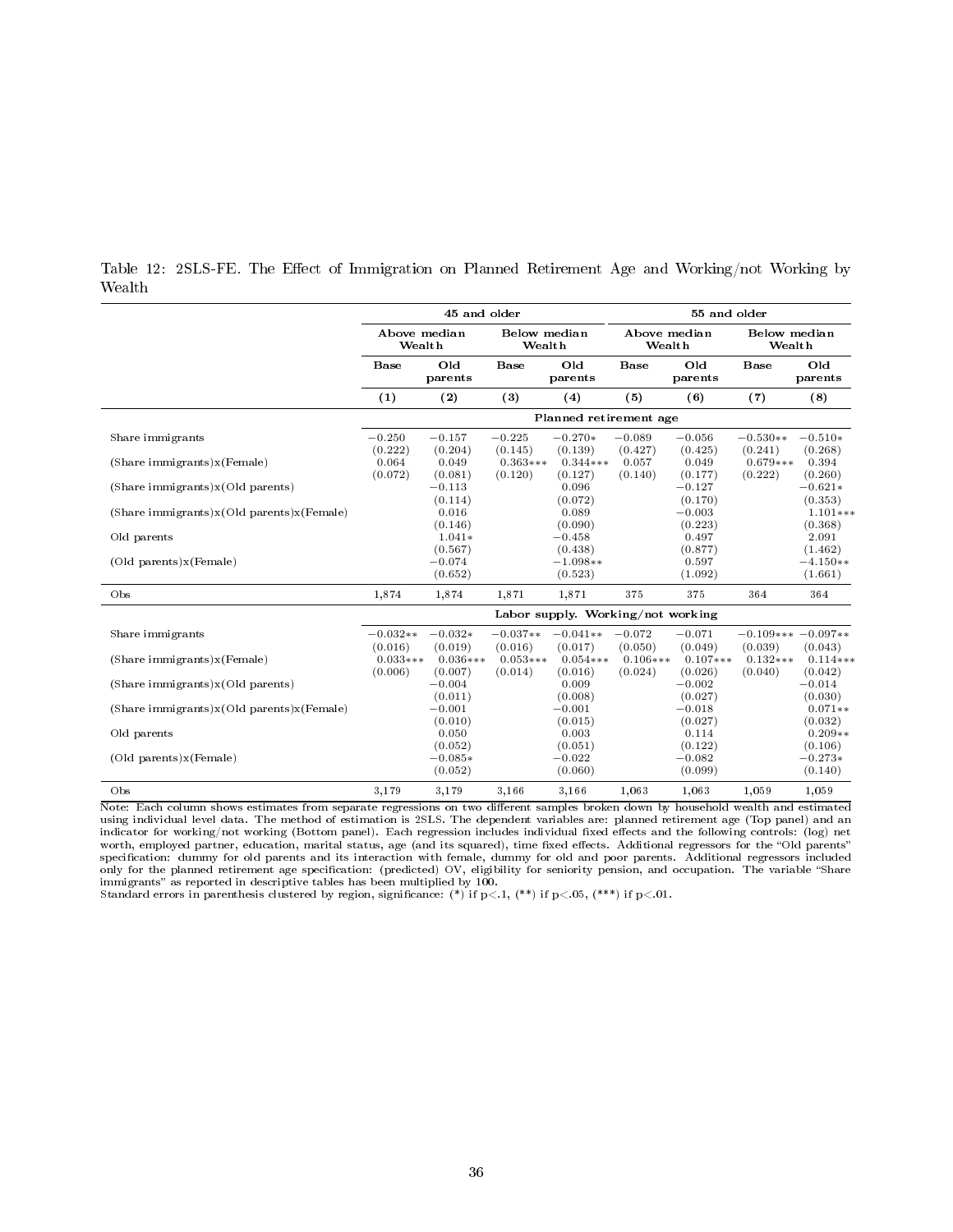|  |                                       |  |  | Table 13: 2SLS-FE. Robustness. Control for Local Demand Factors, Daughters' Contribution to Household |  |
|--|---------------------------------------|--|--|-------------------------------------------------------------------------------------------------------|--|
|  | Services, and Correction for Illegals |  |  |                                                                                                       |  |

|                                                                      | 45 and older                      |                                  |                                  |                                  | 55 and older                     |                                  |                                  |                                |
|----------------------------------------------------------------------|-----------------------------------|----------------------------------|----------------------------------|----------------------------------|----------------------------------|----------------------------------|----------------------------------|--------------------------------|
|                                                                      | (1)                               | (2)                              | (3)                              | (4)                              | (5)                              | (6)                              | (7)                              | (8)                            |
|                                                                      | Planned retirement age            |                                  |                                  |                                  |                                  |                                  |                                  |                                |
| Share immigrants                                                     | $-0.111$                          | $-0.137$                         | $-0.141$                         | $-0.088$                         | $-0.278$                         | $-0.266$                         | $-0.275$                         | $-0.233$                       |
| (Share immigrants)x (Female)                                         | (0.116)<br>$0.178**$              | (0.216)<br>$0.180**$             | (0.220)<br>$0.169**$             | (0.094)<br>$0.138**$             | (0.181)<br>0.174                 | (0.242)<br>0.170                 | (0.242)<br>0.201                 | (0.144)<br>0.136               |
| (Share immigrants)x (Old parents)                                    | (0.083)<br>0.001                  | (0.083)<br>0.010                 | (0.080)<br>0.009                 | (0.066)<br>0.000                 | (0.143)<br>$-0.241$              | (0.145)<br>$-0.241$              | (0.158)<br>$-0.291*$             | (0.108)<br>$-0.197$            |
|                                                                      | (0.063)                           | (0.067)                          | (0.067)                          | (0.050)                          | (0.149)                          | (0.149)                          | (0.169)                          | (0.122)                        |
| (Share immigrants)x (Old parents)x (Female)                          | 0.015<br>(0.105)                  | 0.008<br>(0.106)                 | 0.011<br>(0.106)                 | 0.013<br>(0.083)                 | $0.347**$<br>(0.167)             | $0.345**$<br>(0.165)             | $0.410**$<br>(0.163)             | $0.277**$<br>(0.131)           |
| Obs                                                                  | 4,267                             | 4,267                            | 4,267                            | 4,267                            | 842                              | 842                              | 842                              | 842                            |
|                                                                      | Labor supply. Working/non working |                                  |                                  |                                  |                                  |                                  |                                  |                                |
| Share immigrants                                                     | $-0.037*** -0.034$                |                                  | $-0.035*$                        |                                  | $-0.029***-0.076**$              | $-0.068*$                        | $-0.061$                         | $-0.059**$                     |
| (Share immigrants)x (Female)                                         | (0.013)<br>$0.044***$<br>(0.007)  | (0.021)<br>$0.044***$<br>(0.007) | (0.021)<br>$0.045***$<br>(0.007) | (0.010)<br>$0.034***$<br>(0.005) | (0.030)<br>$0.094***$<br>(0.020) | (0.037)<br>$0.095***$<br>(0.019) | (0.039)<br>$0.091***$<br>(0.019) | (0.023)<br>$0.071***$          |
| (Share immigrants)x (Old parents)                                    | $-0.003$                          | $-0.003$                         | $-0.002$                         | $-0.003$                         | $-0.030*$                        | $-0.029*$                        | $-0.024$                         | (0.015)<br>$-0.024*$           |
| (Share immigrants)x(Old parents)x(Female)                            | (0.006)<br>$-0.001$<br>(0.007)    | (0.006)<br>$-0.001$<br>(0.007)   | (0.006)<br>$-0.001$<br>(0.007)   | (0.005)<br>0.000<br>(0.005)      | (0.016)<br>0.041<br>(0.025)      | (0.017)<br>0.039<br>(0.025)      | (0.018)<br>0.034<br>(0.028)      | (0.012)<br>$0.033*$<br>(0.019) |
| Obs                                                                  | 7,185                             | 7,185                            | 7,185                            | 7,185                            | 2,397                            | 2,397                            | 2,397                            | 2,397                          |
| Controls                                                             |                                   |                                  |                                  |                                  |                                  |                                  |                                  |                                |
| Unemployment rate<br>Coresident daughters<br>Correction for illegals | No.<br>No<br>No                   | Yes<br>No<br>No                  | Yes<br>Yes<br>No                 | No<br>No<br>$\mathbf{Yes}$       | No<br>No.<br>No                  | Yes<br>No<br>No                  | Yes<br>$\mathbf{Yes}$<br>No      | No.<br>No.<br>Yes              |

Note: Each column shows estimates from separate regressions and estimated using individual level data. The method of estimation is 2SLS. The dependent variable are: planned retirement age (Top panel) and an indicator for working/not working (Bottom panel). In each column<br>we add a different control: contextual local labor market factors (male and female regi family care from co-resident daughters (by including its indicator and its interaction with female), correction for illegals (as described in<br>section 7). Each regression includes individual fixed effects and the following interaction with female, dummy for old and poor parents. Additional regressors included only for the planned retirement age: (predicted)<br>OV, eligibility for seniority pension, and occupation. The variable "Share immigrants

Standard errors in parenthesis clustered by region, significance: (\*) if  $p<.1$ , (\*\*) if  $p<.05$ , (\*\*\*) if  $p<.01$ .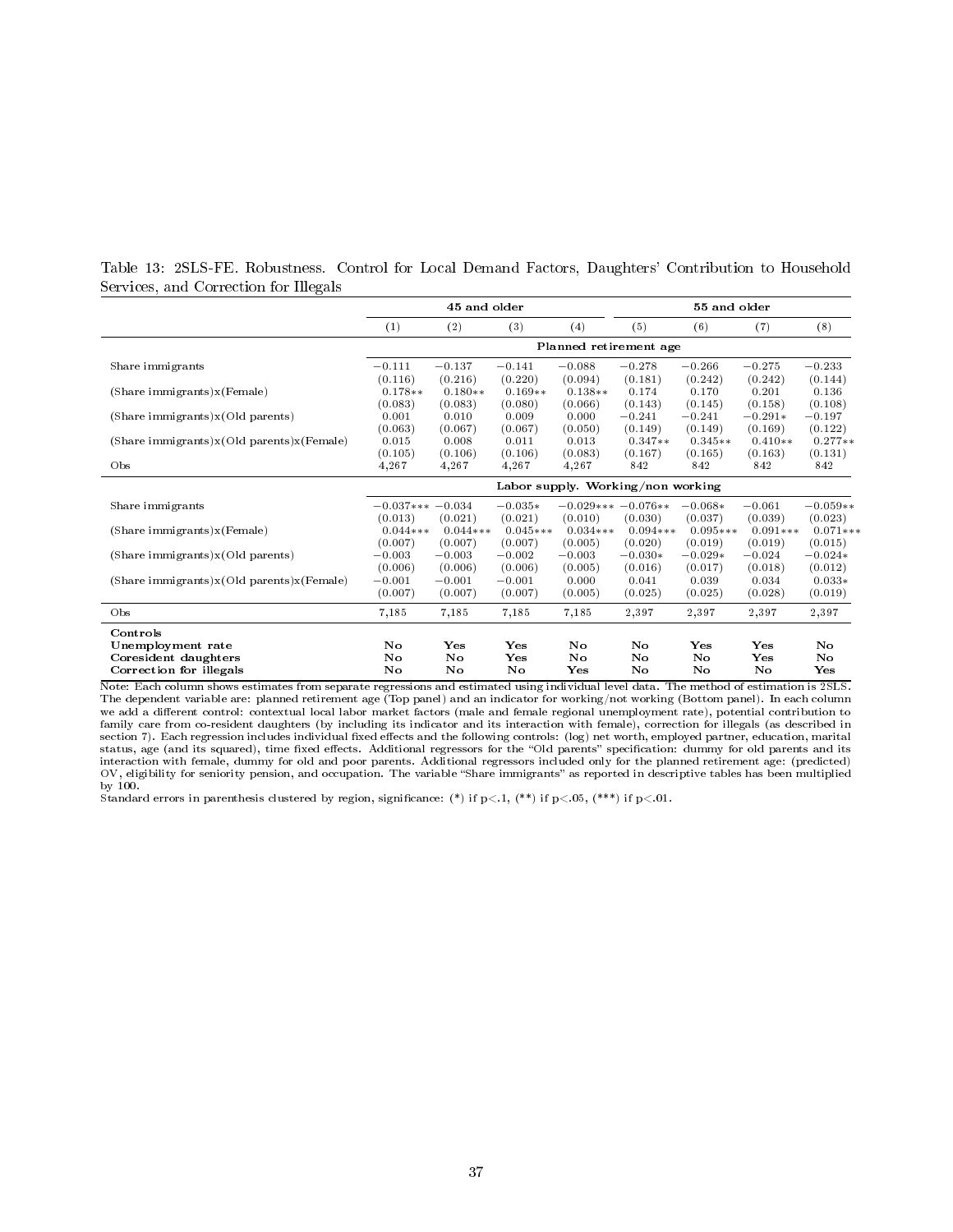|                                    | (1)                              | (2)                             | (3)                              | (4)                       | (5)                              | (6)                       | (7)                              | (8)                       | (9) |  |
|------------------------------------|----------------------------------|---------------------------------|----------------------------------|---------------------------|----------------------------------|---------------------------|----------------------------------|---------------------------|-----|--|
|                                    |                                  | Planned retirement age (months) |                                  |                           | Working/not working              |                           |                                  |                           |     |  |
|                                    | 45 and older<br>55 and older     |                                 |                                  |                           | 45 and older                     |                           | 55 and older                     | 60 and older              |     |  |
| Women<br>Women with<br>old parents | $+2.2$<br>$+3.6$<br>$+4.2$       |                                 |                                  | $+4pp$                    |                                  |                           | $+9$ pp                          |                           |     |  |
|                                    | <b>Below</b><br>median<br>wealth | Above<br>median<br>wealth       | <b>Below</b><br>median<br>wealth | Above<br>median<br>wealth | <b>Below</b><br>median<br>wealth | Above<br>median<br>wealth | <b>Below</b><br>median<br>wealth | Above<br>median<br>wealth |     |  |
| Women<br>Women with<br>old parents | $+4.3$                           |                                 | $+8.1$<br>$+13.2$                |                           | $+5$ pp                          | $+3$ pp                   | $+13$ pp<br>$+7$ pp              | $+11$ pp                  |     |  |
|                                    | Low<br>education                 | High<br>education               | Low<br>education                 | High<br>education         | Low<br>education                 | High<br>education         | Low<br>education                 | High<br>education         |     |  |
| Women<br>Women with<br>old parents |                                  | $+1.73$                         | $+8.84$<br>$+7.40$               |                           | $+6$ pp                          |                           | $+16$ pp<br>$+6$ pp              | $+4pp$                    |     |  |
|                                    |                                  |                                 | Full time/part time              |                           |                                  |                           |                                  |                           |     |  |
|                                    |                                  | 45 and older                    | 55 and older                     |                           | 45 and older                     |                           | 55 and older                     |                           |     |  |
| Women<br>Women with<br>old parents | $+1$ pp                          |                                 |                                  |                           |                                  |                           |                                  |                           |     |  |
|                                    | <b>Below</b><br>median<br>wealth | Above<br>median<br>wealth       | <b>Below</b><br>median<br>wealth | Above<br>median<br>wealth | <b>Below</b><br>median<br>wealth | Above<br>median<br>wealth | <b>Below</b><br>median<br>wealth | Above<br>median<br>wealth |     |  |
| Women<br>Women with<br>old parents |                                  |                                 |                                  |                           |                                  |                           |                                  |                           |     |  |
|                                    | Low<br>education                 | High<br>education               | Low<br>education                 | High<br>education         | Low<br>education                 | High<br>education         | Low<br>education                 | High<br>education         |     |  |
| Women<br>Women with<br>old parents | $+2pp$                           |                                 |                                  |                           |                                  |                           | $+3hrs$                          |                           |     |  |

### Table 14: Predicted Impact of Immigration

Note: Each entry represents the impact of 1pp rise in the immigrant share of the population on different outcomes (planned retirement age, probability of working, probability of working full time conditional on working, and weekly working hours conditional on working) for women with respect to men and for women with old parents with respect to men with old parents. Only coefficients significant at least at 5% and obtained by<br>2SLS estimates are reported.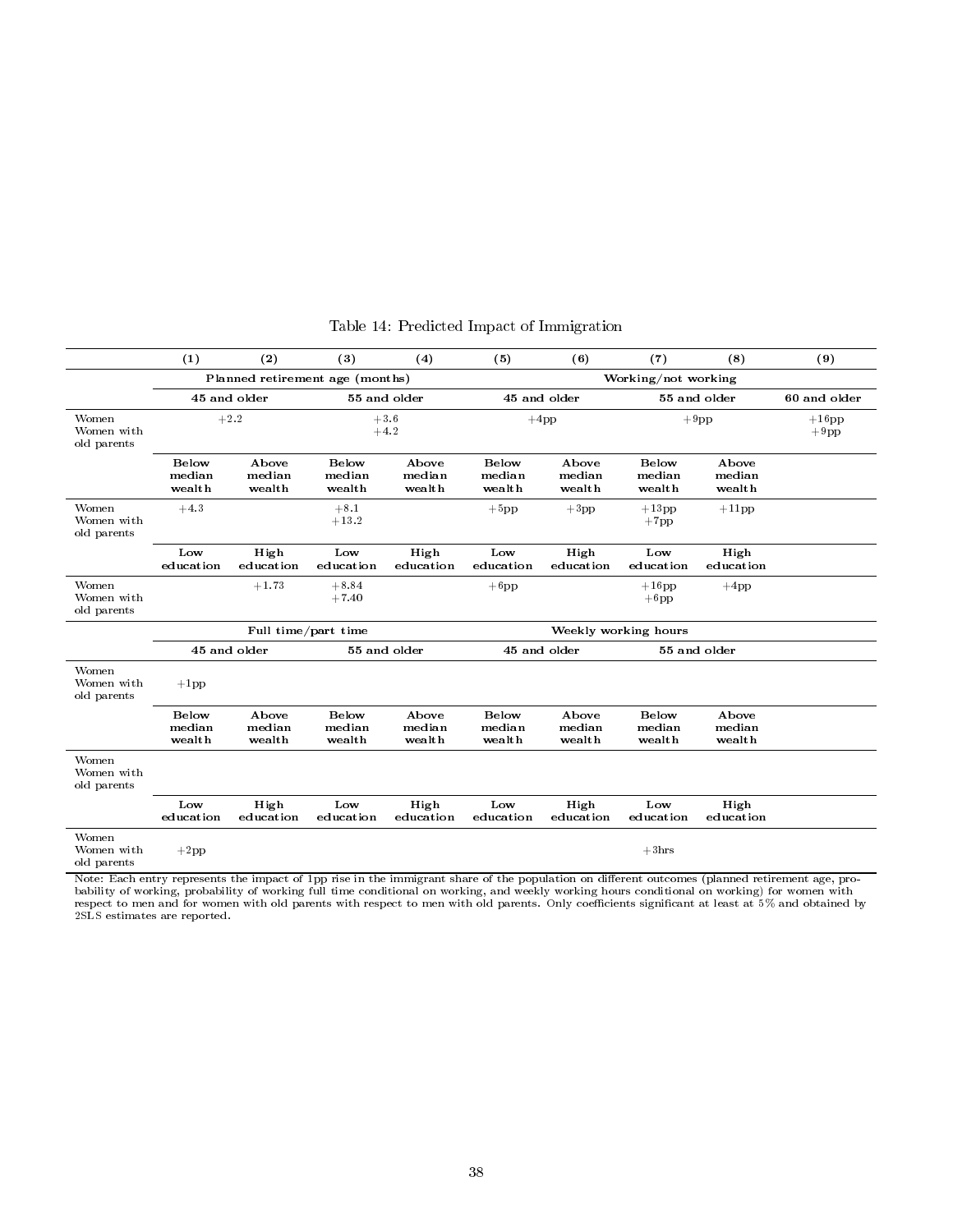

Figure 1: Immigrant inflow as share of the Population by Country of origin

Source: authors' calculation from registry data (2000-2010)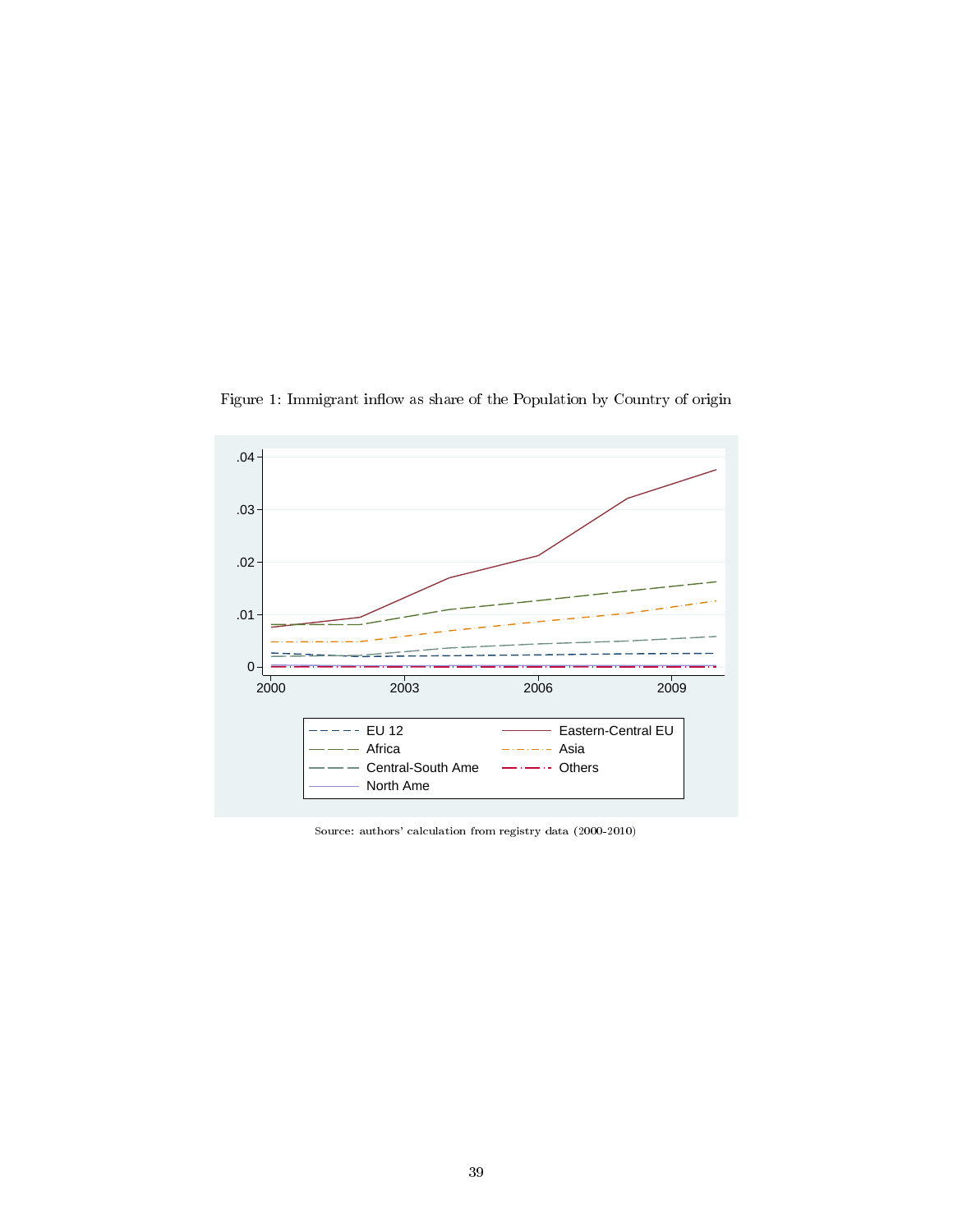# Appendix

### A1. Theoretical appendix

We describe briefly here a model in the spirit of Chan and Stevens (2004) that can be used to justify the role of lowering the cost of caring for older parents on the retirement decision. It follows the Option Value approach pioneered by Stock and Wise (1990). This model expands upon Chan and Stevens (2004) in two main respects: we introduce the non separability between leisure and consumption and we enrich their model allowing for the role of the long-term care costs related to parental care. As Stock and Wise (1990) and Chan and Stevens (2004) our model is a modied version of the standard life-cycle approach with a leisure enhancing factor entering the utility function only after retirement. Individuals are assumed to maximize the following inter-temporal and separable utility function, with a Constant Relative Risk Aversion (CRRA) form:

$$
\max_{c_t} U(c_t, c_{t+1}, ..., c_T) = \max_{c_t, c_{t+1}...c_T} \sum_{s=t}^R \frac{(c_s)^{1-\gamma}}{(1+\rho)^{s-t}(1-\gamma)} + \sum_{s=R+1}^T \frac{(kc_s)^{1-\gamma}}{(1+\rho)^{s-t}(1-\gamma)}
$$
(3)

where c is consumption level,  $1/\gamma$  is the inter-temporal elasticity of substitution,  $\rho$  is the subjective discount rate, T the expected lifetime, and  $k > 1$  is a factor enhancing utility when individuals enjoy free time. It captures, in other words, the leisure in the utility function which we suppose the individual can enjoy if she/he does neither work nor takes care of her/his parents. R is the age at which individuals retire and T is the end of lifetime (known with certainty).

The inter-temporal budget constraint can be written as follows:

$$
\sum_{s=t}^{T} \frac{c_s}{(1+r)^{s-t}} = A_t + \sum_{s=t}^{R} \frac{y_s}{(1+r)^{s-t}} + \sum_{s=R+1}^{T} \frac{B_s}{(1+r)^{s-t}}
$$
(4)

$$
\sum_{s=t}^{T} \frac{c_s}{(1+r)^{s-t}} = A_t + \sum_{s=t}^{R_2} \frac{y_s}{(1+r)^{s-t}} + \sum_{s=R_2+1}^{T} \frac{\bar{B}_s}{(1+r)^{s-t}} - \sum_{s=R+1}^{R_2} \frac{y_s^c}{(1+r)^{s-t}} \tag{5}
$$

where y and B are labor income and pension benefits, respectively,  $A_t$  is the sum of real and financial wealth, and r is the annual interest rate, supposed to be known and constant over time.<sup>21</sup> After solving the maximization problem,<sup>22</sup> the relevant value function is the sum of flows of future utility when consumption is chosen at its optimal level:

$$
V_t(R, A_t) = \left(\sum_{s=t}^R y_s + \sum_{s=R+1}^T B_s + A_t\right)^{1-\gamma} \frac{(R-t+1+k^{\frac{1-\gamma}{\gamma}}(T-R))^{\gamma}}{(1-\gamma)}
$$

 $21$ Uncertainty is removed from the model by assuming that individuals know with certainty their expected end of life.

<sup>&</sup>lt;sup>22</sup>We assume here for simplicity  $r = \rho$  and equal to zero, though the general case with  $r \neq 0$  provides the same testable implication and it is available upon request.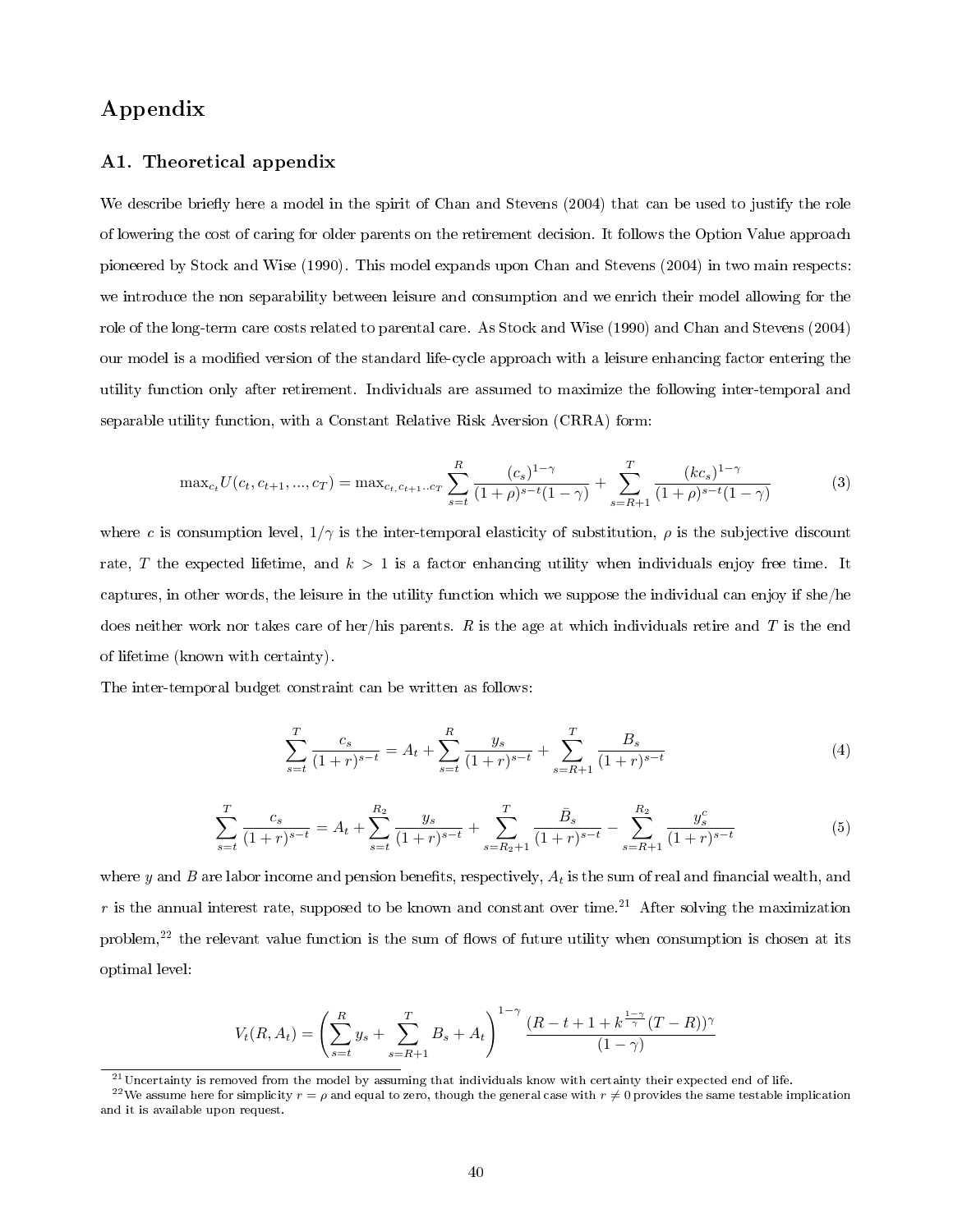For individuals deciding to postpone retirement optimally to  $\bar{R} > R$  it must hold that:

$$
V_t(\bar{R}, A_t) > V_t(R, A_t) \tag{6}
$$

where

$$
V_t(\bar{R}, A_t) = \left(\sum_{s=t}^{\bar{R}} y_s + \sum_{s=\bar{R}+1}^T \bar{B}_s + A_t\right)^{1-\gamma} \frac{(\bar{R}-t+1+k^{\frac{1-\gamma}{\gamma}}(T-\bar{R}))^{\gamma}}{(1-\gamma)}
$$
(7)

with  $\bar{B} > B$ . Takings logs of (6) follows that for individuals deciding to postpone retirement the following inequality must hold.

$$
\log(H_{\bar{R}}) - \log(H_R) > \frac{\gamma}{1-\gamma} \log \left[ \frac{R - t + 1 + k^{\frac{1-\gamma}{\gamma}} (T - R)}{\bar{R} - t + 1 + k^{\frac{1-\gamma}{\gamma}} (T - \bar{R})} \right]
$$
(8)

where  $H_{\bar{R}}$  and  $H_R$  are the amount of resources under postponed retirement and early retirement, respectively.

$$
H_{\bar{R}} = \sum_{s=t}^{\bar{R}} y_s + \sum_{s=\bar{R}+1}^{T} \bar{B}_s + A_t
$$

and

$$
H_R = \sum_{s=t}^{R} y_s + \sum_{s=R+1}^{T} B_s + A_t
$$

We now introduce the possibility of taking care of the old parents when the individual is entitled to retirement, which is after age  $R$ . Suppose that the parents are alive until age  $R_3$ , which is higher than the early possible retirement age  $(R)$  and the maximum retirement age allowed  $(R_2)$ . If the care of parents is bought in the market and the agent continues working up to  $R_2$ , we have the following inter-temporal utility function:

$$
\max_{c_t} U(c_t, c_{t+1}, ..., c_T) = \max_{c_s} \sum_{s=t}^{R_3} \frac{(c_s)^{1-\gamma}}{(1+\rho)^{s-t}(1-\gamma)} + \sum_{s=R_3+1}^T \frac{(kc_s)^{1-\gamma}}{(1+\rho)^{s-t}(1-\gamma)}
$$
(9)

subject to the following inter-temporal budget constraint

$$
\sum_{s=t}^{T} \frac{c_s}{(1+r)^{s-t}} = A_t + \sum_{s=t}^{R_2} \frac{y_s}{(1+r)^{s-t}} + \sum_{s=R_2+1}^{T} \frac{\bar{B}_s}{(1+r)^{s-t}} - \sum_{s=R+1}^{R_2} \frac{y_s^c}{(1+r)^{s-t}}
$$
(10)

Individuals start enjoying leisure only after  $R_3$ , which corresponds to their parents' death and we assume that they optimally decide to postpone the possible early retirement age R to  $R_2 < R_3$  by paying the market cost of long-term care  $y^c = w^c h$ , for the time interval  $R_2 - R$ , where  $w^c$  is the hourly salary for elderly care-givers with  $y_s > y_s^c$ . After some algebra it follows that a similar inequality to (8) must hold: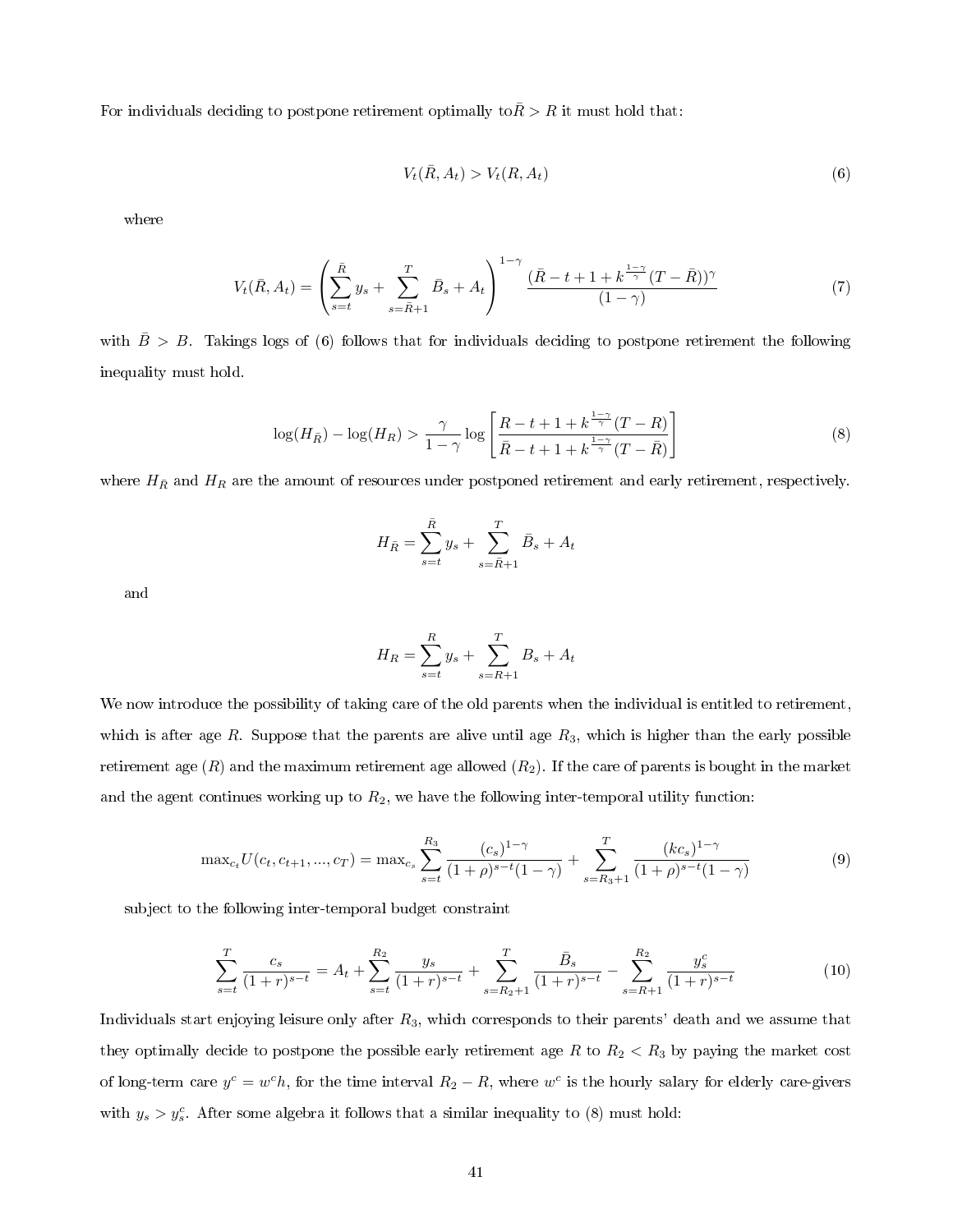$$
\log(H_{\bar{R}}) - \log(H_R) > \frac{\gamma}{1-\gamma} \log \left[ \frac{(R-t+1) + k^{\frac{1-\gamma}{\gamma}}(T-R)}{(R_3 - t + 1) + k^{\frac{1-\gamma}{\gamma}}(T-R_3)} \right]
$$
(11)

where

$$
H_{\bar{R}} = \sum_{s=t}^{R_2} y_s + \sum_{s=R_2+1}^{T} \bar{B}_s + A_t - \sum_{s=R+1}^{R_2} y_s^c
$$

and

$$
H_R = \sum_{s=t}^{R} y_s + \sum_{s=R+1}^{T} B_s + A_t
$$

The testable implication is derived by taking the first derivative of equation  $(11)$  with respect to the market cost of long-term care,  $y^c$ . The main intuition is that a reduction in the market cost of long term care has a positive impact on the retirement age, as follows:

$$
\frac{\partial \log(H_{\bar{R}}) - \log(H_R)}{\partial y^c} = -\frac{1}{\left(\sum_{s=t}^{R_2} y_s + \sum_{s=R_2+1}^T \bar{B}_s + A_t - \sum_{s=R+1}^{R_2} y_s^c\right)} < 0
$$

#### A2. OV, earnings, and pension benefits projection

Our measure of the OV is computed as the left hand side of equation (11), where  $H_{\bar{R}}$ , and  $(H_R)$  are the sum of life-time resources including the sums of net worth wealth, labor earnings, and pension benets.<sup>23</sup> In order to compute the sum of life-time resources we need to recover individual life-expectancy. First we assume that individuals know with certainty the expected end of their life,  $(T)$  which we take for each respondent from the life-tables, disaggregated by year, gender, age and geographic location (defined by five macro-regions and provided by ISTAT). Second, for each worker we need to compute the expected pension benefits,  $\bar{B}$ , thus we need to project forward their earnings to the year before their expected retirement and to apply the expected replacement rate. Therefore, individual earnings are projected forward up to the year prior to the expected retirement, applying the constant growth rate of real earnings per capita corresponding to the last year in which they featured in the sample. We compute the per capita (real) earning growth rate by using the growth rate of earning at national level.<sup>24</sup> In addition, in order to compute the pension benefit in cases of immediate retirement, B, we need to recover the expected replacement rate corresponding to the last year in which the

<sup>&</sup>lt;sup>23</sup>Since we do not have information on wages, we cannot include the market cost of elderly care in  $H_{\bar{R}}$ . The immigration variable included in equation (1) controls for the impact of immigrants both on availability and on market cost of household services.

 $^{24}$  For an alternative earnings projection strategy see Borella and Moscarola (2010) who model individual earnings profiles by using a regression model, which controls for age, cohort, regional and time dummies, plus and additional individual random effect, and with the error term following an AR(1) process.